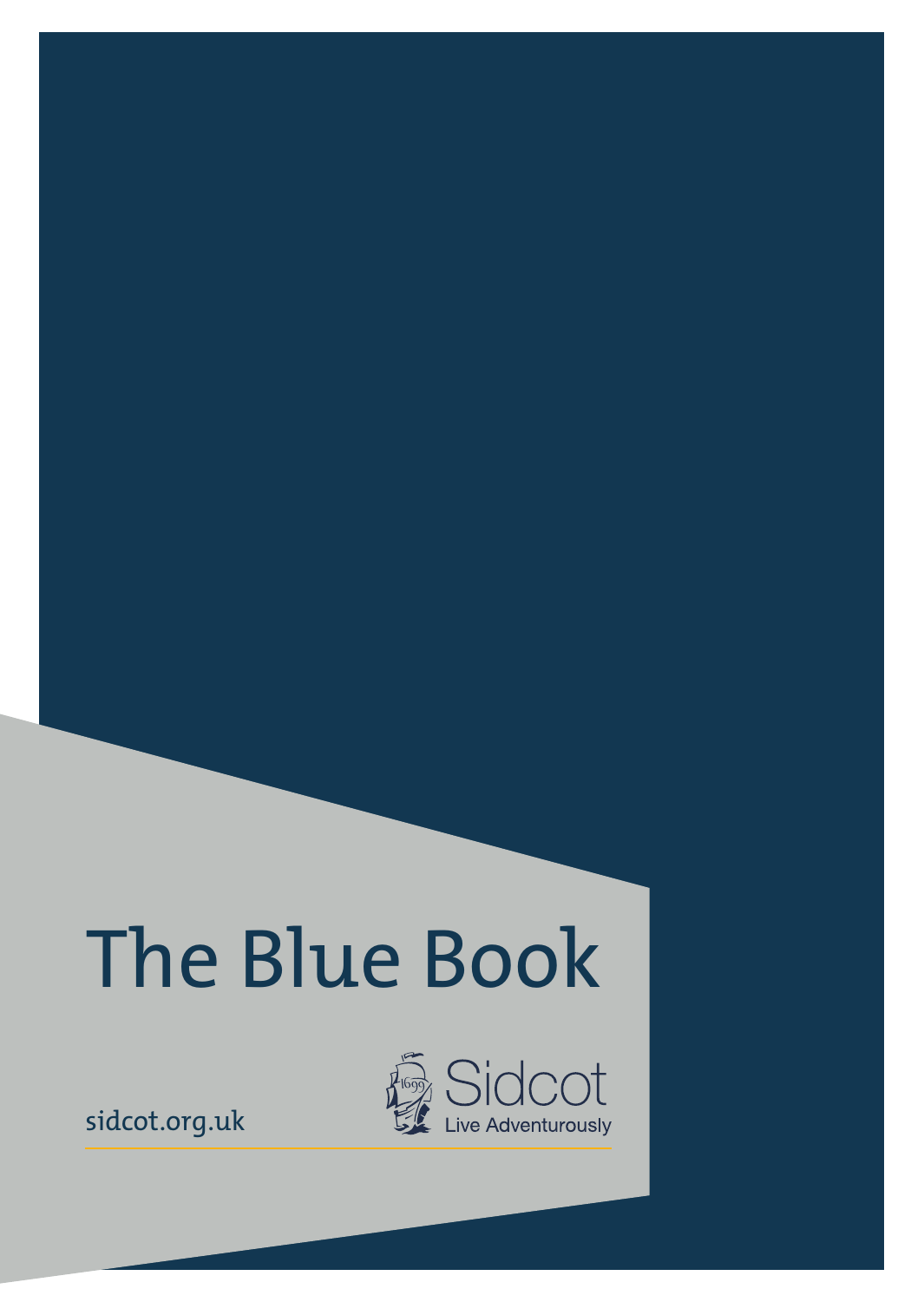*"The two qualities which are most important to children of today are hope and imagination. Hope to believe they can change the world they live in and imagination to find ways to do so."*

Janet Gilbraith, Quaker and Educator, 1986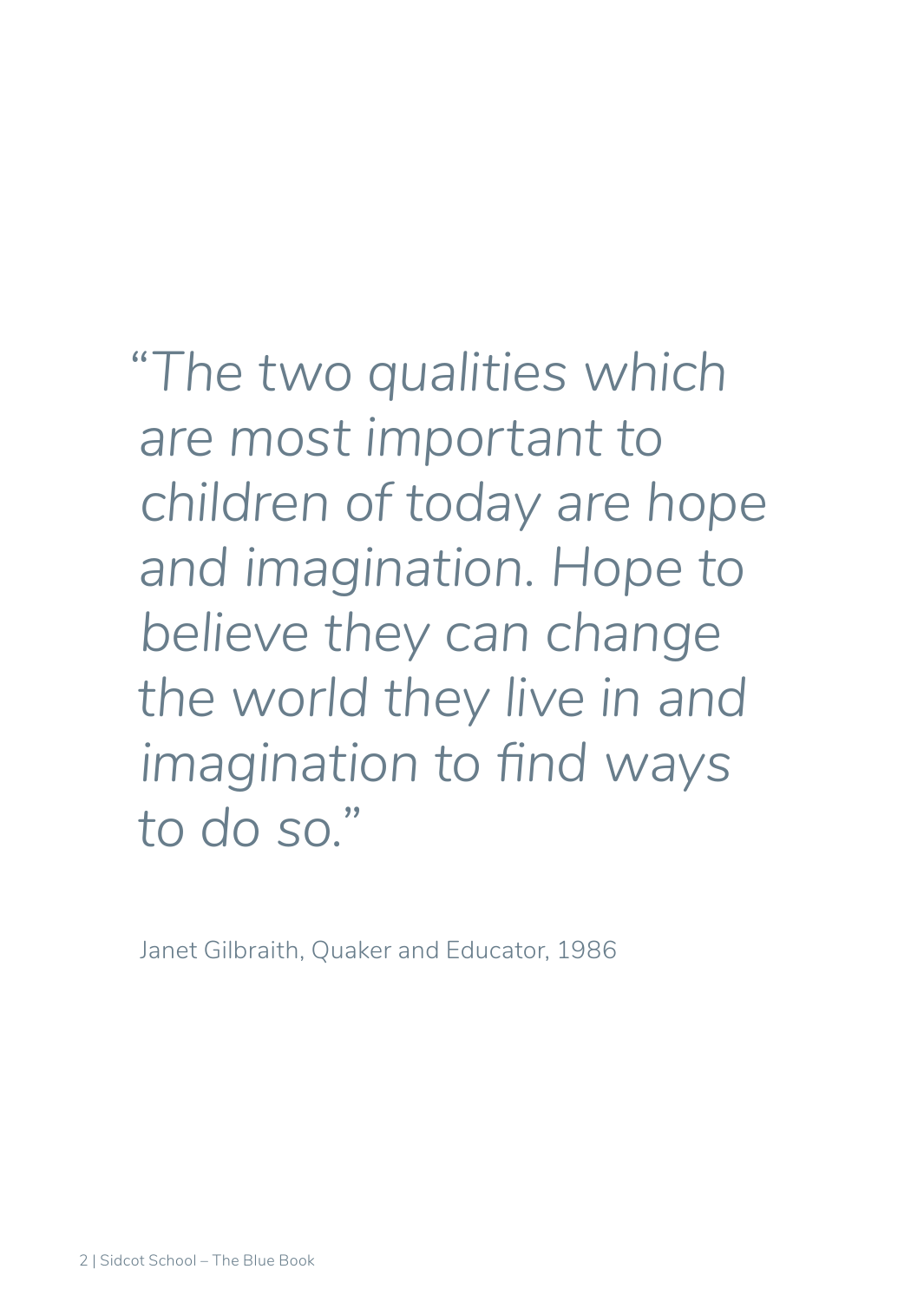### Welcome from the Headmaster

Sidcot School was founded in 1699 and is one of the oldest co-educational boarding schools in England. Since then generations of staff and students have worked together to create a place that is lively, stimulating and happy; where students who leave and go into the world beyond its doors do so with integrity, purpose and a desire to make a difference.

At the heart of Sidcot are the Quaker Values on which it was founded: Truth and Integrity, Equality and Community, Simplicity, Peace, Sustainability. Everyone at the School has a part to play in bringing these values to life.

We also have rules and guidelines for behaviour at school. These are designed to ensure that Sidcot is a safe and secure place where students can live adventurously and fulfil their potential.

These rules, along with the School's philosophy of respect and inclusion, give Sidcot its unique style and positive atmosphere. Whether you are new to the Sidcot community or a returning student, I hope you will find this guide useful in helping you to get the very most out of your time here.

Iain Kilpatrick Headmaster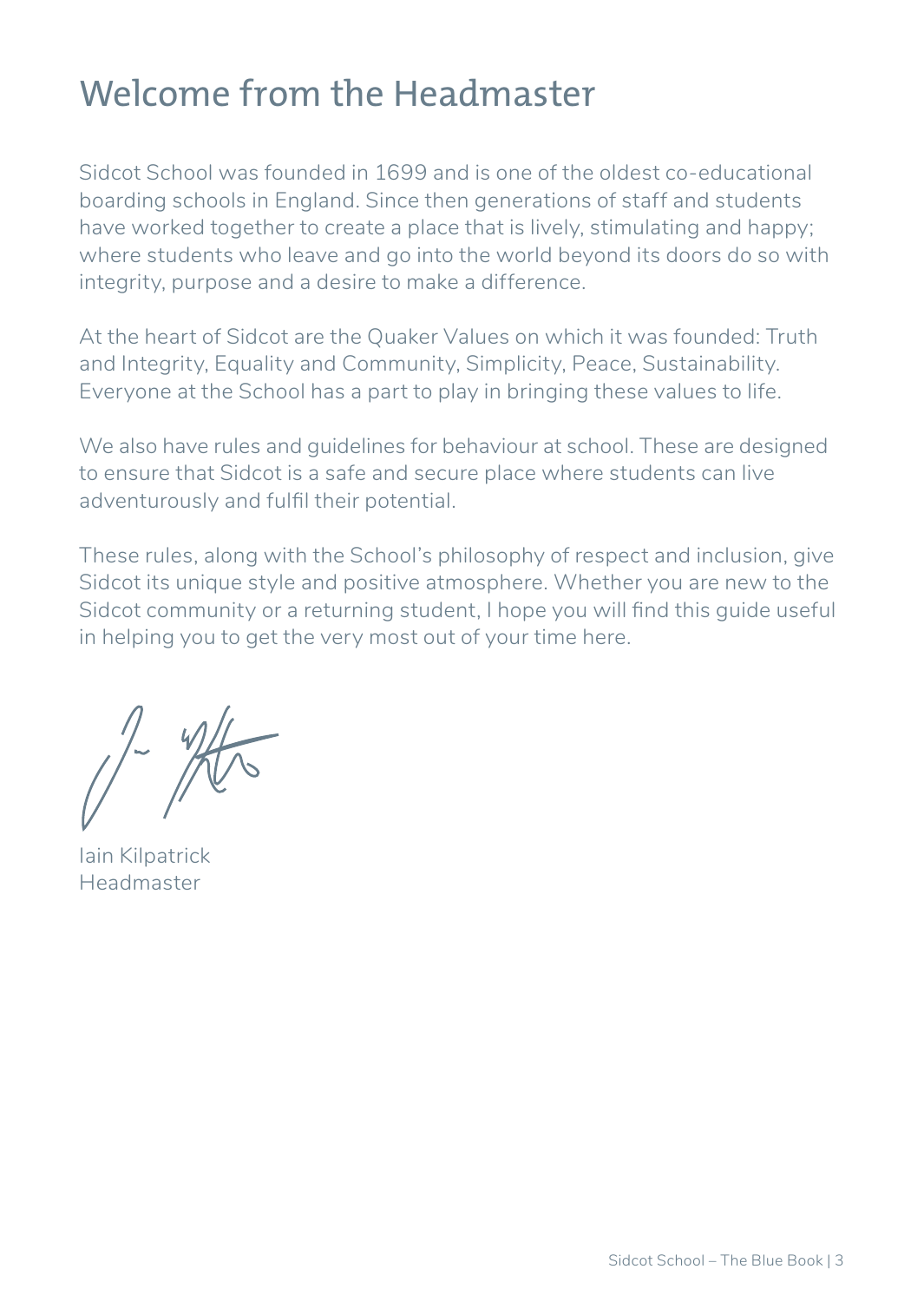### Contents

| Sidcot School Code - Student Conduct: |  |
|---------------------------------------|--|
|                                       |  |
|                                       |  |
|                                       |  |
|                                       |  |
|                                       |  |
|                                       |  |
|                                       |  |
|                                       |  |
|                                       |  |
|                                       |  |
|                                       |  |
|                                       |  |
|                                       |  |
|                                       |  |
|                                       |  |
|                                       |  |
|                                       |  |
|                                       |  |
|                                       |  |
|                                       |  |
|                                       |  |
|                                       |  |
|                                       |  |
|                                       |  |
|                                       |  |
|                                       |  |
|                                       |  |
|                                       |  |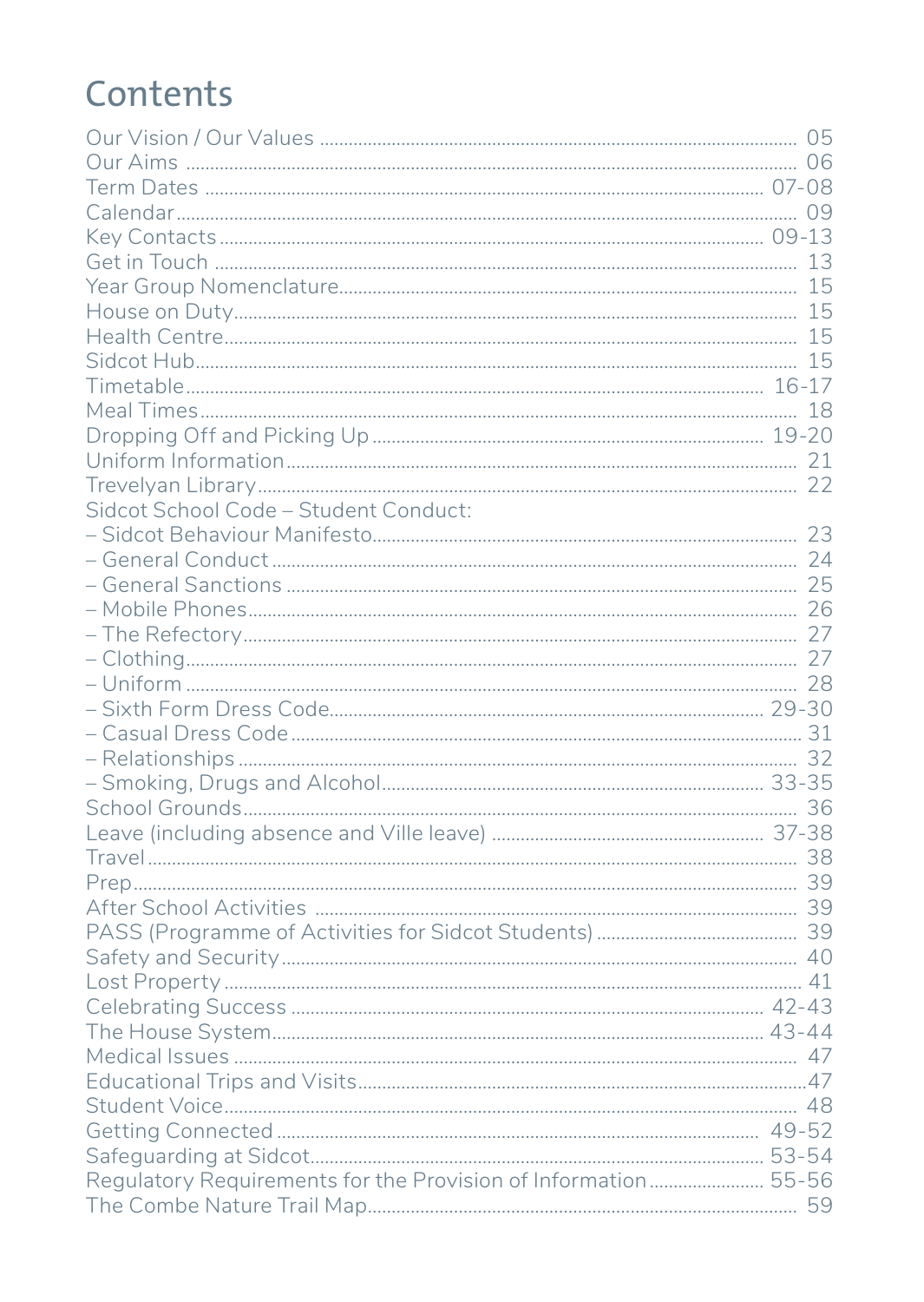### Our Vision

**Sidcot will become a pioneer, and a world-class centre of excellence, for inspirational education that is as much about nurturing the spirit as it is about outstanding academic success.**

This vision is enshrined in the Testimonies of the Religious Society of Friends (Quakers) which acts as a touchstone and challenge to the whole School community; those with faith and those without, all of whom are equally welcomed.

### Our Values

**Truth and Integrity:** We cherish the truth which enables our young people to develop integrity in what they do and what they think, helping them to build meaningful, lasting relationships.

**Equality and Community:** We believe all people are of equal worth and aim to build a truly international community that values all individuals and answers the good in everyone.

**Peace:** We encourage our young people to adopt peaceful methods of dealing with conflict in all its forms, taking both individual and collective responsibility in resolving differences.

**Simplicity:** We believe in living simply and adventurously, placing charity and concern for others at the centre of what we do.

**Sustainability:** We believe it is our responsibility to protect the Earth and to teach our young people to treasure and preserve it across the generations.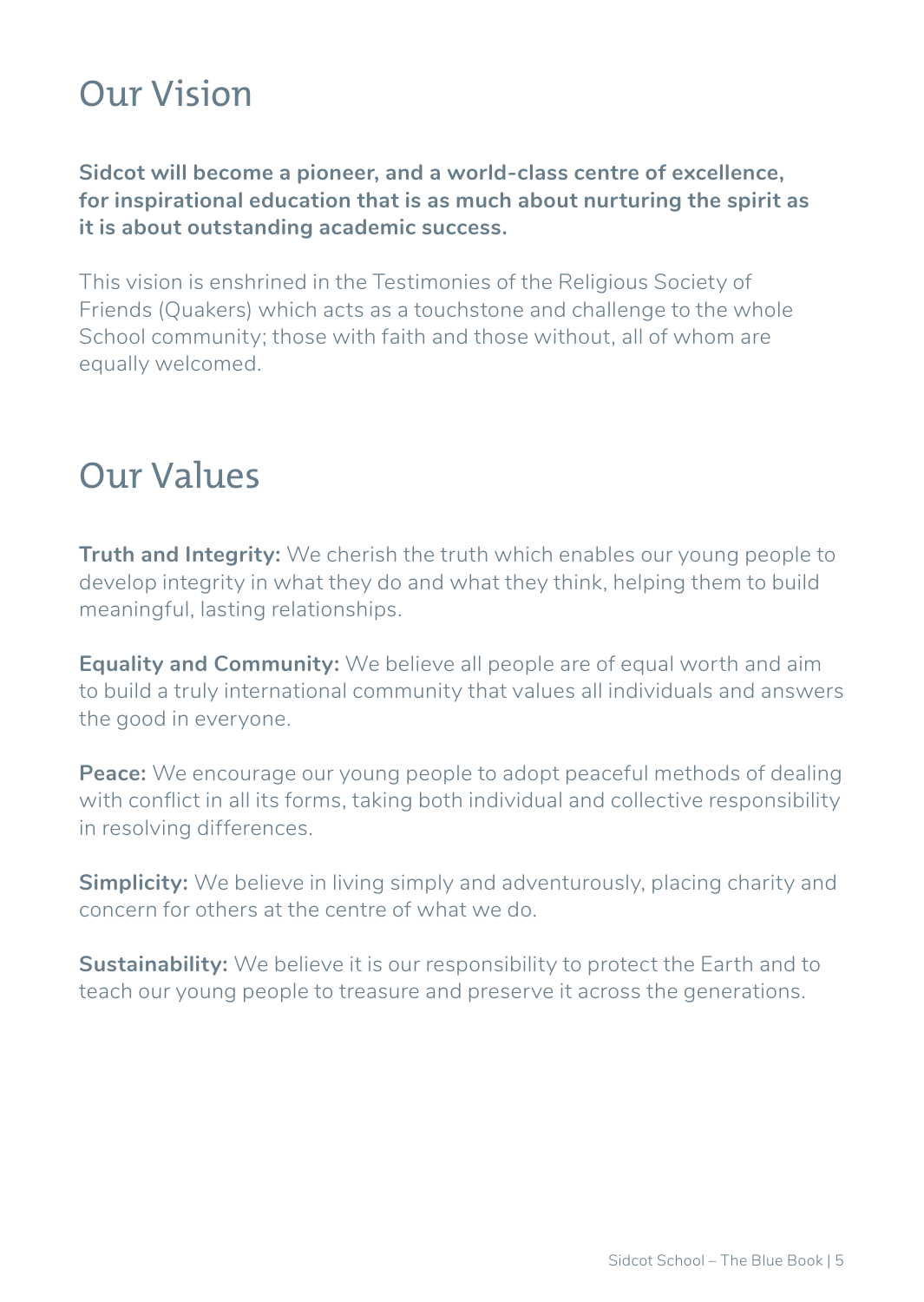### Our Aims

- To provide an education of quality, rooted in our Quaker ethos, for boys and girls aged 3 to 18 that demonstrate its difference and uniqueness.
- To inspire our young people to strive for excellence and a love of learning which goes beyond the formal curriculum; to develop independent searching minds, the confidence to inquire and challenge, encouraging them to realise their full academic potential.
- To instil in our young people Sidcot's values, so that they may live them whilst at school and in their lives beyond.
- To provide a safe, welcoming, supportive and tolerant environment in which each young person feels recognised as an individual and, in turn, learns the importance of tolerance and consideration towards others.
- To maintain close relationships with parents, acting in partnership in guiding and caring for their children.
- To encourage wide interest and participation, at school and beyond, in sport, music, drama, community service, outdoor pursuits and other activities through the provision of excellent facilities and expert coaching and tuition, and to ensure high standards of achievement in these areas.
- To appoint talented staff who share our vision, values and aims and to assist them in their professional development.
- To maintain the boarding ethos and structures of the School to the benefit of all our young people – both day and boarding.
- To ensure that the School is of benefit to the community both locally and further afield.
- To maintain close and mutually beneficial links with all those who have an interest in Sidcot School, including alumni, past and present parents and former members of staff.
- To ensure that Sidcot enjoys a strong reputation locally, nationally and internationally.
- To work constantly towards the improvement and good maintenance of school facilities and to exercise careful, responsible stewardship of the School grounds and wider environment.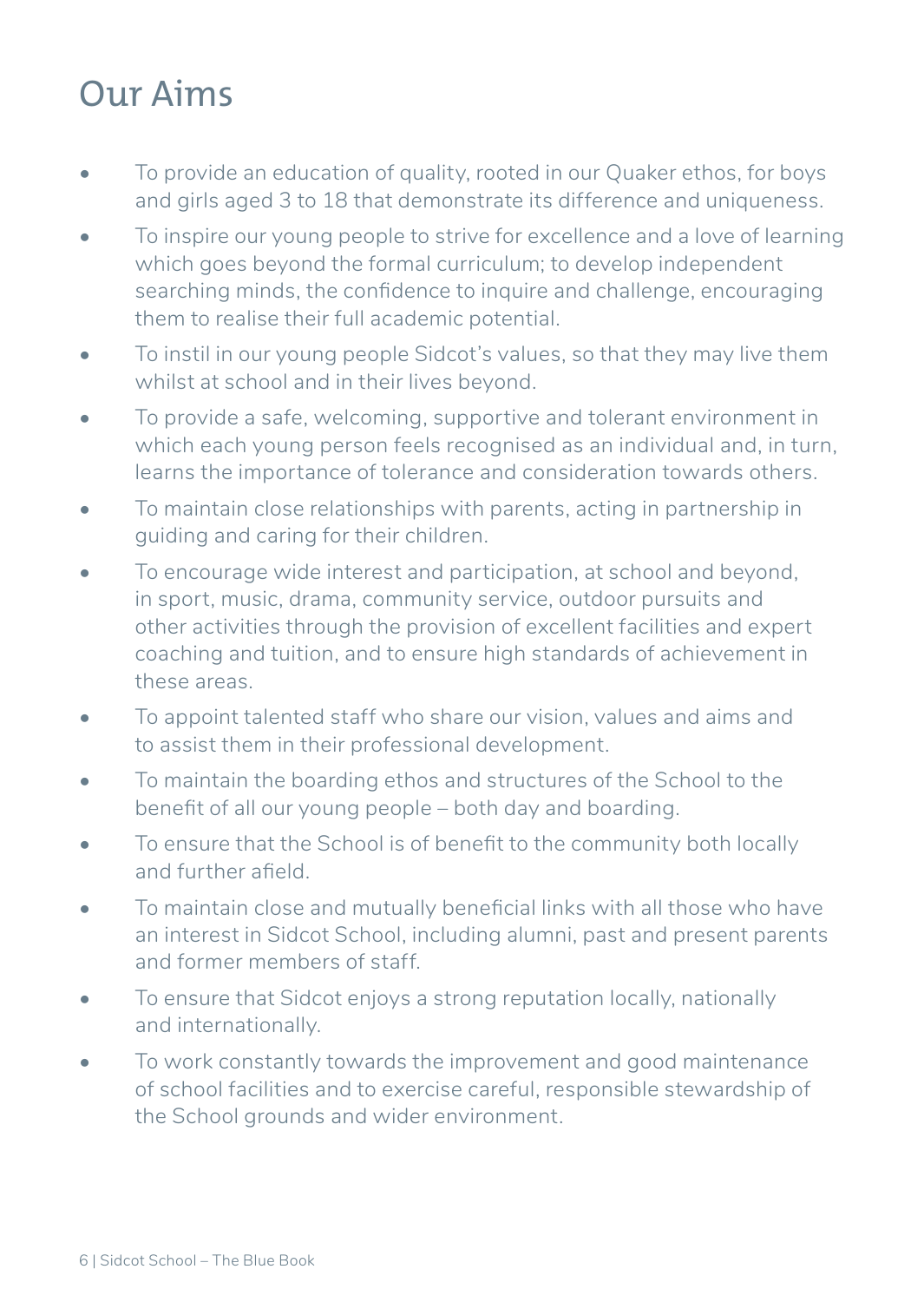### Term Dates 2021/22

#### **Autumn Term 2021**

Year 7 (Third Form) and Lower Sixth and new student Induction Day (times TBC) - Friday 3 September

Boarders induction and return – Friday 3 September

Boarders' coach leaves London Heathrow – Friday 3 September 09:30

Boarders' minibus leaves Bristol Temple Meads – Friday 3 September 16:30

First half of term begins – Monday 6 September

Half term break begins<sup>1</sup> (end of day) – Friday 15 October

Boarders' coach to London Heathrow leaves Sidcot – Friday 15 October 08:30 & 12:00

Boarders' minibus to Bristol Temple Meads buses for boarders depart – Friday 15 October 16:00

Boarders' coach leaves London Heathrow – Sunday 31 October 09:30

Boarders' minibus leaves Bristol Temple Meads – Sunday 31 October 19:30

Second half of term begins – Monday 1 November

Term ends<sup>2</sup> (end of day) -Wednesday 15 December

London Heathrow buses for boarders depart – Wednesday 15 December 08:30 & 12.00

Bristol Temple Meads buses for boarders depart – Wednesday 15 December 16:00

#### **Spring Term 2022**

Boarders return – Sunday 9 January Boarders' coach leaves London Heathrow - Sunday 9 January 09:30

Boarders' minibus leaves Bristol Temple Meads – Sunday 9 January 16:30

First half of term begins – Monday 10 January

Half term break begins<sup>1</sup> (end of day) – Friday 18 February

Boarders' minibus to Bristol Temple Meads leaves Sidcot – Friday 18 February 16:00

Boarders return – Sunday 27 February

Boarders' minibus leaves Bristol Temple Meads – Sunday 27 February 19:30

Second half of term begins – Monday 28 February

Term ends<sup>2</sup> (end of day)  $-$ Thursday 7 April

Boarders' coach to London Heathrow leaves Sidcot – Thursday 7 April 08:30 & 12.00

Boarders' minibus to Bristol Temple Meads leaves Sidcot – Thursday 7 April 16:00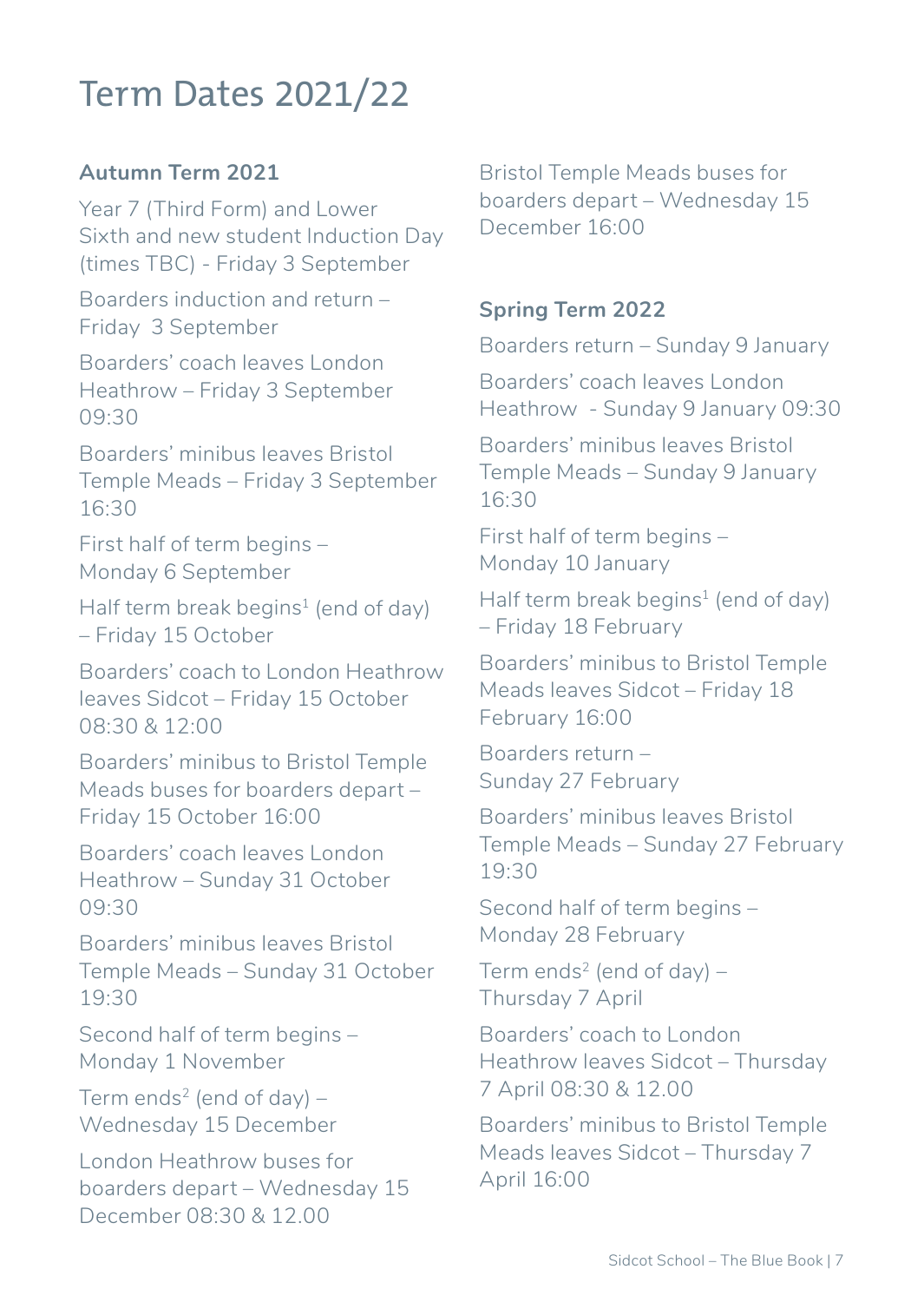#### **Summer Term 2022**

Boarders return – Monday 25 April

Boarders' coach leaves London Heathrow – Monday 25 April 09:30

Boarders' minibus leaves Bristol Temple Meads – Monday 25 April 16:30

First half of term begins – Tuesday 26 April

Half term break begins<sup>1</sup> (end of day) – Friday 27 May

Boarders' minibus to Bristol Temple Meads leaves Sidcot – Friday 27 May 16:00

Boarders return – Sunday 5 June

Boarders' minibus leaves Bristol Temple Meads – Sunday 5 June 19:30

Second half of term begins – Monday 6 June

Term ends<sup>2</sup> (end of day) -Thursday 7 July

Boarders' coach to London Heathrow leaves Sidcot – Thursday 7 July 08:30 & 12.00

Boarders' minibus to Bristol Temple Meads leaves Sidcot – Thursday 7 July 16:00

*<sup>1</sup>At the end of half terms and full terms, coach and minibus services will depart Sidcot at 16:00. Prep will run from 16:30 to 17:30, with an evening meal at 17:30. All students will be required to leave the campus by 18:00.*

*<sup>2</sup>This applies to all exams, except International Baccalaureate.*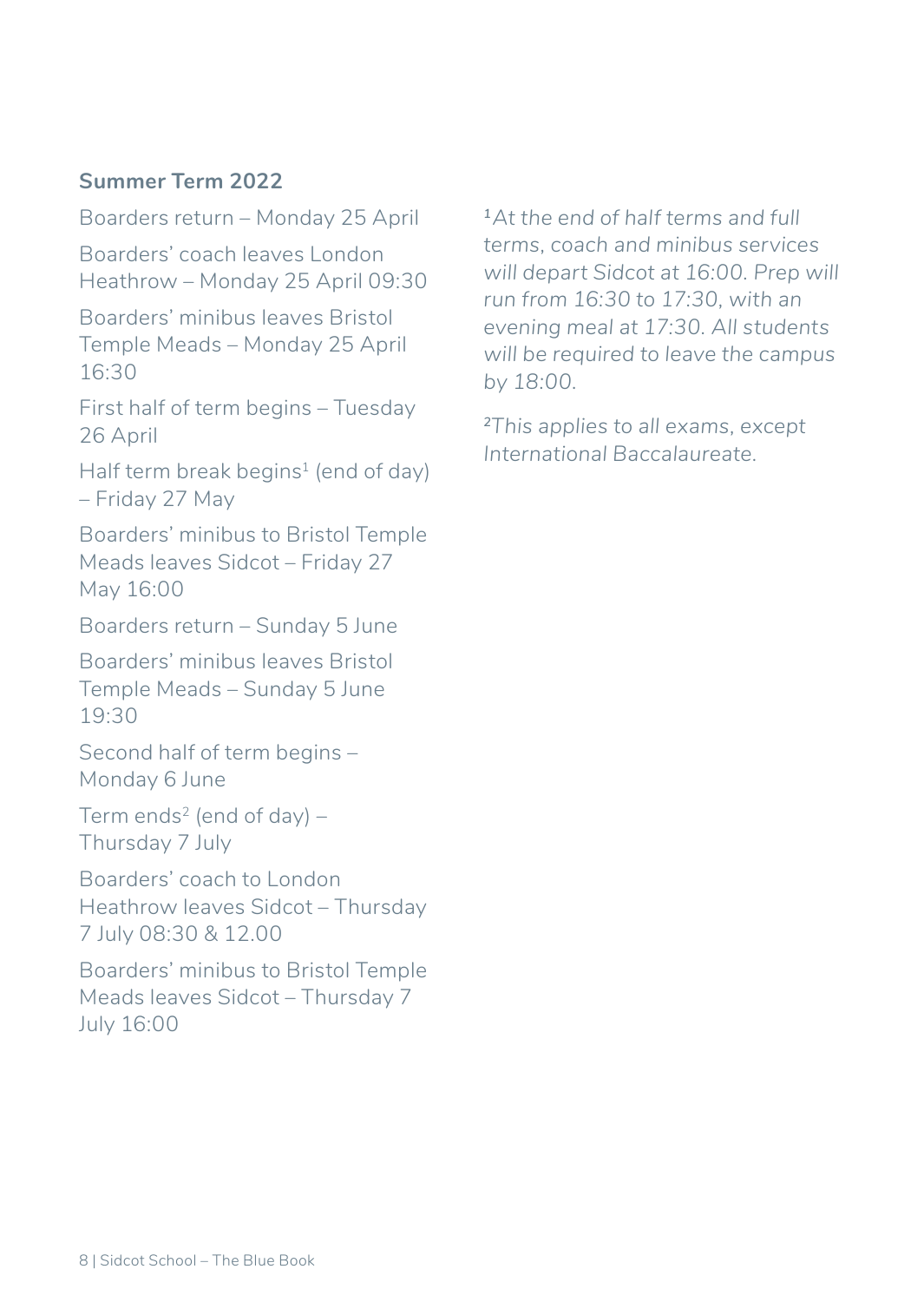### Calendar

The School calendar can be accessed via the School website via a live feed: https://www.sidcot.org.uk/calendar/weekly

### Key Contacts

**Headmaster – Iain Kilpatrick** iain.kilpatrick@sidcot.org.uk

**Chair of Governors – Jameson Miller** jameson.miller@sidcot.org.uk

**Deputy Head (Pastoral) and Designated Safeguarding Lead – Joanna Leite** joanna.leite@sidcot.org.uk

**Deputy Head (Academic) – Christian Hughes** christian.hughes@sidcot.org.uk

**Director of Operations (including Health and Safety) – Keith Perry** keith.perry@sidcot.org.uk

**Head of Junior School – Cath Dykes**  cath.dykes@sidcot.org.uk

**Head of Boarding – Amandine Smilevich** amandine.smilevich@sidcot.org.uk

**Head of Admissions – Claire Rundle** admissions@sidcot.org.uk

**Lead Nurse and Designated Mental Health Lead – Tracy Buckland** tracy.buckland@sidcot.org.uk

**Student Support and Wellbeing Lead – Tara Wright** tara.wright@sidcot.org.uk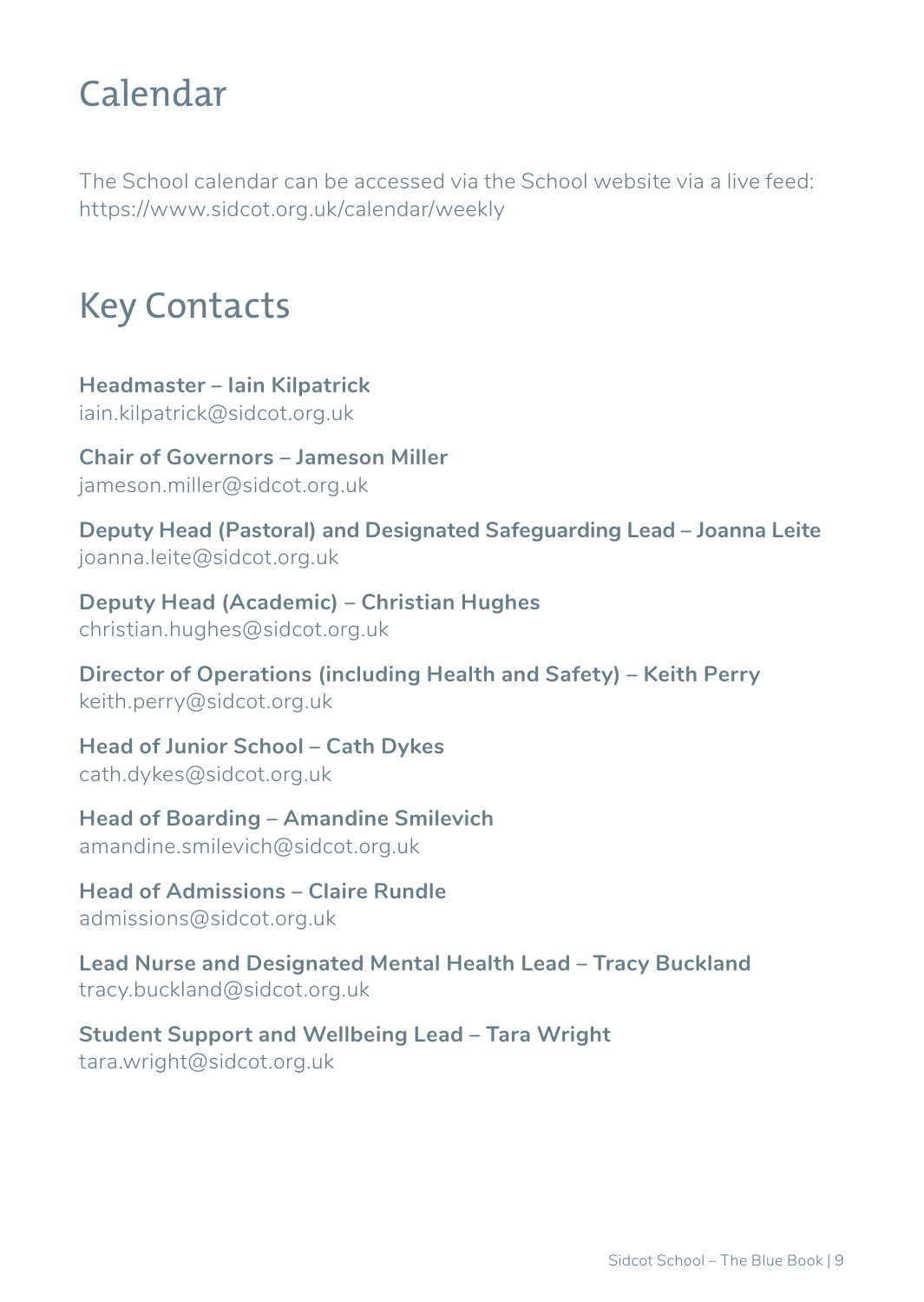#### **Senior Leadership Team (SLT)**

Iain Kilpatrick – Headmaster Joanna Leite – Deputy Head (Pastoral) Christian Hughes – Deputy Head (Academic) Cath Dykes – Head of Junior School Keith Perry – Director of Operations Steve Harris – Director of Finance Sarah Simms – Director of Marketing and Development

#### **Senior Management Team (SMT)**

Charlotte Resuggan – Assistant Head (Teaching and Learning) Tom Ruddle – Assistant Head (Upper School) Angela Dudley-Ward – Director of International Relations Allison Clark – Head of IT Services

#### **Boarding Staff**

Amandine Smilevich – Head of Boarding and Housemistress for School House Boys and School House Girls Charlotte Resuggan – Housemistress Newcombe James Milne – Housemaster Wing House

#### **Pastoral Team**

Tom Ruddle – Assistant Head Upper School Dave Hewer – Sixth Form Pastoral Lead Tamara Reed – Head of Upper Fifth Matt Jarman – Head of Lower Fifth Rosie Bellinger – Head of Upper Fourth Geoff Andrews – Head of Lower Fourth Rosie Sisson – Head of Third Form Alex Licorish – Deputy Head of Third Form Tara Wright - Student Support and Wellbeing Lead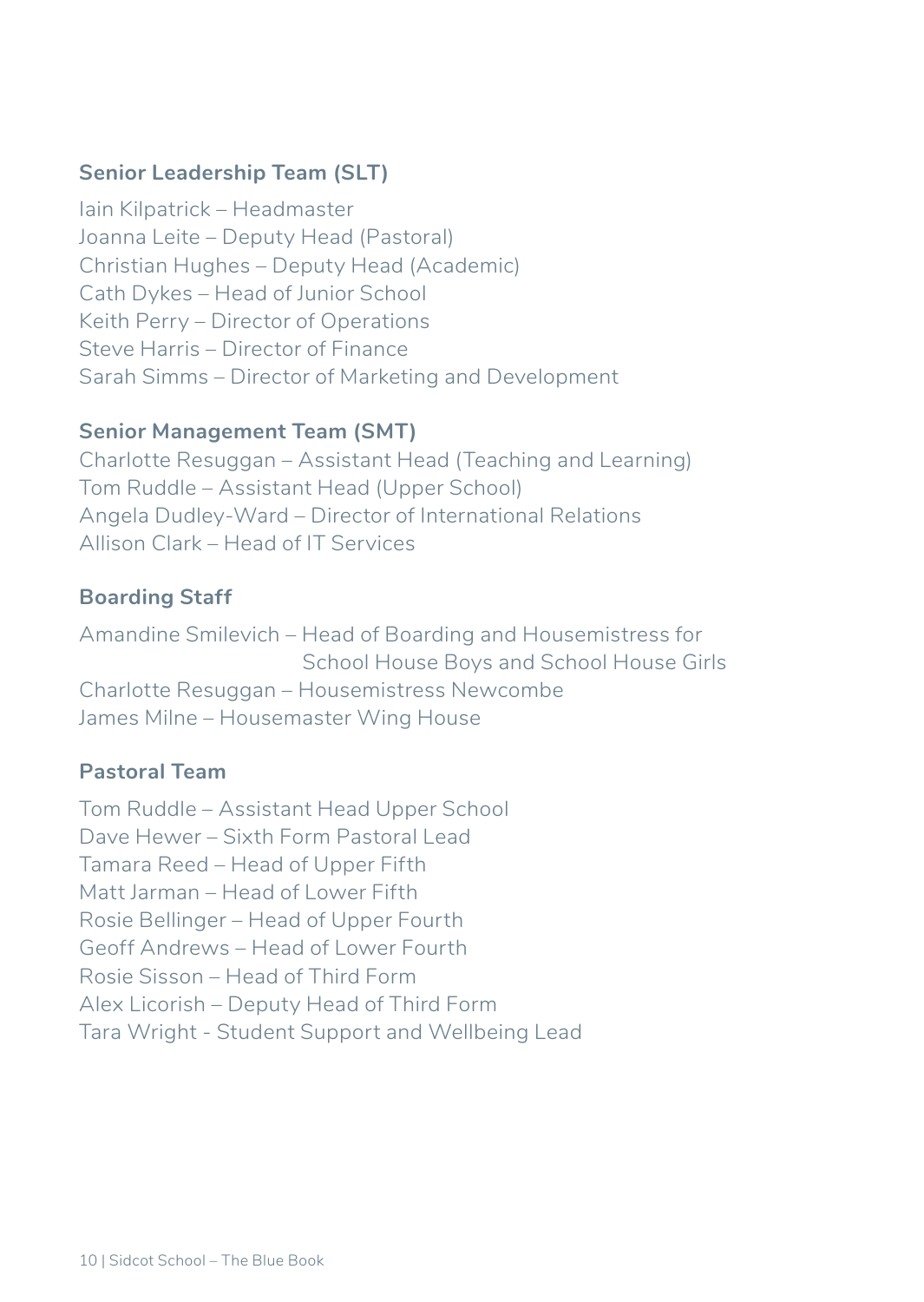#### **Heads of Faculty**

Deirdre Cattermole – English John Parry – Maths Kate Champion – Science Clare Winchester-Snell – Languages Gemma Chapman – Technology Matt Lloyd – Director of Sport

#### **Heads of Department**

Alison Pike – Head of Careers Chris Aldred – Head of Geography Dave Hewer – Director of Drama David McDonagh – Head of Business Studies Elizabeth Teixeira – Head of EAL and Junior Pathway (Curriculum) Johanna Egan – Head of Art Paul Woolley – Director of Music Samantha Bowen – Head of History Sarah Bates – Head of Learning Support

#### **Heads of Houses**

Joy Cheung – Head of House Lead Kerrin Turner – North Imogen Mills – East Lucy Turner – South Jamie Gibson – West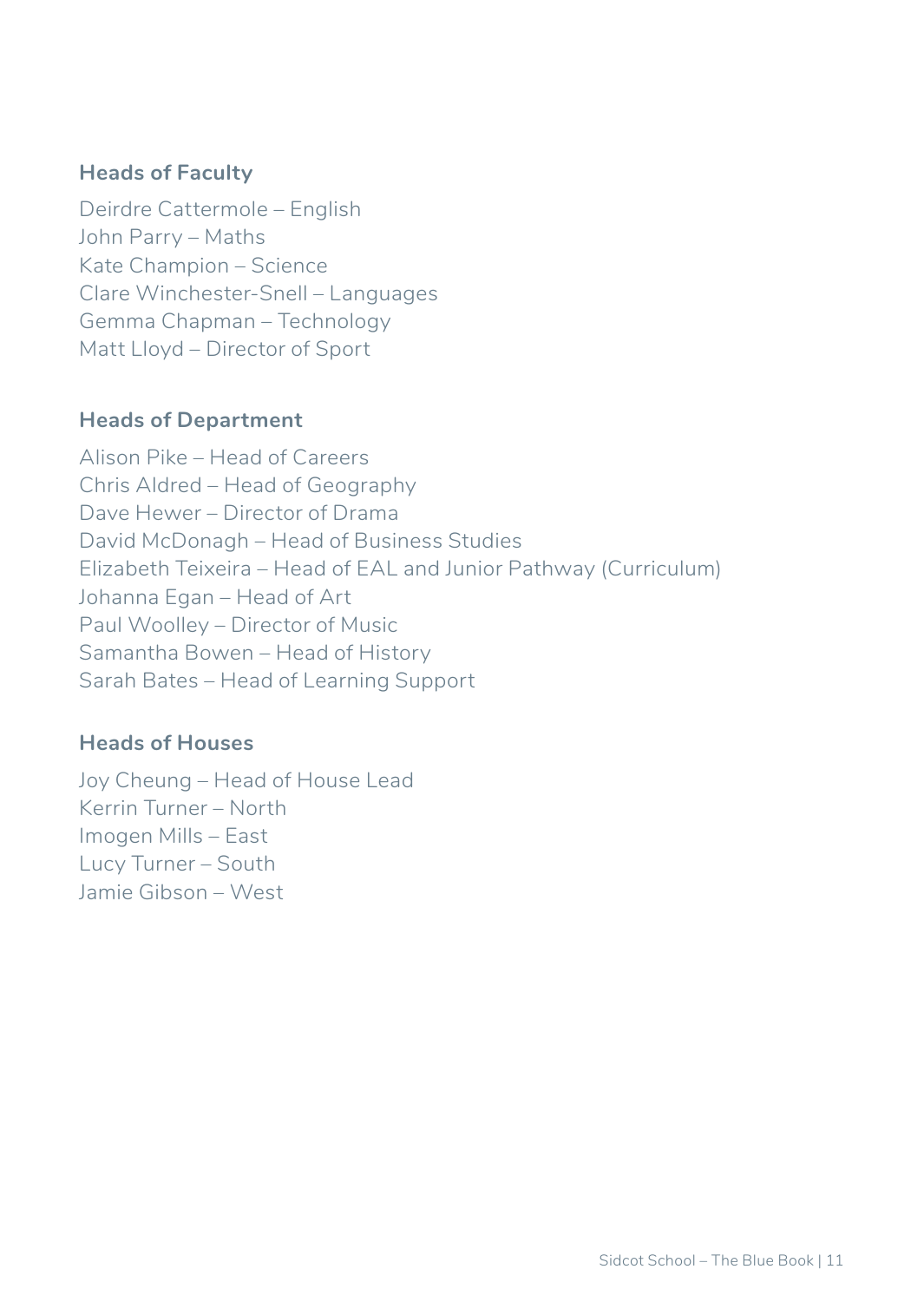### Office Holders 2021-22

#### **Heads of School**

Head Boy – Anton-Teodor Croitoru Head Girl – Fiona Williams Deputy Head Boy – James Cope Deputy Head Girl – Sophia Cuckson International Head – Sewa Zamba International Head – Fernando Bahena Roman

#### **House Captains**

North – Theo Pundsack, Freddie Wiesli East – Tale Benedix, Jason Tse South – Hayden Choi, Georg Lezhen West – Lottie Gunter, Oscar Chow

#### **Heads of House**

SHG – Yaroslava Bogacheva SHB – Vadim Guyot Wing – Zach Townsend

#### **Quaker Elders**

Martin Sanchez Ruby Owen Lily Barker Wyatt

#### **Events/Charity Office Holders**

Nifemi Adebayo Abigail Bewley Freya Anais Davies-Gallagher Oscar Byles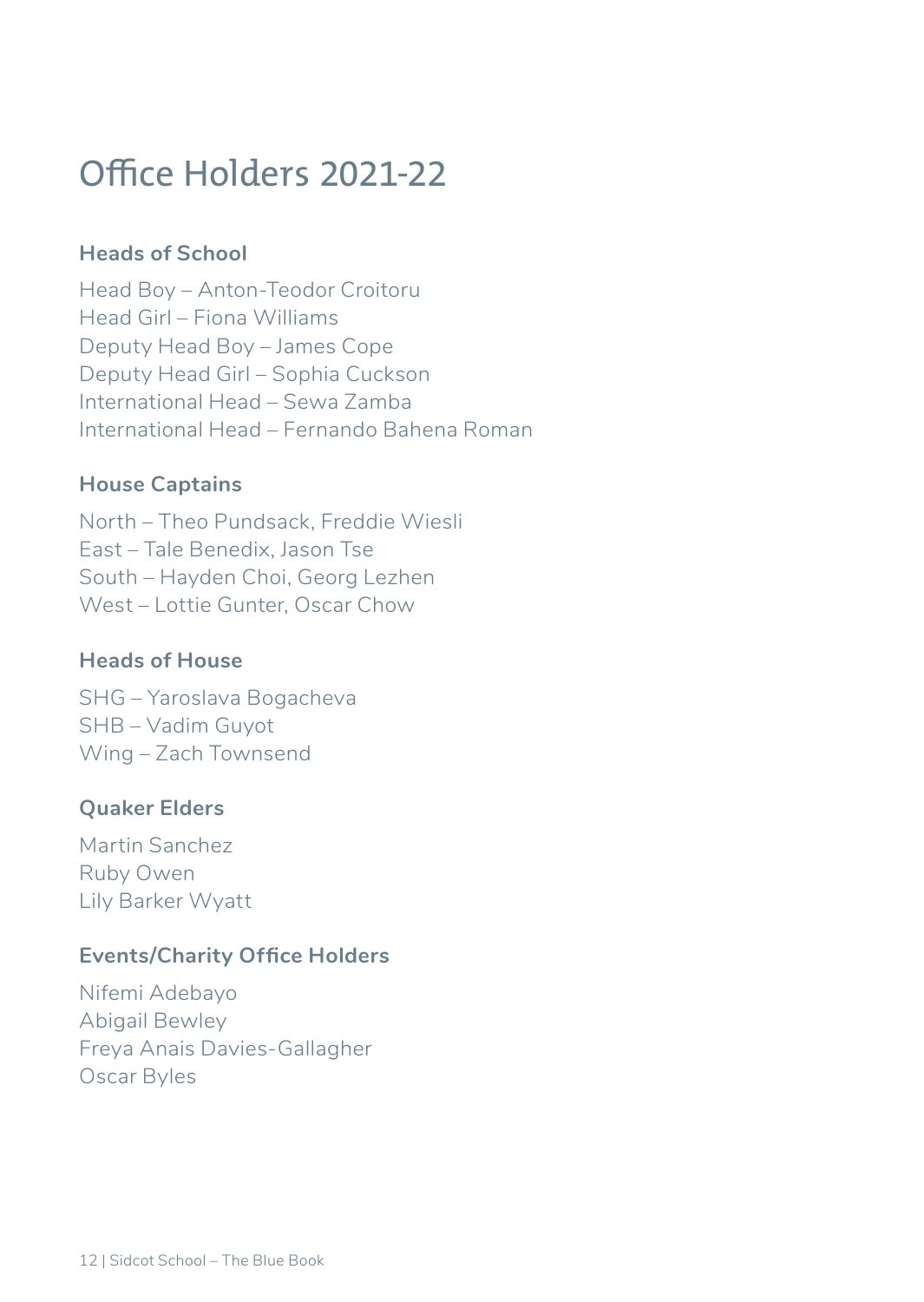#### **Sports Office Holders**

Jonathan Coombes Evie Puddy

### **Sidcotian Link Office Holder**

Tom Robbins Lily Barker Wyatt

**Equalities Office Holder** Daisy Mae Penfold

#### **Wellbeing Office Holder**

Molly Whitcombe

### Get in Touch

#### **Contacting members of staff directly**

It is possible to contact members of staff via email by using the following formula: [firstname.lastname@sidcot.org.uk](mailto:firstname.lastname@sidcot.org.uk)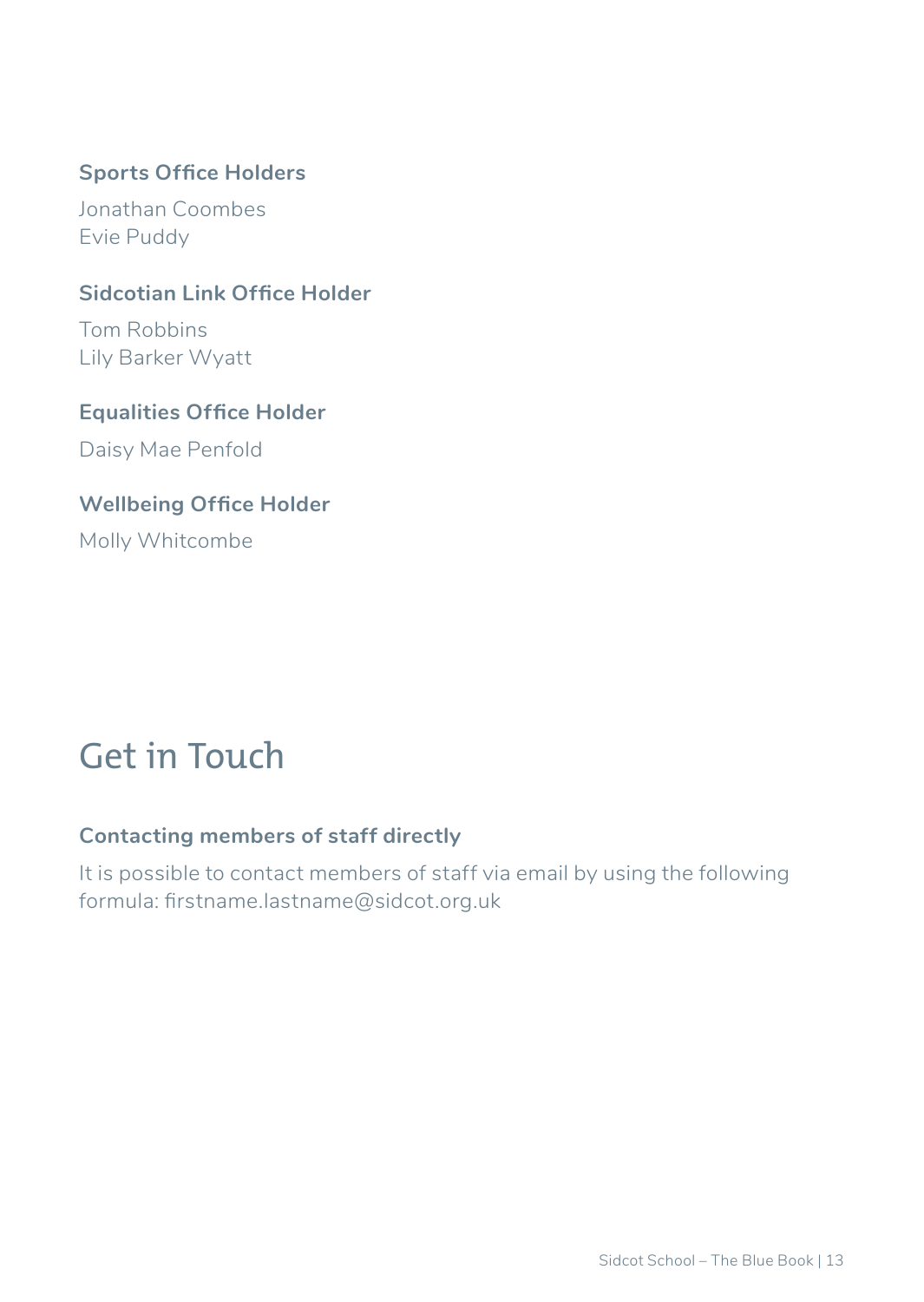### Get in Touch

01934 843102 01934 845200

#### **Boarding Houses**

School House Girls 01934 843544 shg@sidcot.org.uk

School House Boys 01934 843441 shb@sidcot.org.uk

Newcombe House 01934 843326 newcombe@sidcot.org.uk

Wing House 01934 845277 wing@sidcot.org.uk

#### **Other amenities**

Health Centre 01934 845263 health@sidcot.org.uk

Sports Hall 01934 845255 sportscentre@sicot.org.uk Housekeeping 01934 843027 housekeeping@sidcot.org.uk Uniform Fitting Service 01934 845258 uniform@sidcot.org.uk Out of School Care 07751 878336 outofschoolcareclubs@sidcot.org.uk Equestrian Centre 01934 845266 equestrian@sidcot.org.uk

#### **Postal address**

Sidcot School, Oakridge Lane, Winscombe, North Somerset, BS25 1PD

#### **Senior School Junior School**

info@sidcot.org.uk iuniors@sidcot.org.uk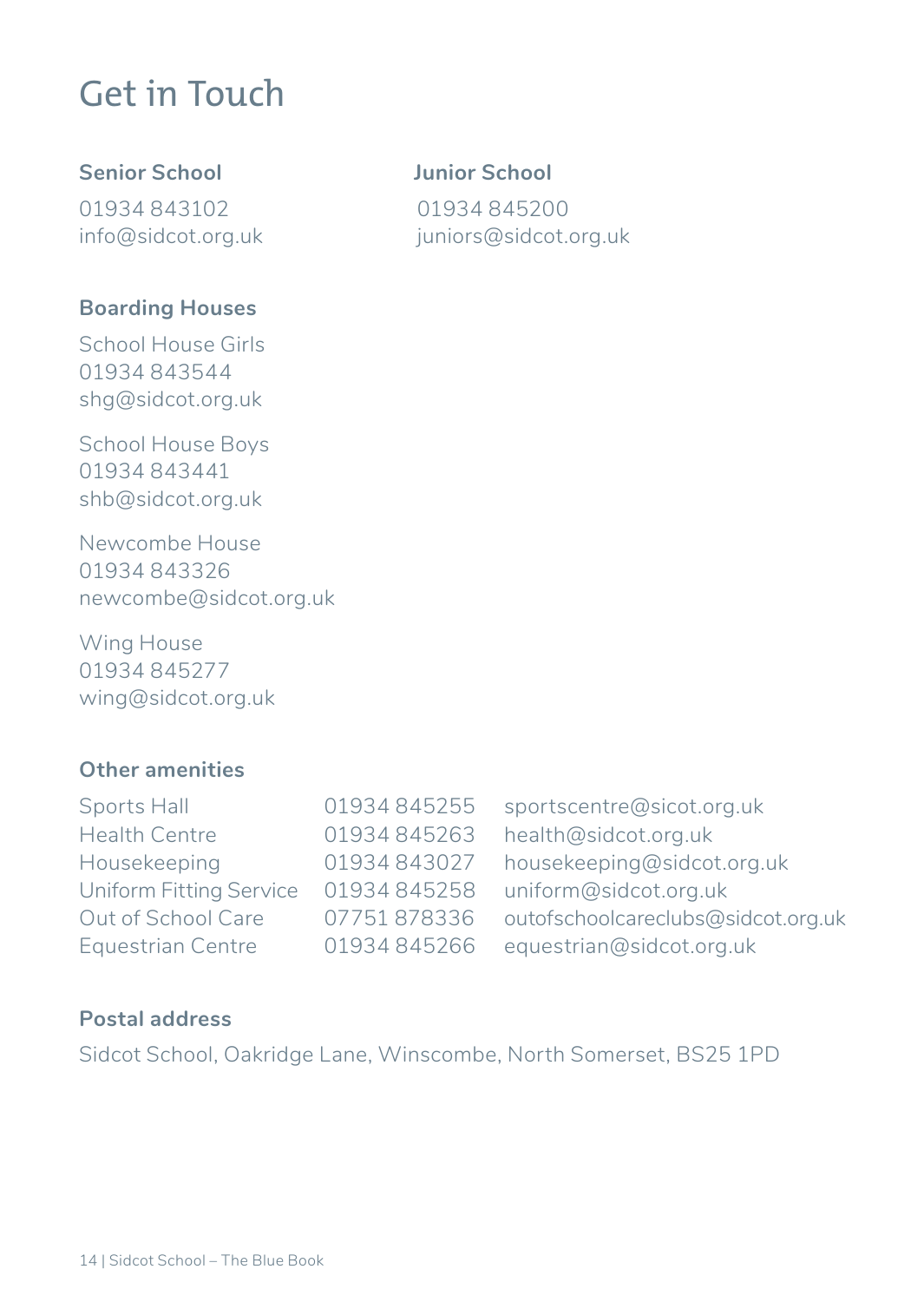### Year Group Nomenclature

| Sidcot:             | <b>National Curriculum:</b> |
|---------------------|-----------------------------|
| Reception           | Reception                   |
| J1 to J6            | Year 1 to Year 6            |
| Third Form (3)      | Year 7                      |
| Lower Fourth (L4)   | Year 8                      |
| Upper Fourth $(U4)$ | Year 9                      |
| Lower Fifth (L5)    | Year 10                     |
| Upper Fifth $(US)$  | Year 11                     |
| Lower Sixth (L6)    | Year 12                     |
| Upper Sixth (U6)    | Year 13                     |

### House on Duty (Evenings)

| Monday    |
|-----------|
| Tuesday   |
| Wednesday |
| Thursday  |
| Friday    |

SMT School House Girls Wing House Newcombe House School House Boys

### Health Centre

| Monday - Friday:  | $08.00 - 18.00$    |
|-------------------|--------------------|
| Doctor's Surgery: | $13.15 - Monday$   |
|                   | $13.15 - Thursday$ |

### Sidcot Hub

### **Opening Times:** Monday – Friday 08.30 – 11.30 / 15.00 – 15.45 Evenings as announced at the start of each term. The Hub will be closed throughout the course of all meal times.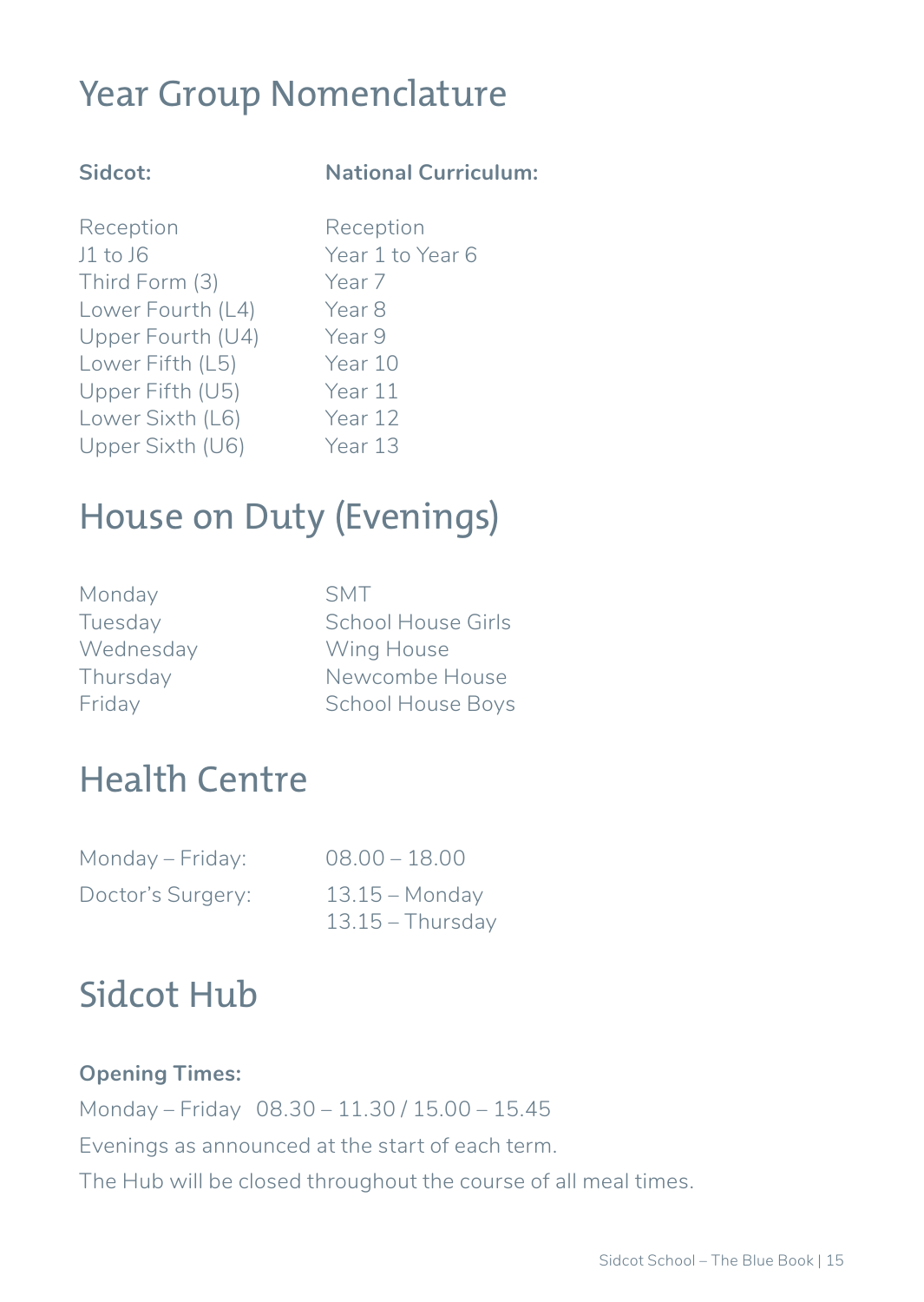| Monday                   |                            | <b>Tuesday</b>           |                            | Wednesday                |                             |
|--------------------------|----------------------------|--------------------------|----------------------------|--------------------------|-----------------------------|
| 08:30 - 08:35 Tutor Time |                            | 08:30 - 08:35 Tutor Time |                            | 08:30 - 08:35 Tutor Time |                             |
| $08:35 - 09:25$ Period 1 |                            | $08:35 - 09:25$ Period 1 |                            | $08:35 - 09:25$ Period 1 |                             |
| $09:25 - 10:15$ Period 2 |                            | $09:25 - 10:15$ Period 2 |                            | $09:25 - 10:15$ Period 2 |                             |
| 10:20 - 11:00 Assembly   |                            | $10:15 - 11:05$ Period X |                            | $10:15 - 11:05$ Period X |                             |
| $11:05 - 11:25$ Break    |                            | $11:05 - 11:25$ Break    |                            | $11:05 - 11:25$ Break    |                             |
| $11:25 - 12:15$ Period 3 |                            | 11:25 - 12:15 Period 3   |                            | $11:25 - 12:15$ Period 3 |                             |
| 12:15 - 13:05 Period 4*  |                            | 12:15 - 13:05 Period 4*  |                            | 12:15 - 13:05 Period 4*  |                             |
| 12:55                    | Lunch (Y7)                 | 12:55                    | Lunch (Y7)                 | 12:55                    | Lunch (Y7)                  |
| 13:00                    | Lunch (Y8)                 | 13:00                    | Lunch (Y8)                 | 13:00                    | Lunch (Y8)                  |
| $13:05 - 13:55$          | Lunch<br>(all other years) | $13:05 - 13:55$          | Lunch<br>(all other years) | $13:05 - 13:55$          | Lunch<br>(all other years)  |
| $13:55 - 14:10$          | <b>Tutor Time</b>          | $13:55 - 14:10$          | <b>Tutor Time</b>          | $13:55 - 14:00$          | <b>Tutor Time</b>           |
| $14:10 - 15:00$          | Period 5                   | $14:10 - 15:00$          | Period 5                   |                          | PASS<br>(Co-Curricular      |
| $15:00 - 15:50$          | Period 6                   | $15:00 - 15:50$          | Period 6                   | $14:00 - 16:00$          | Time)                       |
| $16:00 - 16:50$          | Activities/Prep            | $16:00 - 16:50$          | Period 7                   | $16:00 - 16:50$          | Period 7<br>Activities/Prep |
| $17:00 - 18:00$          | Activities/Prep            | $17:00 - 18:00$          | Activities/Prep            | $17:00 - 18:00$          | Activities/Prep             |
| $17:45 - 18:30$          | Boarders'<br>Supper        | $17:45 - 18:30$          | Boarders'<br>Supper        | $17:45 - 18:30$          | Boarders'<br>Supper         |

- 'PASS' (Programme of Activities for Sidcot Students).
- \* Y7 & Y8 go to lunch slightly earlier.
- PSHE = Personal, Social, Health & Economic lesson
- Meeting for Worship: The school community sits in stillness and waiting. This stillness gives space and time to listen and reflect. We don't have songs, set prayers or talks you might find in other places of worship. We welcome people of all faiths and none.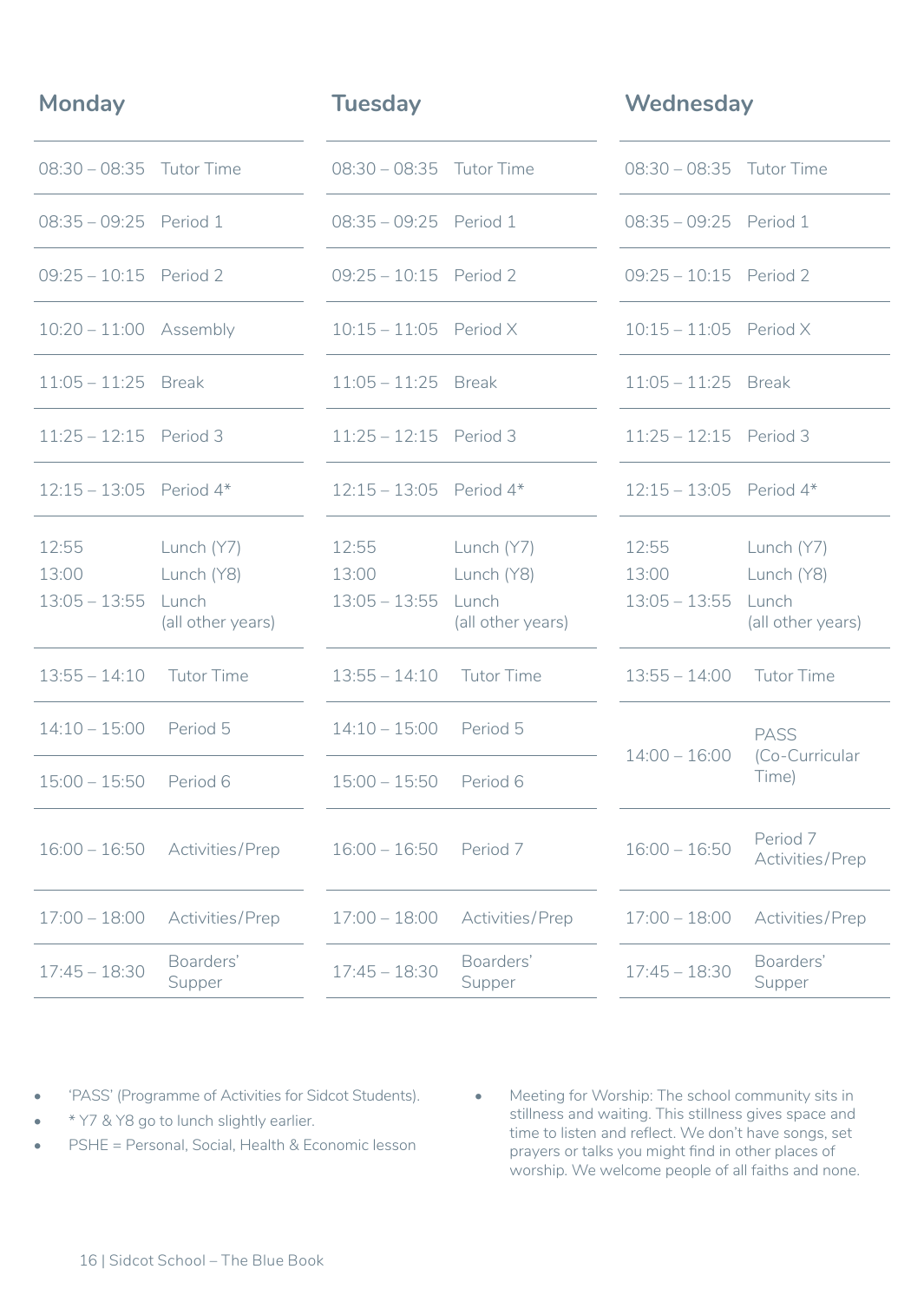| <b>Thursday</b>                   |                                                        | Friday                            |                                                        |
|-----------------------------------|--------------------------------------------------------|-----------------------------------|--------------------------------------------------------|
| $08:30 - 08:35$                   | <b>Tutor Time</b>                                      | 08:30 - 08:35 Tutor Time          |                                                        |
| $08:35 - 09:25$                   | Period 1                                               | $08:35 - 09:25$                   | Period 1                                               |
| $09:25 - 10:15$ Period 2          |                                                        | $09:25 - 10:15$                   | Period 2                                               |
|                                   | 10:15 - 11:05 PSHE/Pastoral Time                       | $10:20 - 11:00$                   | Meeting for Worship                                    |
| $11:05 - 11:25$                   | <b>Break</b>                                           | $11:05 - 11:25$                   | <b>Break</b>                                           |
| $11:25 - 12:15$                   | Period 3                                               | $11:25 - 12:15$ Period 3          |                                                        |
| $12:15 - 13:05$ Period $4*$       |                                                        | 12:15 - 13:05 Period 4*           |                                                        |
| 12:55<br>13:00<br>$13:05 - 13:55$ | Lunch (Y7)<br>Lunch (Y8)<br>Lunch<br>(all other years) | 12:55<br>13:00<br>$13:05 - 13:55$ | Lunch (Y7)<br>Lunch (Y8)<br>Lunch<br>(all other years) |
| $13:55 - 14:10$                   | <b>Tutor Time</b>                                      | $13:55 - 14:10$                   | <b>Tutor Time</b>                                      |
| $14:10 - 15:00$                   | Period 5                                               | $14:10 - 15:00$                   | Period 5                                               |
| $15:00 - 15:50$                   | Period 6                                               | $15:00 - 15:50$                   | Period 6                                               |
| $16:00 - 16:50$                   | Period 7<br>Activities/Prep                            | $16:00 - 16:50$                   | Activities/Prep                                        |
| $17:00 - 18:00$                   | Activities/Prep                                        | 17:00 - 18:00                     | Activities/Prep                                        |
| $17:45 - 18:30$                   | Boarders' Supper                                       | $17:45 - 18:30$                   | Boarders' Supper                                       |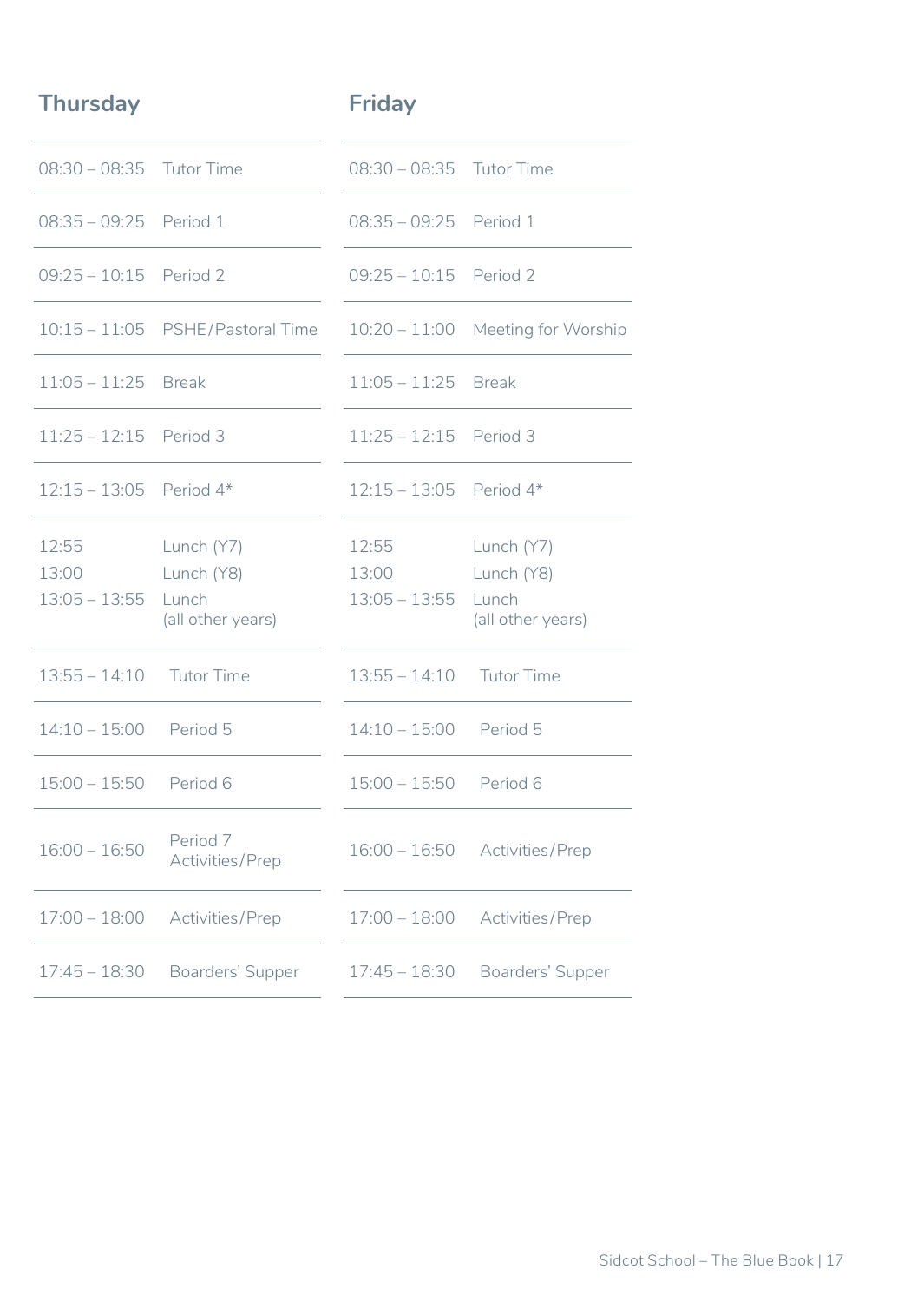### Meal Times

### **Monday to Friday**

| $07:30 - 08:00$ Breakfast  |                                 |
|----------------------------|---------------------------------|
| $11:05 - 11:25$ Break time |                                 |
| $12:55 - 13:30$ lunch time |                                 |
|                            | $17:45 - 18:15$ Boarders supper |

### **Supper**

### **Saturday**

### **Sunday**

| 09:00 - 09:30 Breakfast<br>$11:15 - 11:30$ Break      | $10:30 - 11:15$ Brunch      | (House closes)                                      |
|-------------------------------------------------------|-----------------------------|-----------------------------------------------------|
| $12:30 - 13:00$ Lunch<br>$17:30 - 18:00$ Evening meal | $11:45 - 12:00$ Brunch (for | House on duty,<br>following Meeting<br>for Worship) |
|                                                       | 17:30 - 18:00 Evening meal  |                                                     |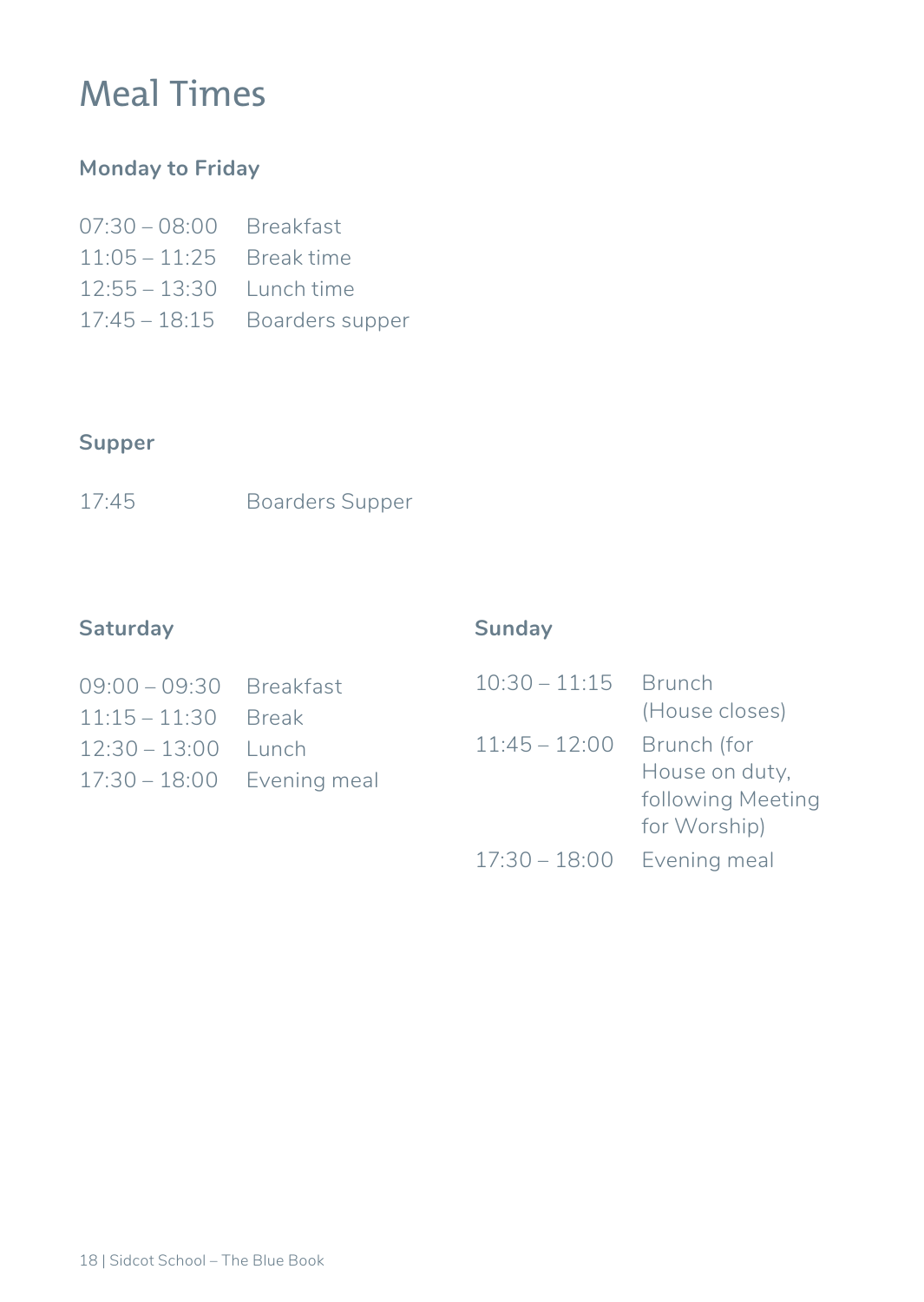### Dropping Off and Picking Up

At busy times, travelling in and out of Sidcot by car can be difficult due to the volume of traffic. Please remember that the lanes are all public highways.

We ask you to respect the fact that residents of Sidcot hamlet require access to their homes and businesses at all times.

In order to avoid too many gridlock situations at 'rush hour', Sidcot operates an unofficial one-way system. This begins at Fountain Lane from the traffic lights, turns left onto Oakridge Lane (remembering that this is two-way and there may be traffic coming the other way!), passes the Meeting House on the right with the option of turning left into the Senior School Drop-off or right into the Junior School car park. If your child is in J3-J6, please drop them off to a member of staff in the 'drop-off' area adjacent to the Junior School gate. After dropping off or picking up your children, please rejoin Oakridge Lane and make your way out to the A38.

In order to maintain free flowing traffic in and out of the Senior School pick-up at busy times; as you drive up Oakridge Lane and pass the Meeting House (on the right) please give way to traffic re-joining the lane from the exit of the Senior School pick-up. It is worth letting quite a few cars exit before proceeding along the lane to the entrance thus creating space in the drop-off area. For safety reasons please do not deliver or collect your children at the front of the main school building or on Oakridge Lane. Please do not park on the lane or on the grass triangle adjacent to the A38.

If you would like to come into the Senior School with your child you may use the visitors' parking at the front of the Senior School, or the main school car park. Alternatively if you would like to come into the Junior School please park either in the Junior School car park or the main school car park. If you park in the main school car park there is a footpath route to the Junior School avoiding the need to walk along Oakridge Lane. Please avoid parking in the Senior School 'drop-off' in order to accompany/collect children from the Junior School – please use the main school car park thus avoiding the need to cross Oakridge Lane. Sidcot School do not own the Meeting House, and we respectfully ask you not to park in the grounds of the Meeting House, thank you.

Please take care as you drive around campus and the avoidance of unnecessary speed is an absolute requirement. Please note that Fountain Lane is a one-way-road; vehicles can only return to the A38 at the north end of Oakridge Lane.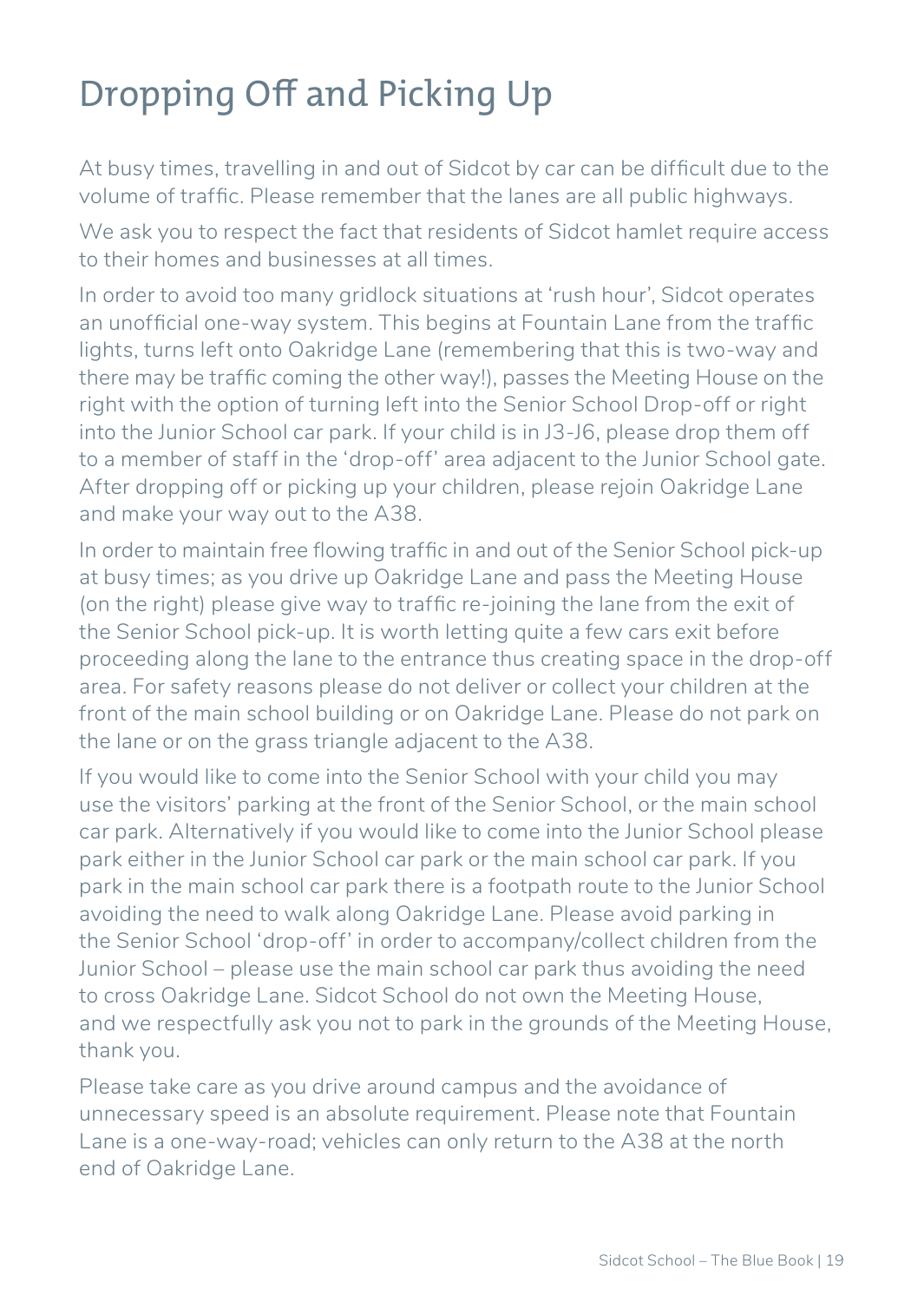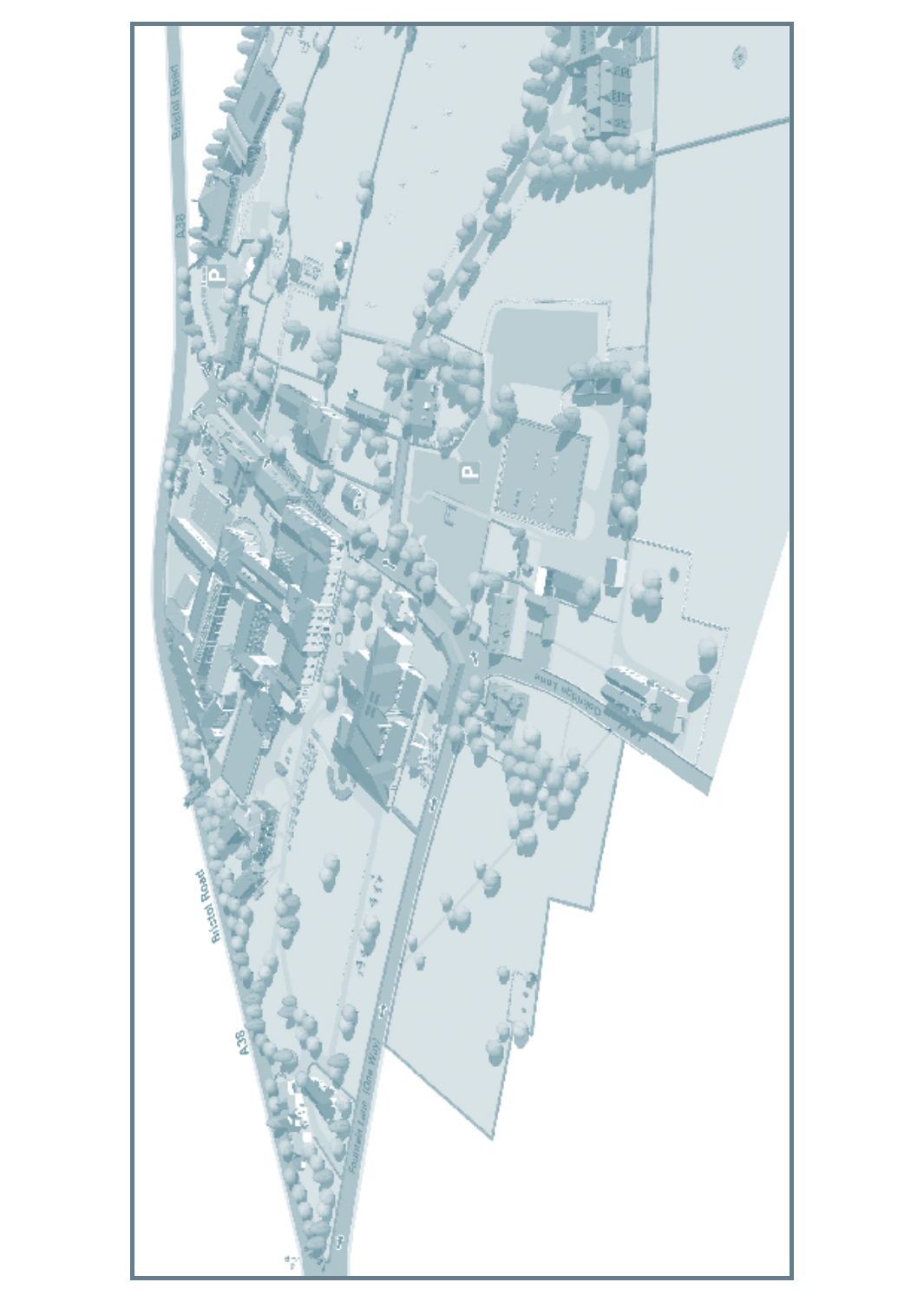### Uniform Information

Details of all the items your child will need are available on our website.

Downloadable booklets are available to give parents, guardians and pupils full information about Sidcot's uniform, dress code and regulations on possessions in school. If you have any queries, please email uniform@sidcot.org.uk

Sidcot School uniform can be bought online: sidcot.org.uk/uniform. Alternatively, you can purchase uniform through:

Deane & Sons of Cheddar Bath Street Cheddar Somerset BS27 3AA

Telephone: 01934 742530 Email: info@deanesofcheddar.co.uk

Opening hours: 09:00 – 17:00 Monday to Friday 09:00 – 16:00 Saturday (Closed 13:00 – 14:00 Monday to Saturday)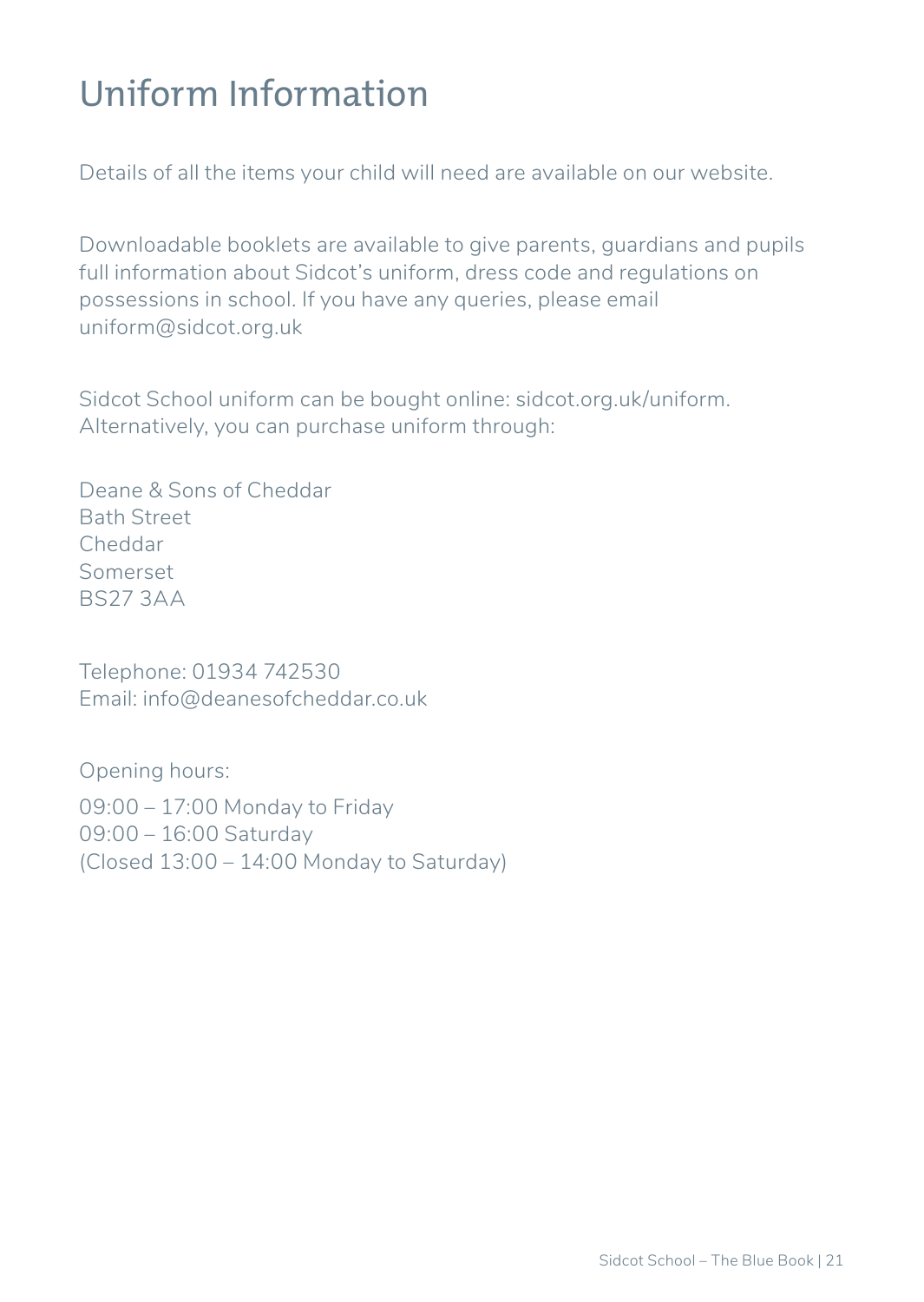### Trevelyan Library

It is the responsibility of the librarians to ensure there is a quiet working atmosphere in the library. All students using the library should behave accordingly. The library is open 09:00 – 17:00 and from 17:00 – 18:00 for the designated prep group.

Mobile phones can only be used in the library in line with our Mobile Phone Policy. Phone calls should not be taken in the library.

Students who have been given permission to drop a subject because of learning support, music or other commitments should register in the library during lessons designated as private study. These lessons form part of the school timetable. Students should ensure they have sufficient work or a suitable reading book to keep them occupied during these sessions. It may not always be possible to use computers in the library when these have been pre-booked by a class.

Students using the computers during lesson-time should be mindful that it is not a classroom setting and working conditions should be appropriate to the library. Using the computers for games etc. during break times is permitted provided that they are quiet and don't disrupt anyone wishing to study. Priority is always given to students who wish to use a computer for prep or coursework. Computer games are not allowed during study day break times or during lessons. Computer games must be preapproved by Sidcot School – anyone playing unsuitable games may be subject to school disciplinary procedures.

The atmosphere in the library at break-time, lunch-time and after school is more relaxed; however any behaviour that disturbs others who want to work or relax quietly will result in librarians asking unruly students to leave the library.

Bottles of water are acceptable in the Library, but food and other drink must not be brought into the Library. Students will be advised to go to the Refectory or the Hub if they wish to eat or drink.

During prep, only students registered to be in the Library should be in the Library. Students waiting to be picked up by parents or requiring to use a computer will be asked to go to or return to their designated prep room.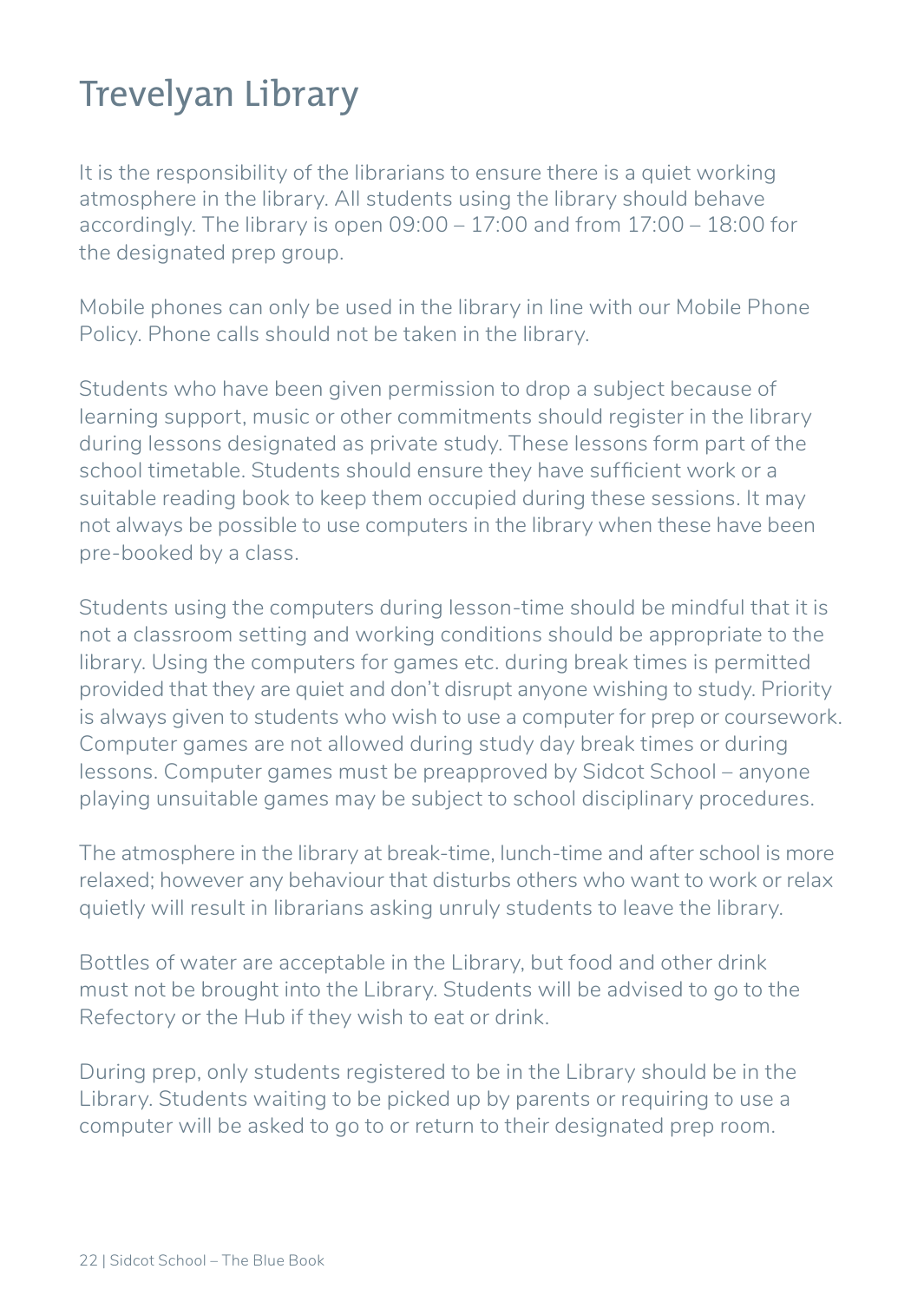### Sidcot School Code – Student Conduct

Everyone is responsible for promoting the exemplary atmosphere, relationships and quality of life at Sidcot.

Inevitably in a community such as ours, rules and regulations are essential for the good running of the School and the impression it makes within the wider community. This section contains a summary of the guidelines and rules that apply at Sidcot School; on site, travelling to and from School, and whenever representing the School. This section should be read in conjunction with our behaviour policies.

### Sidcot Behaviour Manifesto

At Sidcot we believe that everyone has the right to learn in a peaceful, mutually respectful and empathetic environment. Our language and the way we behave shows that we value:

#### **Being prepared.**

Everyone in our learning community is ready to learn; we are punctual, have the right equipment, uniform and attitude.

#### **Feeling valued.**

Everyone in our learning community is equal; our strength is our diversity. We respect the right to be different, the right to learn, the right to be valued and the right to feel safe.

#### **Listening to others.**

Everyone in our learning community has a voice and the right to be heard. We listen respectfully to each other and keep our minds open to new ideas. We resolve conflict peacefully.

### **Respecting ourselves, others and our learning environment.**

Everyone in our learning community can make a difference. Our words and actions carry consequences; we speak and behave with consideration and kindness, our work is the best it can be.

#### **Living adventurously.**

Everyone in our learning community challenges themselves. We give things a go, we try again, we are enthusiastic, industrious and resilient.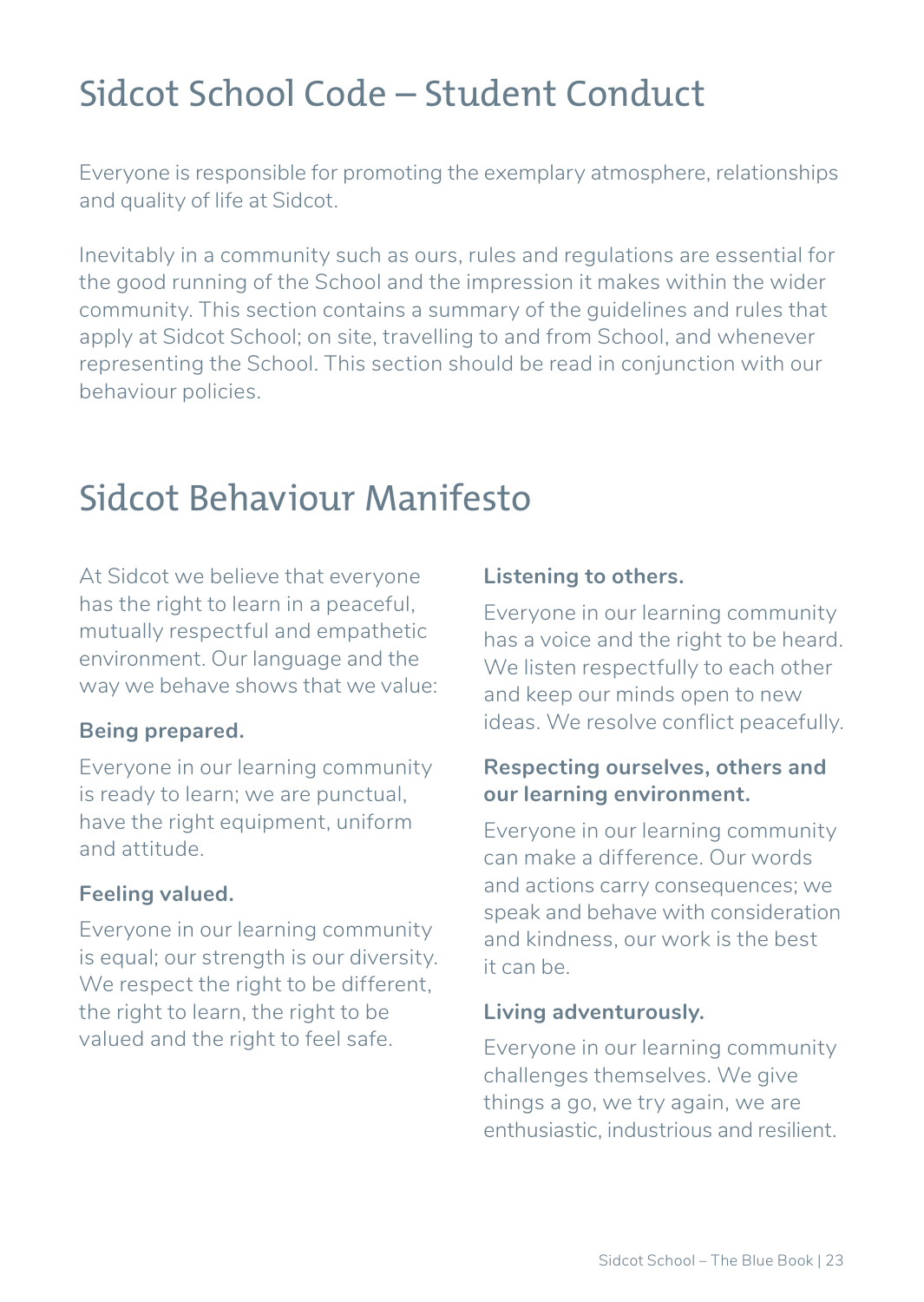### General Conduct

Instructions given by members of staff should be carried out quickly and eagerly.

- 1. Ball games must not be played indoors, except for pool or table-tennis. Ball games may be played only on the lower playground or the top playground. In the Summer Term sensible ball games may be allowed towards the bottom of the gardens and in Tom's Field.
- 2. The outdoor gym equipment in the garden is available for use by students.
- 3. Chewing gum is not permitted in school.
- 4. If damage to the premises or furniture occurs it should be reported to the teacher on duty at once and to boarding house staff as soon as possible. Those responsible for damage will usually be required to pay.
- 5. During the school day, and in accordance with our school Mobile Phone Policy, mobile phones must not be used. Teachers will allow the use of electronic devices in the classroom as per the school's Bring Your Own Device Policy. Teachers will sometimes allow the use of electronic devices, including mobile phones, in classrooms where it is appropriate for curriculum enhancement.
- 6. The front door to the main building may only be used by Sixth Form. However, students in other year groups waiting for visitors or transport may use the front door.
- 7. Privacy in comfortable surroundings is available in the Drawing Room opposite Reception, and in the Old Library should it be required when parents or guardians are visiting the School.
- 8. The libraries, top of the gardens and Meeting House are 'quiet areas'.
- 9. Behaviour around school is expected to be consistent with that of an office or similar work place. Public displays of affection such as kissing, holding hands, cuddling are not acceptable behaviours in a school environment.
- 10. English is the common language of Sidcot. Language should always be used to promote communication, and never to exclude individuals or groups.
- 11. Headphones /wireless earphones should not be used when moving around the campus at any time. Students may use headphones/wireless earphones in Prep from Lower Fifth and above.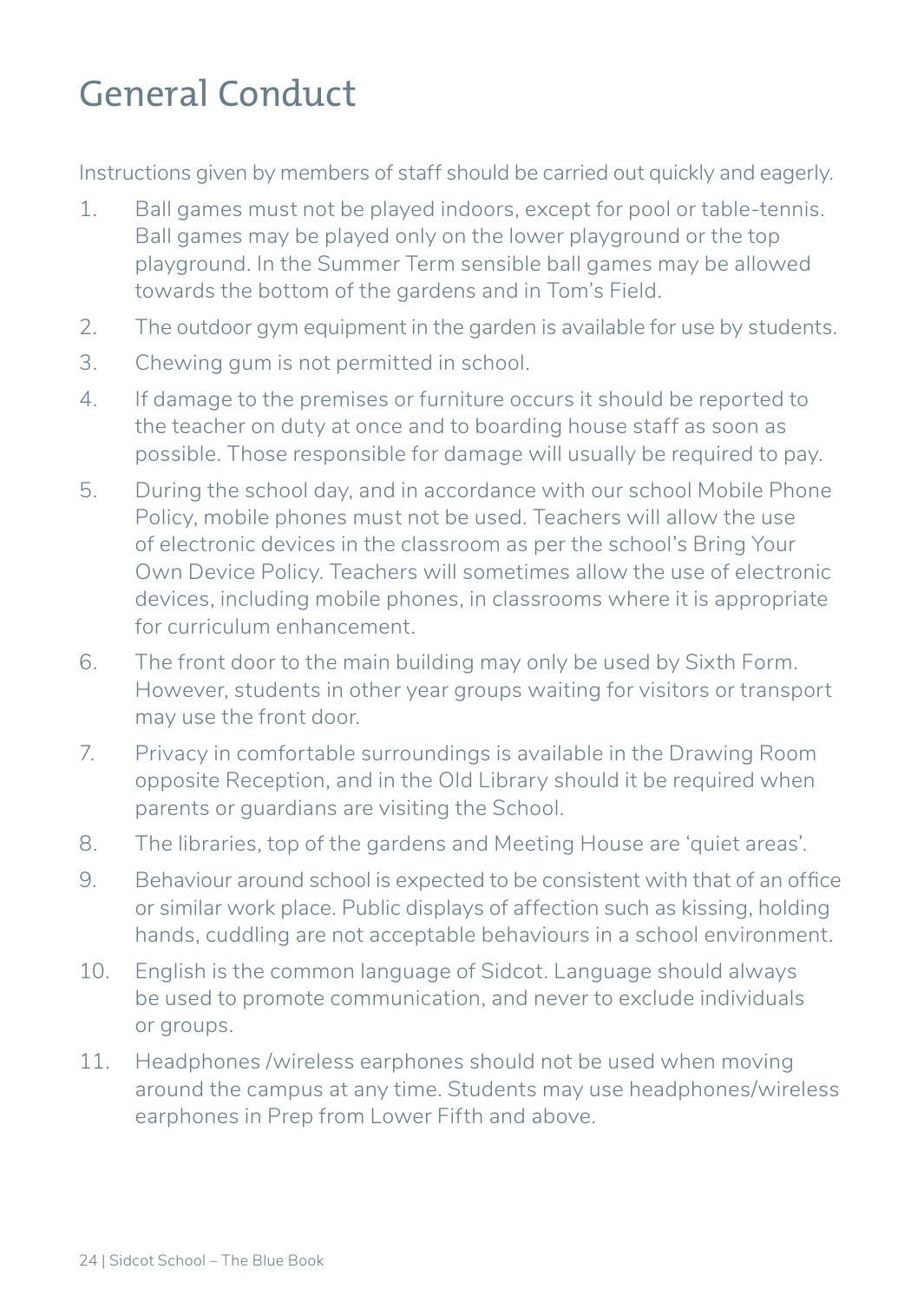### General Sanctions

While self-discipline and collective responsibility are our overall aims, there will be occasions when sanctions are appropriate in the interests of the community as a whole. In these circumstances the approach is diagnostic, educative and supportive. A range of sanctions is available to teachers:

- Verbal reprimand
- Issuing a 'minor'. Three 'minors' in a week would usually result in Heads of Year detention
- Asking the student to return to class at lunchtime to catch up on work
- A teacher's detention
- A Faculty detention
- Extra work to be completed at home

For the boarders, in some circumstances it may be thought appropriate for staff to restrict the movement of a student and therefore 'gate' the student to their Boarding House (reporting to Boarding House staff).

Teachers will log minors, concerns or incidents on SIMS (the School's management information system) and Tutors, Heads of Form, Heads of Department and the Deputy Heads will be informed as necessary.

Detention outside school hours is usually given for serious anti-social behaviour, significant rule breaking or repeated offences against classroom discipline. This detention consists of either a one hour Thursday detention 15:50 to 16:50 or, if the offence merits it, two hours on a Saturday morning, usually 10:00 to 12:00, supervised by the member of SMT on duty.

Students may be issued with Report Cards for poor behaviour or poor academic effort and parents will be informed.

If it is considered beneficial for the student, and in consultation with parents/guardians, the Pastoral Team may contact external agencies such as the Psychology Unit (CAHMS), Counselling Services and the Educational Welfare Officer.

Where a situation arises because of totally unacceptable behaviour by a pupil. the Headmaster or Deputy Head (Pastoral)may temporarily suspend a student from school (internally or externally) for a period of not more than 5 days. When all other options have been unsuccessful, the Headmaster, after consultation with the Chair of Governors, may consider permanent exclusion. Please refer to the behaviour and exclusions policies available on the website for full details.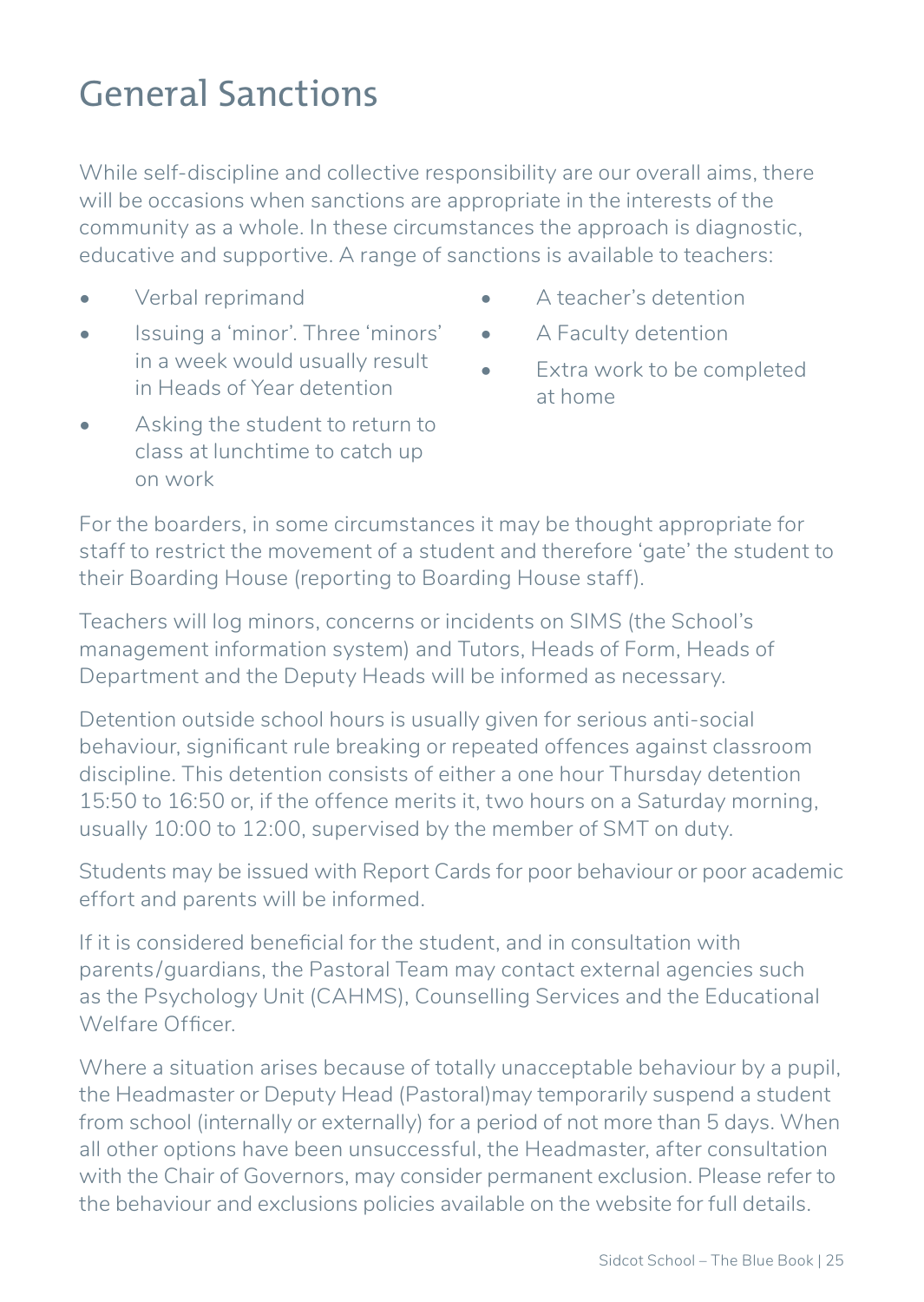### Mobile Phones

As a school, we appreciate that mobile devices are now an important part of our lives. However we also have a duty to make sure that they are used appropriately and do not interfere with learning and social interaction. The following guidelines should be followed:

**Third Form** – Will not be permitted to bring phones into School, phones to be left at home or in the boarding house\*.

**Lower Fourth** – Will not be permitted to bring phones into School, phones to be left at home or in the boarding house\*.

**Upper Fourth** – Can bring mobile phones into School but the phone must be kept *out of sight and switched off* unless it is requested by a teacher for use in a lesson.

**Fifth Form** – Can bring mobile phones into School but the phone must be kept *out of sight and switched off* unless it is requested by a teacher for use in a lesson

**Sixth Form** – Can bring mobile phones into School but must be kept *out of sight* unless it is requested by a teacher for use in a lesson or used in designated Sixth Form areas.

Students will be permitted to use their phone out of school on their way home or in the boarding houses.

\*Day students in Third Form and Lower Fourth may only bring their phones to school if they require them for their journey home on school transport. This must be agreed with their tutor. Phones must be handed in at reception during the day.

If students are seen using their mobile phone during the day, they will be asked to switch them off and hand them in at reception to be collected at the end of the day. Students who repeatedly use their mobile phone during the day will be asked to leave their phones at home. Parents will be contacted regarding this.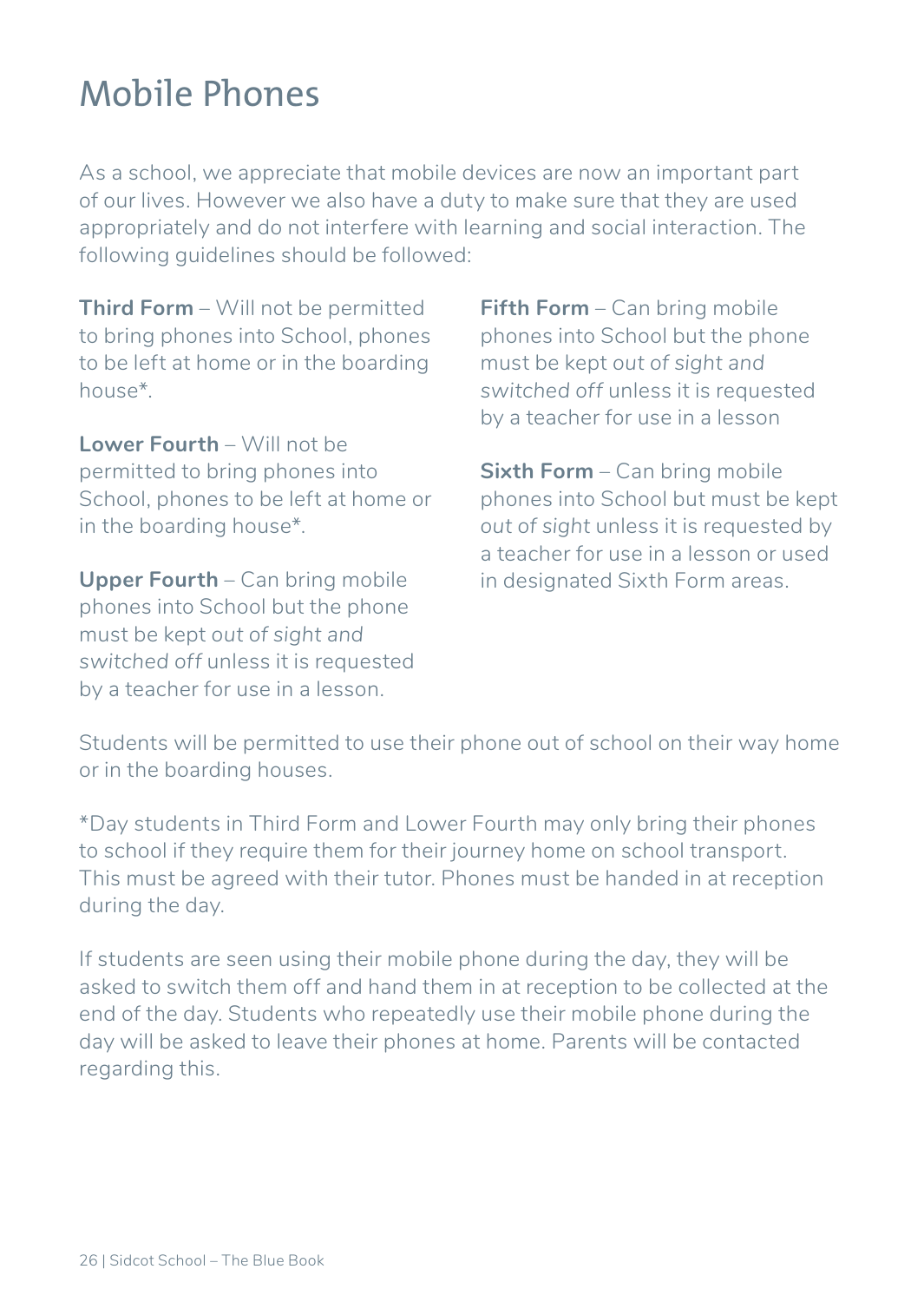### The Refectory

- 1. All students in school are expected to attend meals.
- 2. A wide choice is available including vegetarian options.
- 3. Mobile phones must not be used during meal times as per the Mobile Phone Policy, including all boarders meals.
- 4. Outdoor garments, hats, and scarves should be removed before entering the Refectory.
- 5. Headphones/wireless earphones must not be worn/used in the Refectory.
- 6. Correct school uniform should be worn in the refectory at lunchtimes.
- 7. Students should not get changed into any other clothes required for different afternoon activities until they have eaten lunch. On very rare occasions, staff may request that students get changed before they eat their lunch. Sports kit, if worn, should be clean and dry – students will be sent to change if this is not the case. Football/rugby boots must not be worn anywhere inside the building
- 8. All trays, cutlery and china must be returned to the trollevs after use.
- 9. Food, cutlery, or crockery must not be taken out of the Refectory.
- 10. No one should enter the Refectory until the teacher on duty arrives.
- 11. "Early" meals are with specific permission only from staff for regular activities.
- 12. Orderly behaviour when queuing is expected. Staff on duty may request unruly students to move to the back of the queue.

### Uniform Rules

Uniform must be worn by all students up to and including Fifth Form until 18:30 Monday to Friday; casuals are permitted at other times. Boarders may change into casuals from 15:50. Sixth Formers are expected to wear clothing conforming to Sixth Form dress code. At other times when off the premises students should wear smart casuals or uniform as advised by staff in charge of a school trip. The standard for clothing at all times is a smart appearance and that which is "appropriate for the occasion." At all times, students should take pride in their appearance to represent themselves and Sidcot in a positive manner.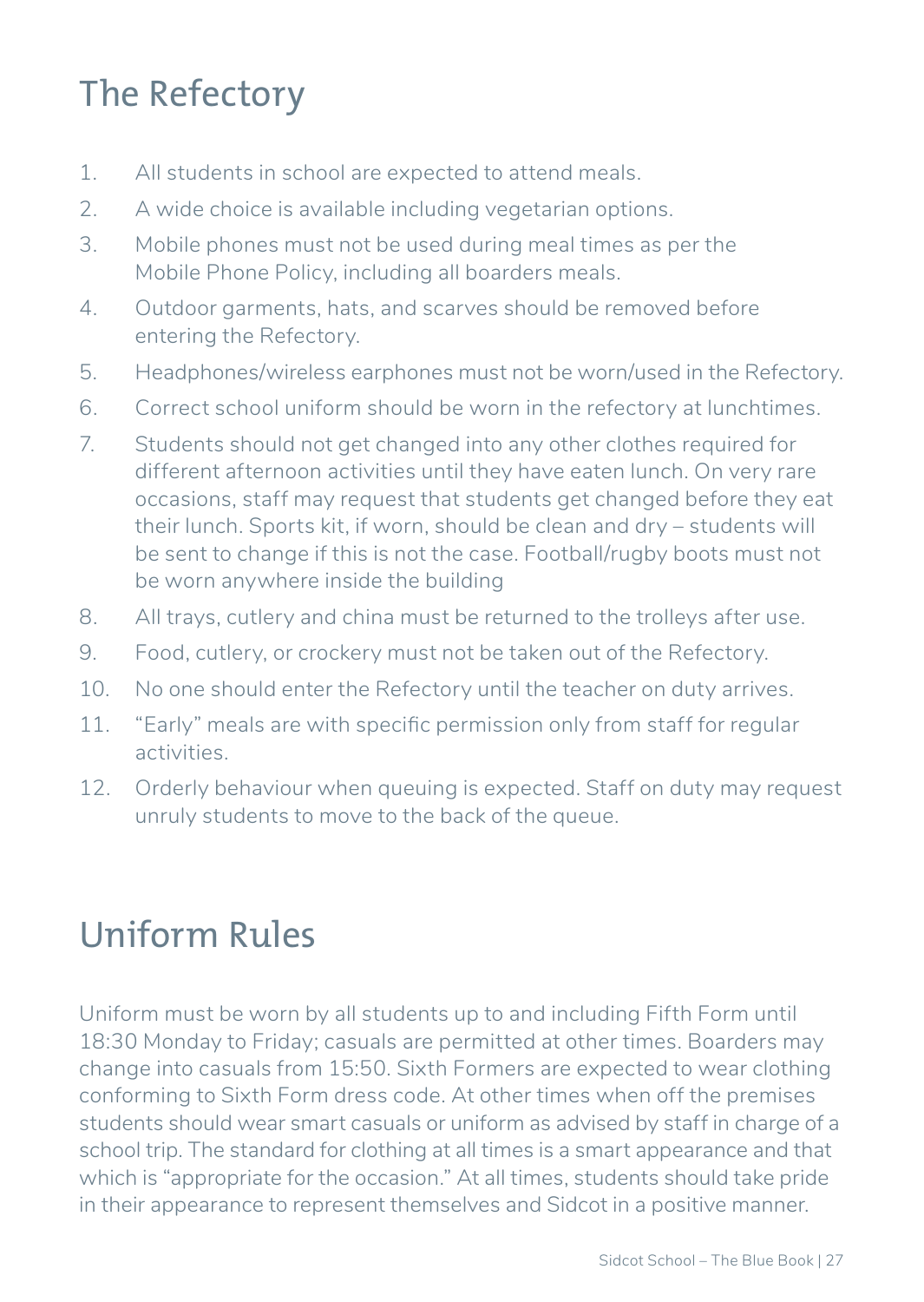### Uniform

- 1. Shoes must be black and polished without a heel and weather appropriate (no boots or trainer style in leather or canvas – including the fashion brands Vans or Converse). Trainers may only be worn with school uniform when playing games outdoors, such as football or basketball, at lunchtime and after school.
- 2. Top buttons must be done up and ties correctly worn at the collar shirts tucked in.
- 3. Uniform skirts should be worn on the knee and sourced through the school outfitters.
- 4. Tights are to be opaque black and in good condition; torn or laddered tights are unacceptable.
- 5. Blazers and uniform jumpers should display the School badge. (No hoodies can be warn under blazers).
- 6. Only school or plain (navy or black) scarves should be worn. Scarves should not be worn indoors with uniform. Outdoor coats should be navy or black and fall below the length of the blazer.
- 7. Torn, cut or scruffy clothing is not permitted and must be repaired or replaced at the earliest opportunity.
- 8. Limited jewellery can be worn with uniform. Students with pierced lobes may wear retainer studs, up to one in each ear: two in total. Two or more earrings in one ear is not acceptable. Other piercings, including nose studs, are not acceptable. One single neck chain may be worn discretely under the uniform. You will be asked to remove any additional jewellery.
- 9. Make-up, if worn, should be subtle. You may not wear lipstick.
- 10. Hair should be neat, clean, and of a natural colour. Long hair should be tidy and tied back off the face. In terms of colour, only natural highlights are permitted. Extreme styles are not permitted.
- 11. Nail varnish of any sort is not acceptable below Sixth Form. This includes long, fake nails. You will be asked to remove any nail varnish or fake nails when in school.
- 12. Summer dress will be announced by the Heads of School with the onset of fine weather in the second half of the Summer Term. Students may wear short or rolled up sleeved shirts/blouses; trousers can be replaced by Bermuda shorts; flesh coloured tights or ankle socks/no tights; and do not have to wear blazers. A smart appearance must be maintained.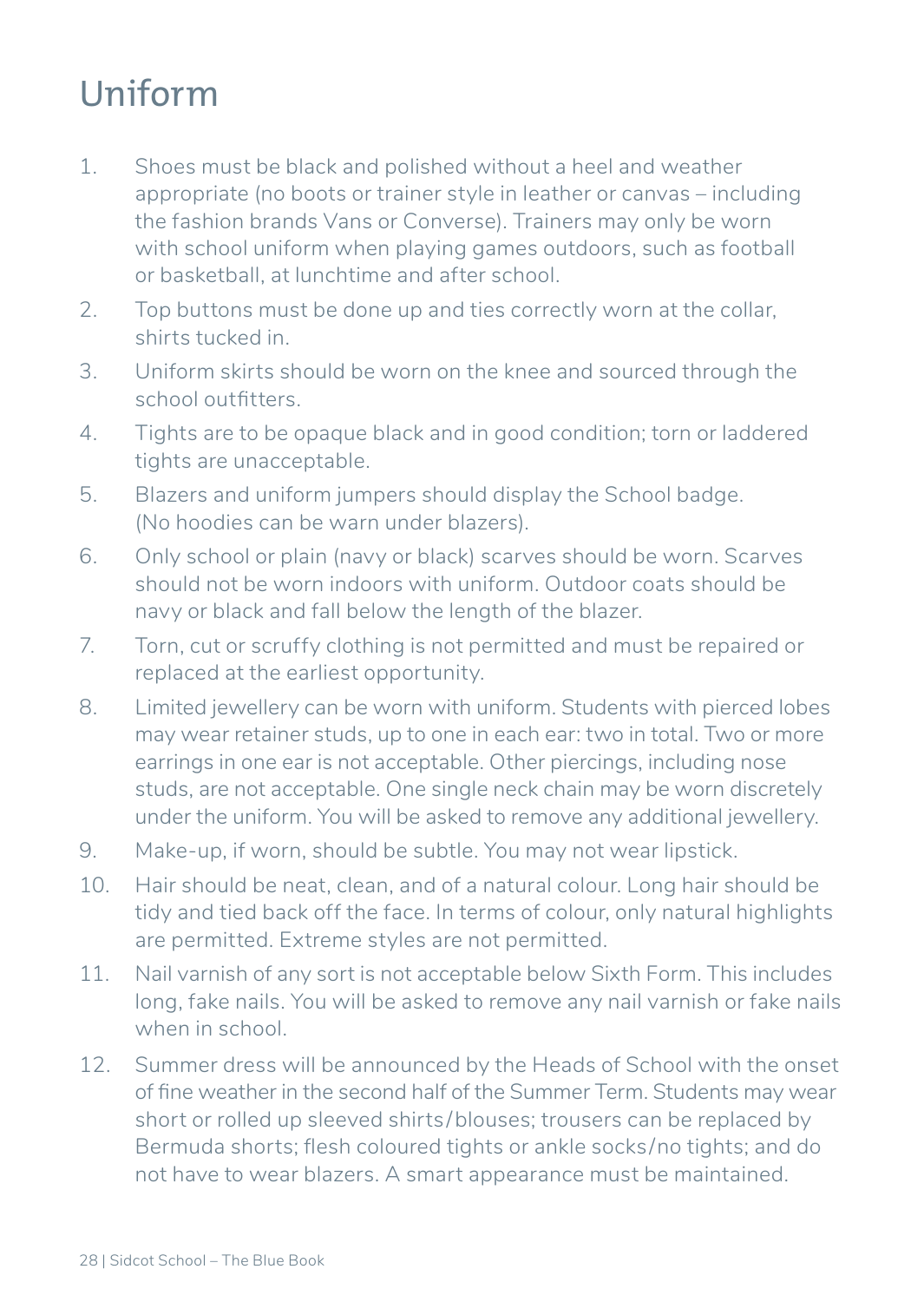#### **Action**

As uniform is a reflection on both the student and the School, it must be worn correctly. If standards are not met, we appreciate parental support and where necessary we will use school sanctions, including minors and detentions.

### Sixth Form Dress Code

As a Sixth Form student at Sidcot School, one of the privileges students enjoy is not being required to wear a school uniform. Sixth formers are role models and should set a good example to younger students by dressing in an appropriate manner. Sidcot is our workplace and students should reflect this.

During the School day particularly, students should dress in a clean and tidy manner. The following are not appropriate and will be challenged by staff:

- Short skirts/shorts that are too short (should be no shorter than 10cm above the knee.)
- Faded, torn or scruffy items of clothing (eg ripped jeans)
- Clothing which is see-through
- Tracksuit trousers
- Flip-flops
- Extremes in hair colour and style
- **Leggings**
- Facial jewellery\*
- Thin/spaghetti straps or visible underwear
- Strapless tops or cropped tops (no midriffs should be visible)
- Hats worn indoors
- Very high heels (maximum 3 inch height of heel)

On Mondays and on certain other occasions Sixth Form students are required to wear formal business wear. This should be clothing which is suitable for working in a professional environment.

- Trousers or skirt/dress (no shorter than 10cm above the knee)
- Collared shirt and tie, roll neck jumper or blouse
- Suit jacket
- Smart formal shoes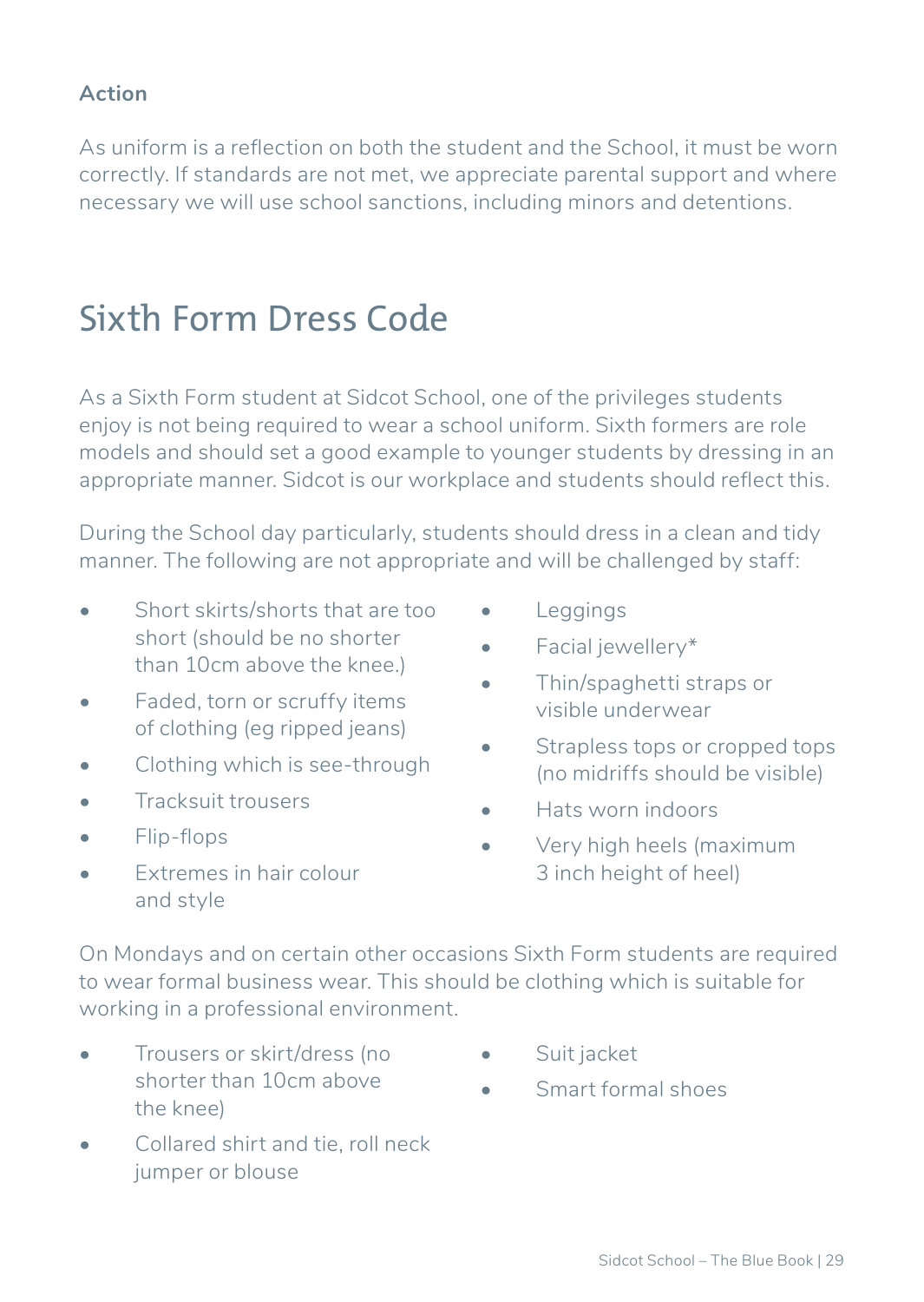Tights must be worn when wearing a skirt or dress, unless summer dress rules are applied in hot weather during the summer term.

During the Summer term students are allowed to wear shorts (Tuesday to Friday). These must be smart tailored shorts that are of a respectable length. Denim, tracksuit and sportswear shorts are not acceptable.

As on other occasions, the Assistant Head (Upper School) will act on behalf of the Headmaster as the final arbiters of what is acceptable.

Any queries about the dress code should be addressed to the Assistant Head (Upper School). Students should try to avoid wearing something that you know is unacceptable, to save awkward conversations and embarrassment. (\*One small, discreet nose-stud is permitted in the Sixth Form if the student already has a nose piercing).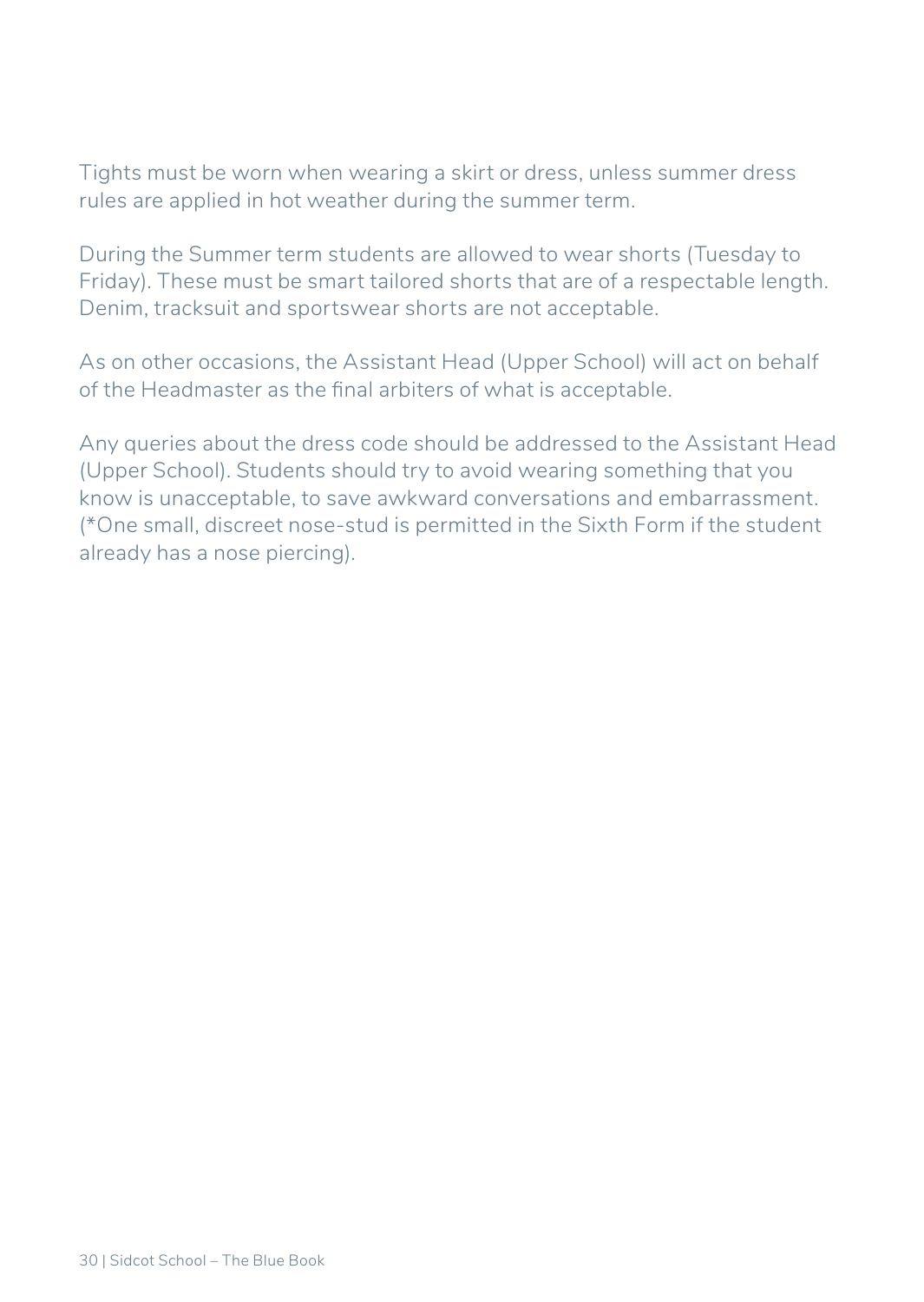### Casual Dress Code

When on school trips, during PASS activities and at all other times when casual dress is permitted, students must maintain a smart appearance. The Sixth Form dress code is a useful guide and the following are not appropriate and will be challenged by staff:

- Short skirts/shorts that are too short (a guideline is no shorter than 10cm above the knee).
- Faded, torn or scruffy items of clothing
- Clothing which is see-through
- Tracksuit/jogging trousers
- Flip-flops
- Thin/spaghetti straps or visible underwear
- Strapless tops or cropped tops (no midriffs should be visible)
- Hats worn indoors
- Very high heels (maximum 3 inch height of heel)

Please try to avoid wearing something that you know is unacceptable, to save awkward conversations and embarrassment.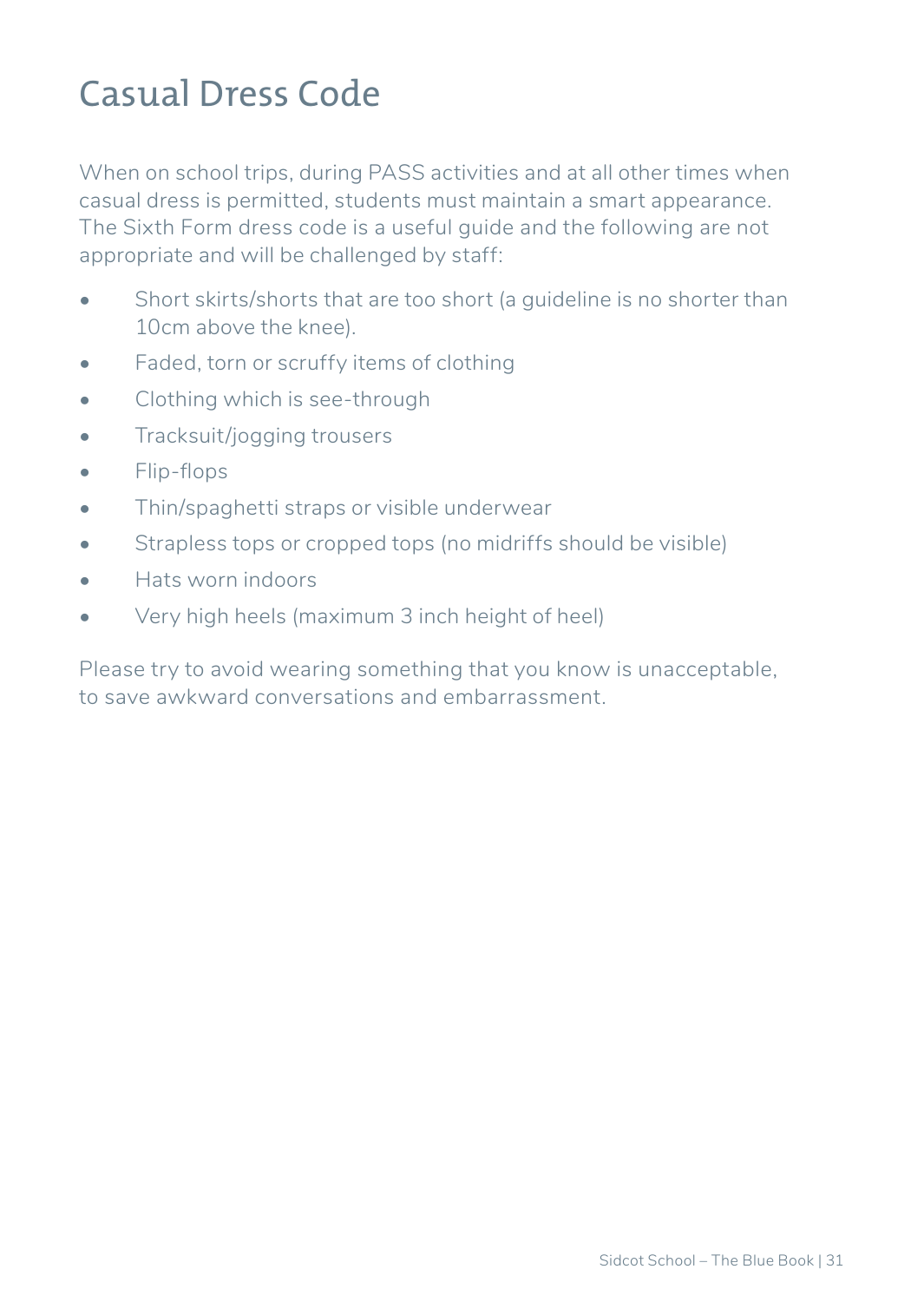### Relationships

Personal relationships are a particularly significant area in which values are important. Students need to understand that school is not a place for physical intimacy. It is hoped that school life will foster wide friendships rather than exclusive relationships. The following observations and guidelines should be followed as a minimum standard of conduct.

- Students must respect the feelings of others at all times.
- Public behaviour should not cause embarrassment to other students, to staff or to the public. Members of staff will put an immediate stop to such behaviour.
- At all times, couples must behave in a way which would be appropriate if a member of staff were in the room and in a way which would not cause embarrassment to others.
- Any students found engaging in sexual behaviour will be suspended or expelled.
- Students must be aware of the provisions of the Sexual Offences Act (2003), which may criminalise some behaviour, particularly where there is a difference in age between the students.
- Co-ed common rooms are provided in all boarding houses. When students visit other houses, they may only go between the entry to the House and the Co-ed common rooms. Signing in/out must always be done when appropriate. Any visitor going beyond the Co-ed common rooms into another area of the ground floor of the House or above may be suspended.
- Any couple who are found behind a locked or blocked door may be suspended.

The same rules and guidelines apply on all school trips, both during term time and in the holidays. Staff in charge of such trips will always issue their own detailed guidelines on all aspects of that particular trip before it takes place.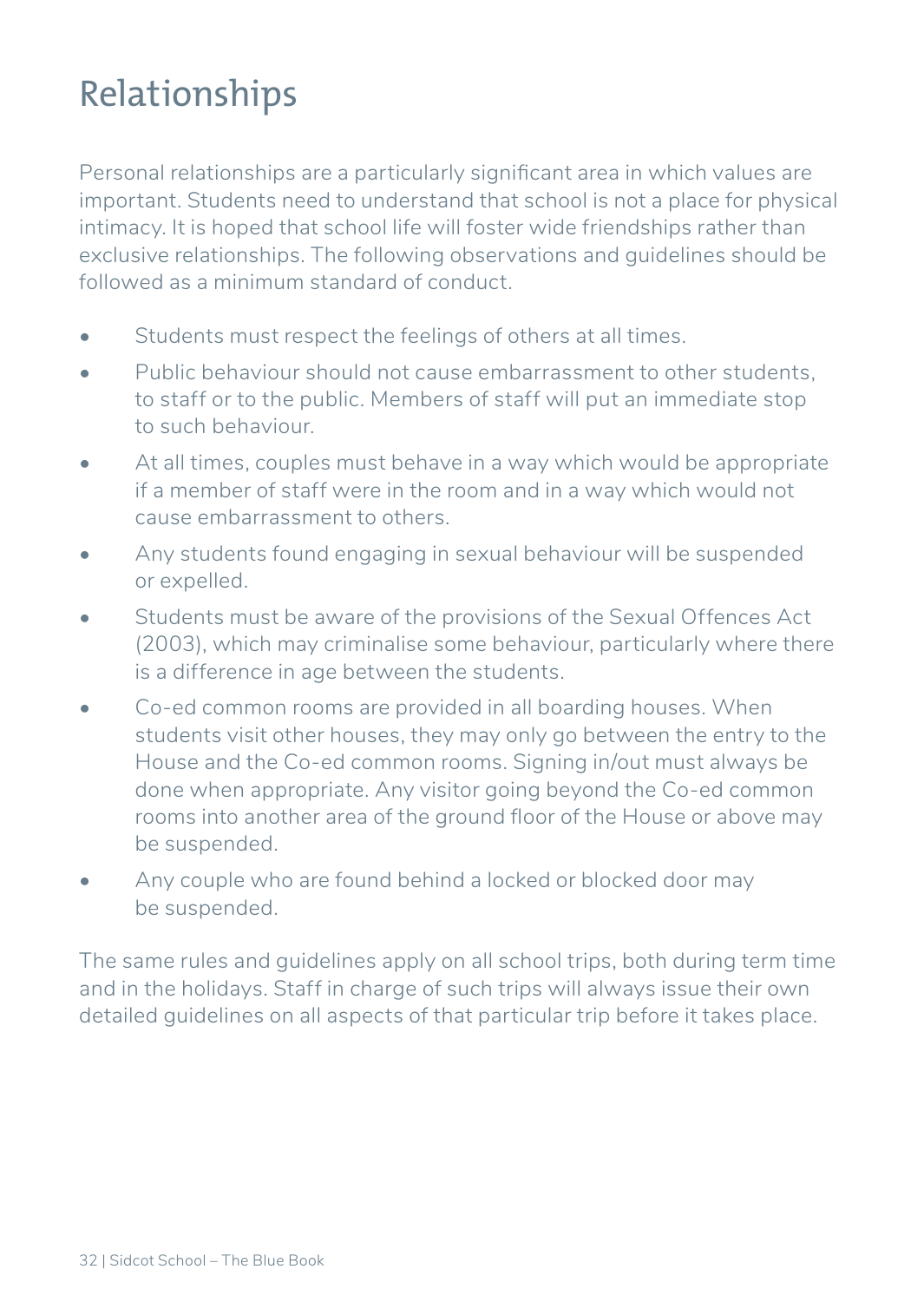### Smoking, Drugs and Alcohol

Students are not allowed to smoke or to use any type of e-cigarettes. These rules are applicable during the school day, at weekends and evenings, both at school and during any period of leave, whenever a student is travelling to or from School or wearing School uniform.

#### **Smoking**

- When caught smoking, suspected of smoking or suspected of being in possession of smoking materials, by a member of staff, students may be asked to empty their pockets. Refusal to empty pockets will be taken as an admission of quilt.
- Any smoking materials found on a student will be confiscated and handed to a parent or guardian on their request.
- First reported instances of smoking will result in a two-hour Saturday afternoon detention and parents/guardians will be informed.
- As well as a Saturday detention, the student will also be given the option to speak to one of our health team or to speak to a support member to help with their addiction if appropriate.
- Subsequent instances may attract a school suspension.
- Smoking, including the use of vapes, inside any of the school buildings, will automatically result in a suspension from school.

**These rules apply to anyone who is caught smoking, is suspected of smoking or is found in the company of smokers.**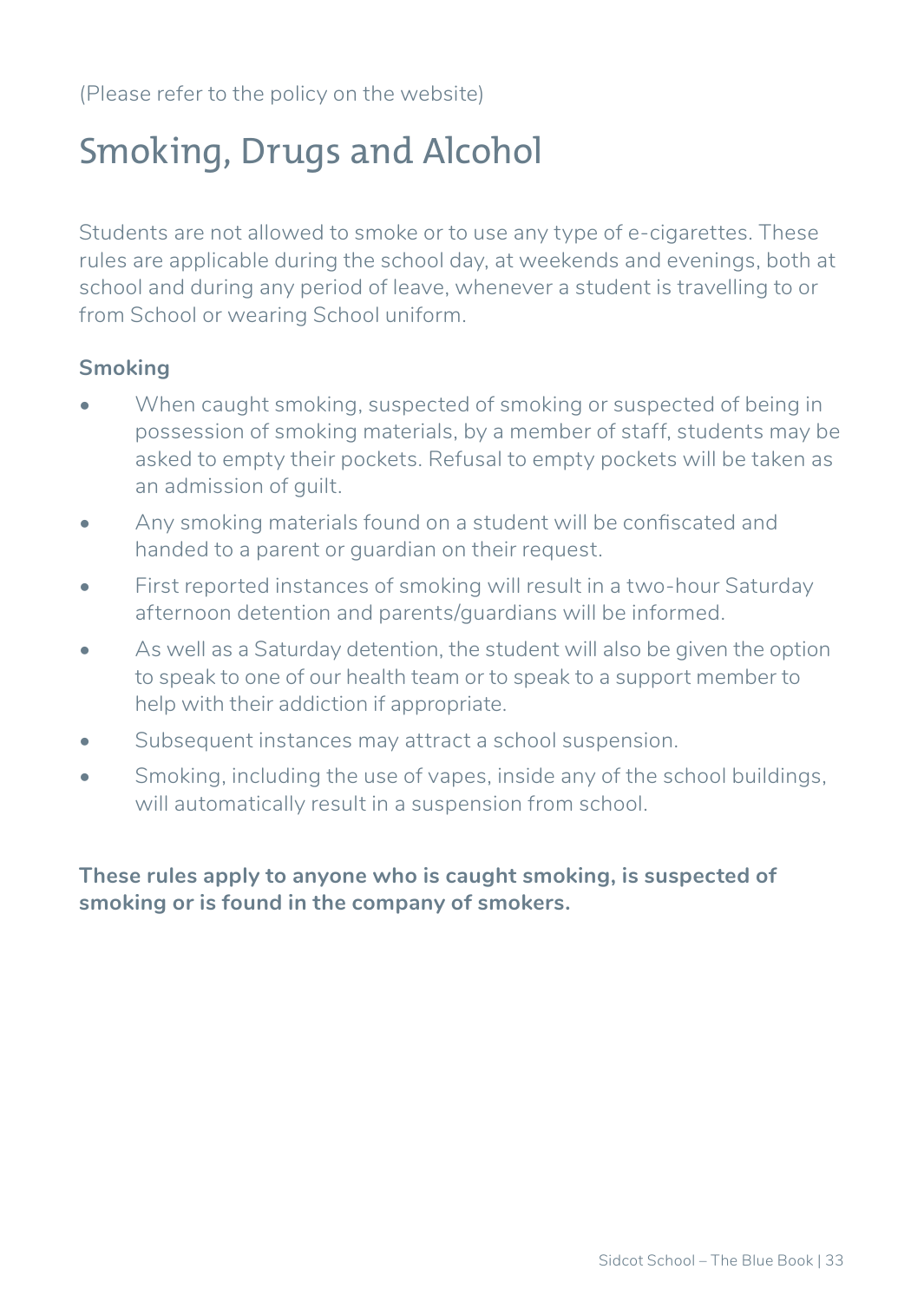#### **Health care support**

We believe that all students should be aware of the health risks associated with smoking. The Health Centre is able to provide help and support for any student wishing to give up or reduce their smoking addiction. If the student is found to be taking positive steps to give up smoking, this may be taken into account when the School is administering the sanction system outlined above.

#### **Alcohol**

Students must not purchase, possess, consume alcoholic beverages when at school, or enter an establishment that serves alcohol, when travelling to and from school, when on a school trip or during a period of leave. Students who are found to have broken these guidelines will be suspended. Any further instances may result in being asked to leave the School.

#### **Drugs**

It is the policy of Sidcot School to actively discourage the illegal use of non-prescribed drugs and substances which are not illegal but may have a stimulating, hallucinogenic or mind altering affect and shall treat cases of misuse by students or staff as serious misconduct.

Where there are concerns of substance misuse the student will meet with the Headmaster or Deputy Head (Pastoral) to discuss the concerns that have arisen.

If, following discussion, more information is needed to eliminate or confirm the use of specific harmful substances, drug screening may take place. It is a means by which a student who denies any involvement in substance misuse may be cleared of concern. A positive result may be the first step to help a student face up to the difficulties they may be having and will enable that student to access the support needed to stop substance misuse. Students suspected of using drugs may be put on a random drugs testing programme.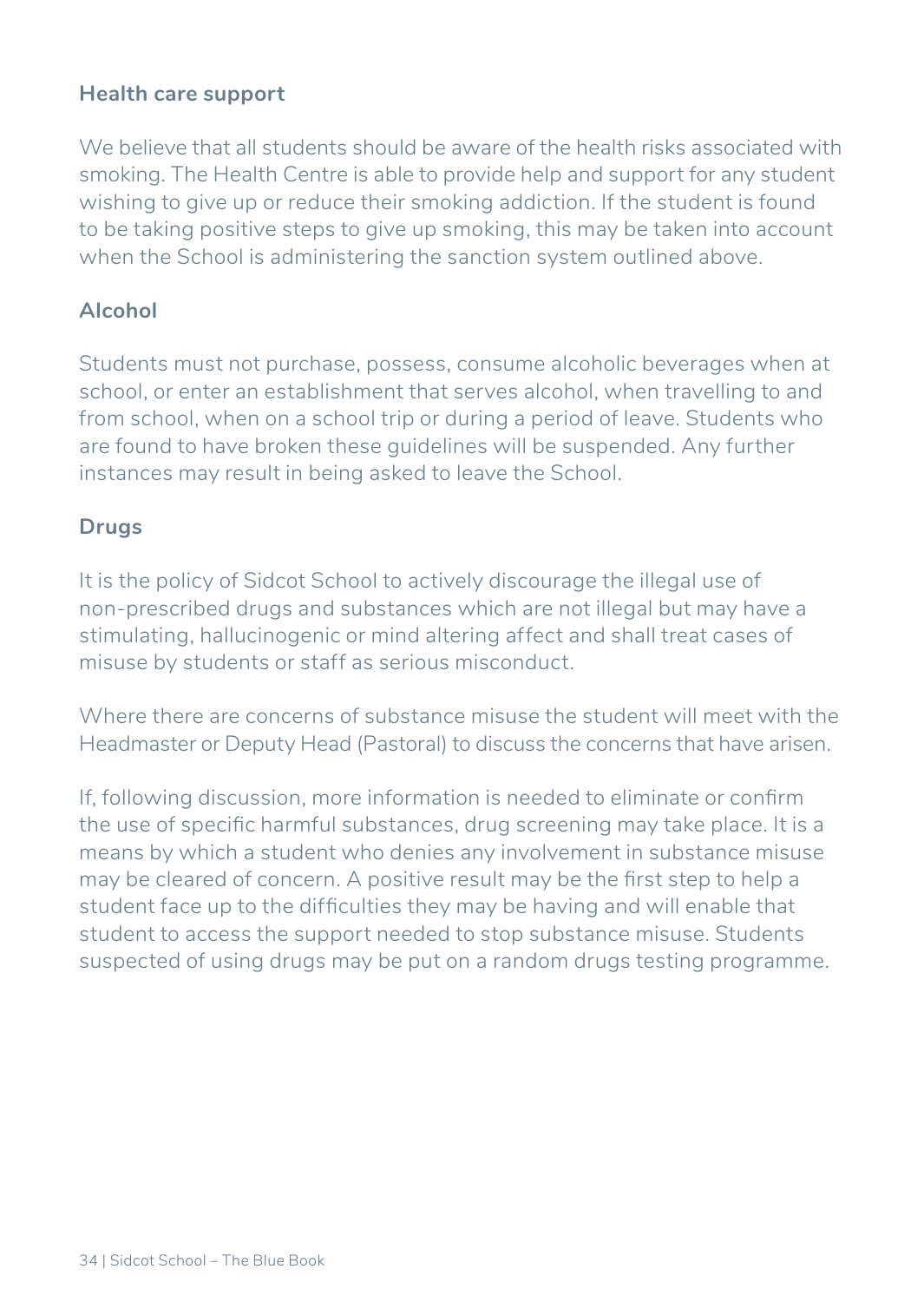There is no automatic sanction for a drug-related incident. Any response will be taken after considering all the relevant facts available and information about the student involved and the circumstances in which any drug-related incident and the School's awareness of any such incident has come about.

Supply of drugs will usually result in exclusion, even if the student is due to sit a public examination. Students involved in the possession of drugs may also be excluded from school temporarily or permanently.

In certain circumstances where a student has been found in possession of a drug with no evidence of supply, in the Headmaster's discretion, he or she may be allowed to continue in the School on a supportive regime – details of which can be found in Policy 5.6 on the School website.

If you feel that you would like to access support with any type of addiction, the school is able to help you.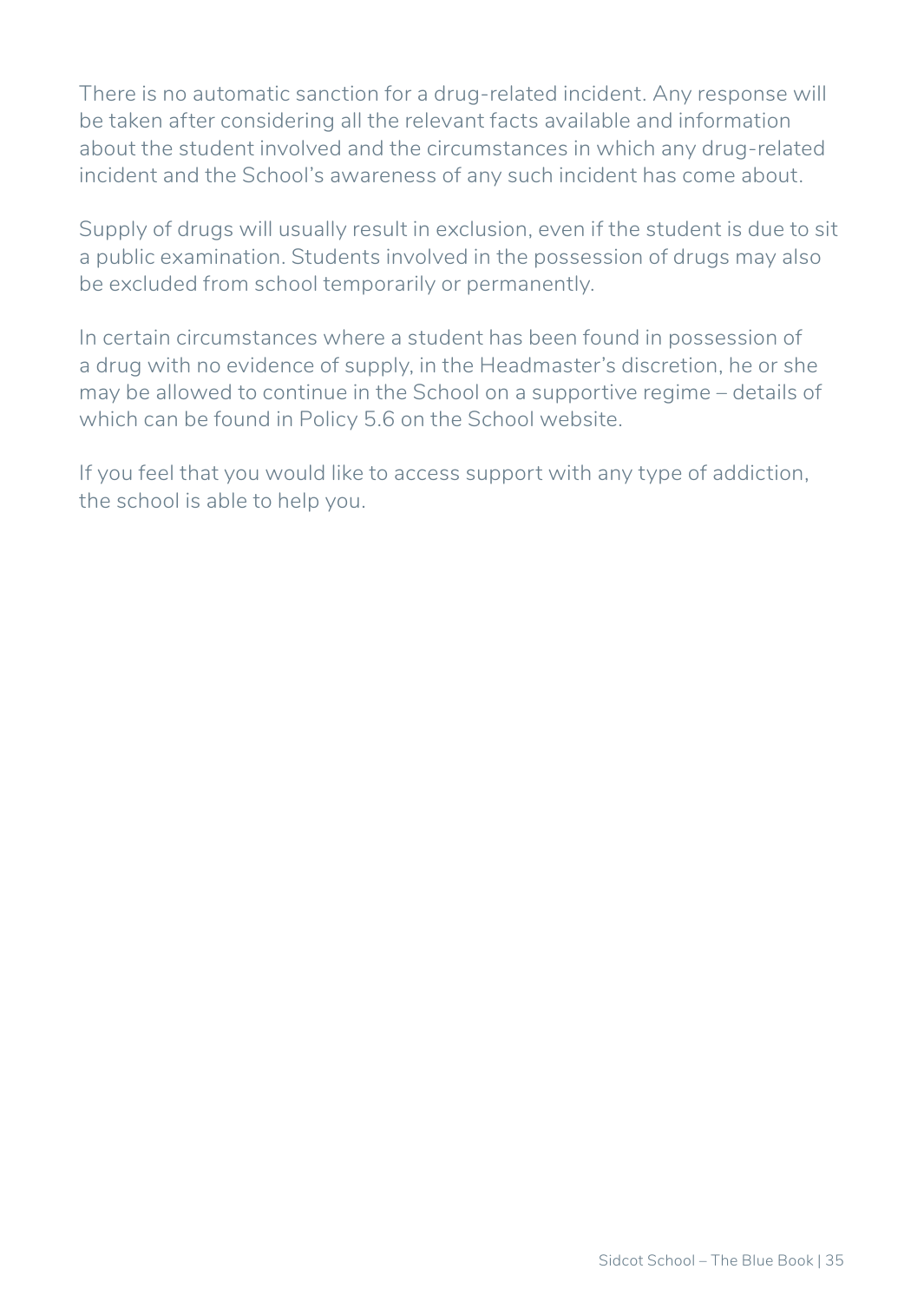### School Grounds

- 1. The "Island" as it is known, is the area occupied by the main School buildings bounded by Oakridge Lane, Fountain Lane and the A38.
- 2. The Combe is a beautiful area, where students in Lower Fifth to Upper Sixth can enjoy a country walk. Students in Upper Fourth and below can use the Combe if accompanied by a member of staff. They should enter the Combe by using the public footpath across Tom's Field and access via the handgate with the gate at the top of the field. A map can be found at the back of this book. Students must go in groups of no less than two. Please be aware that the Combe is out of bounds from dusk, which is 17:00 from November to March and 21:00 from April to October.
- 3. Fountain Lane, Oakridge Lane beyond Combe House and the roads are out of bounds.
- 4. The garden is open to all in free time until dusk (see above for timings). It is a place for reading or quiet discussion. Sensible ball games may be allowed during the Summer Term at the bottom of the gardens.
- 5. The area of the Meeting House is a quiet zone. We respect the religious significance of this area. The Small Meeting House, the rear of the Meeting House and the burial ground are out of bounds unless special permission is given by the teacher on duty.
- 6. Students may not remain on site during the times when the School is closed, without specific permission.
- 7. The area around the Junior School is out of bounds to all students after the end of the school day. The Junior School sports field may be used by boarders in the evening for ball games and recreation with permission from the HM.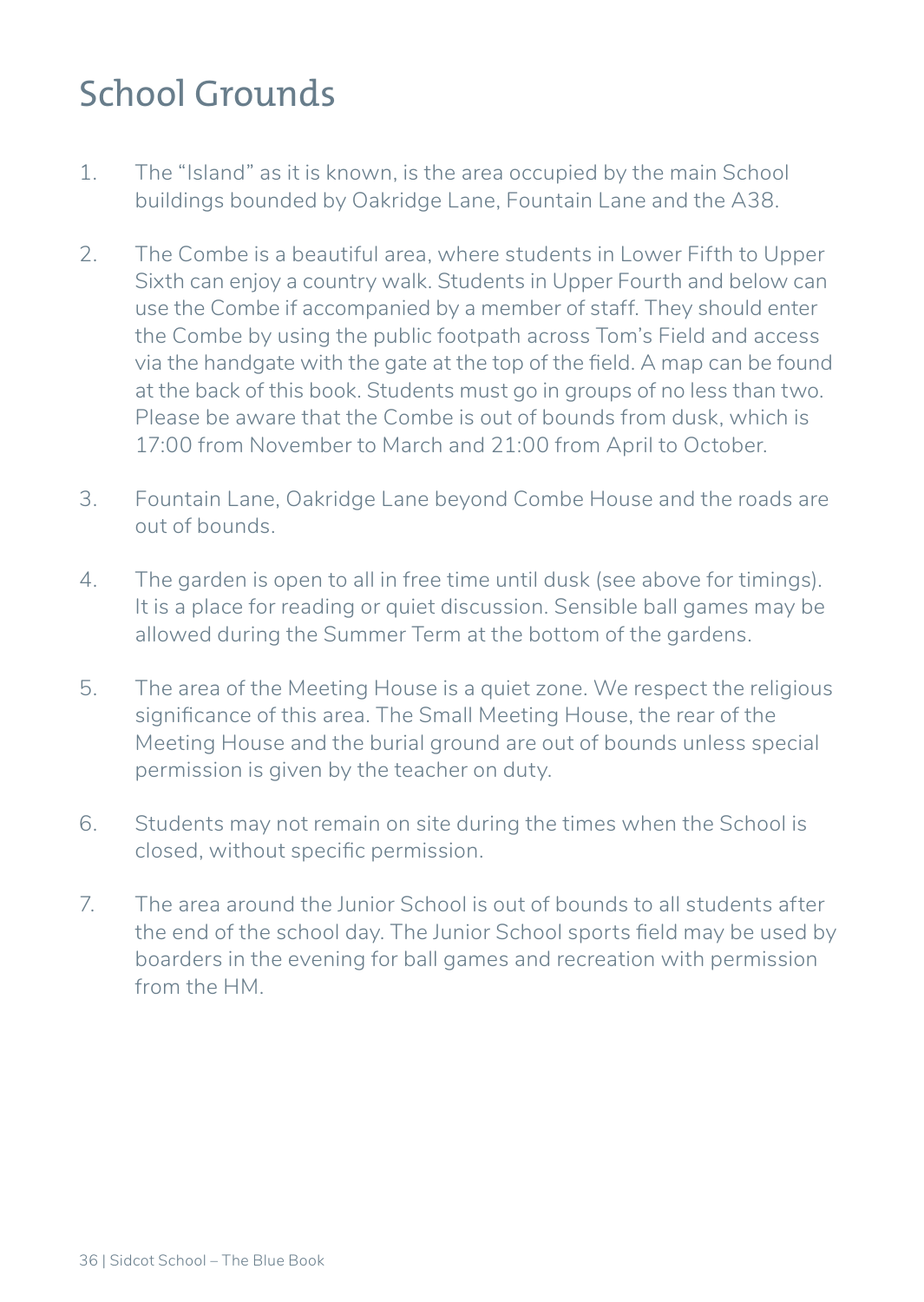### Leave

We need to know students' whereabouts at all times, since staff are responsible for students whilst at school. Students are responsible for ensuring that staff know their whereabouts. There are a variety of methods by which students can ensure that their safety is maintained:

- All students must attend morning and afternoon registration. This is a statutory requirement.
- All students must always sign out when leaving the School site and sign in on return.
- Anyone leaving the School premises during the teaching day, for whatever reason, is required to sign out and to have permission from the Head of Year.
- Boarders should not visit the homes of day students without the permission of their HM.
- If absence is necessary during part of the day then permission is required from parents.
- School commitments, such as matches, take priority over leave arrangements. Detentions and gatings may mean Leave arrangements have to be reconsidered.

### Leave of Absence

Requests for special leave of absence during the term must be made in writing. For example: study leave, interviews, work experience, special family events and medical appointments must be confirmed with tutors and all travel arrangements lodged with them. Requests for holiday leave in term time must be made in writing to the Headmaster. Early departure or late returns at the beginning and end of terms can only be permitted in exceptional cases.

Term Dates are made available to parents each year. Upper Sixth and Upper Fifth leave after the Leavers' Assembly on the Summer Festival Weekend in the Summer Term.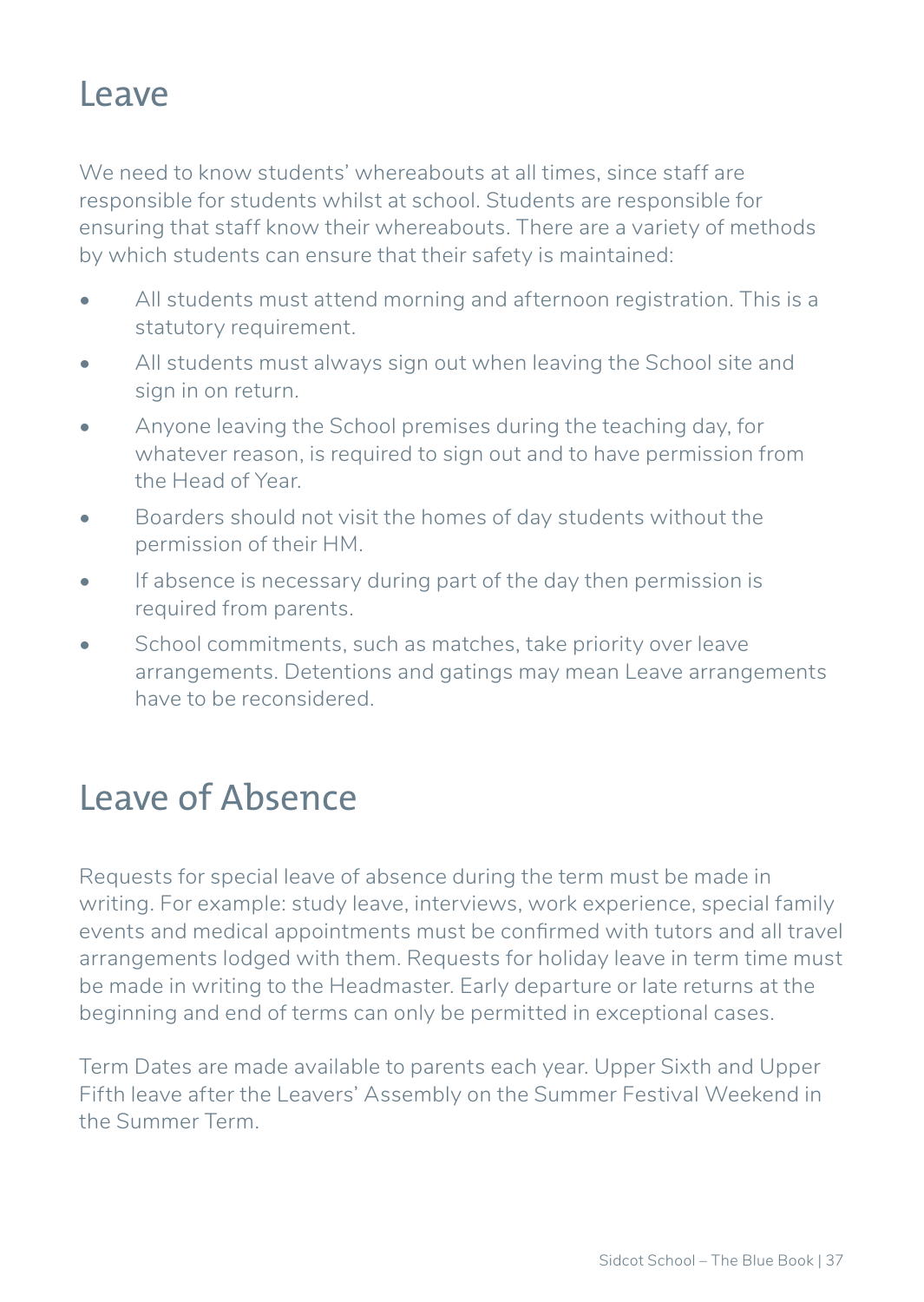Long term illness/injury that will preclude students from games and PE require a letter from doctor or home explaining the circumstance and requesting that students be excused from participation. A clear idea of length of time that participation will not be possible should be stated. Students who are ill or injured and need to be excused from participation on a 'one off' basis also require an explanatory letter from home (day students) or a note from the Health Centre (boarders) which should be handed to the teacher in charge at the start of the lesson. These students will then be expected to help with the lesson and to participate as able and as requested.

### Ville Leave (going to Winscombe)

Sixth Form students are allowed Ville leave every day after school. They are also allowed to go to the Ville during their lunchbreak. Students must sign out in reception when they leave the school campus to visit the Ville.

Boarders may go out to the Ville as per Boarding House rules.

 Students are reminded to respect the wishes of local shopkeepers. Be courteous to others in the village. Always place litter in a bin.

### Travel

- 1. Walking: students must use the footbridge (except Sixth Formers who can use the pedestrian crossing) to go to and from the village. The pedestrian crossing must be used when going to and from the playing fields. No students are to use the large gate at the bottom of the gardens for access onto the A38.
- 2. Buses: the School buses are an extension of the School so the Sidcot School Code applies during transit and whilst waiting. Students travelling on school transport must wear a facemask in line with the Government guidance.
- 3. Car driving: day student car drivers in the Sixth Form are expected to adhere to the regulations issued by the Assistant Head (Upper School) at all times.
- 4. In the interests of safety, lifts may not be given to other students in the School without specific written permission from the parents of the student being given a lift. Boarders are not permitted cars at school.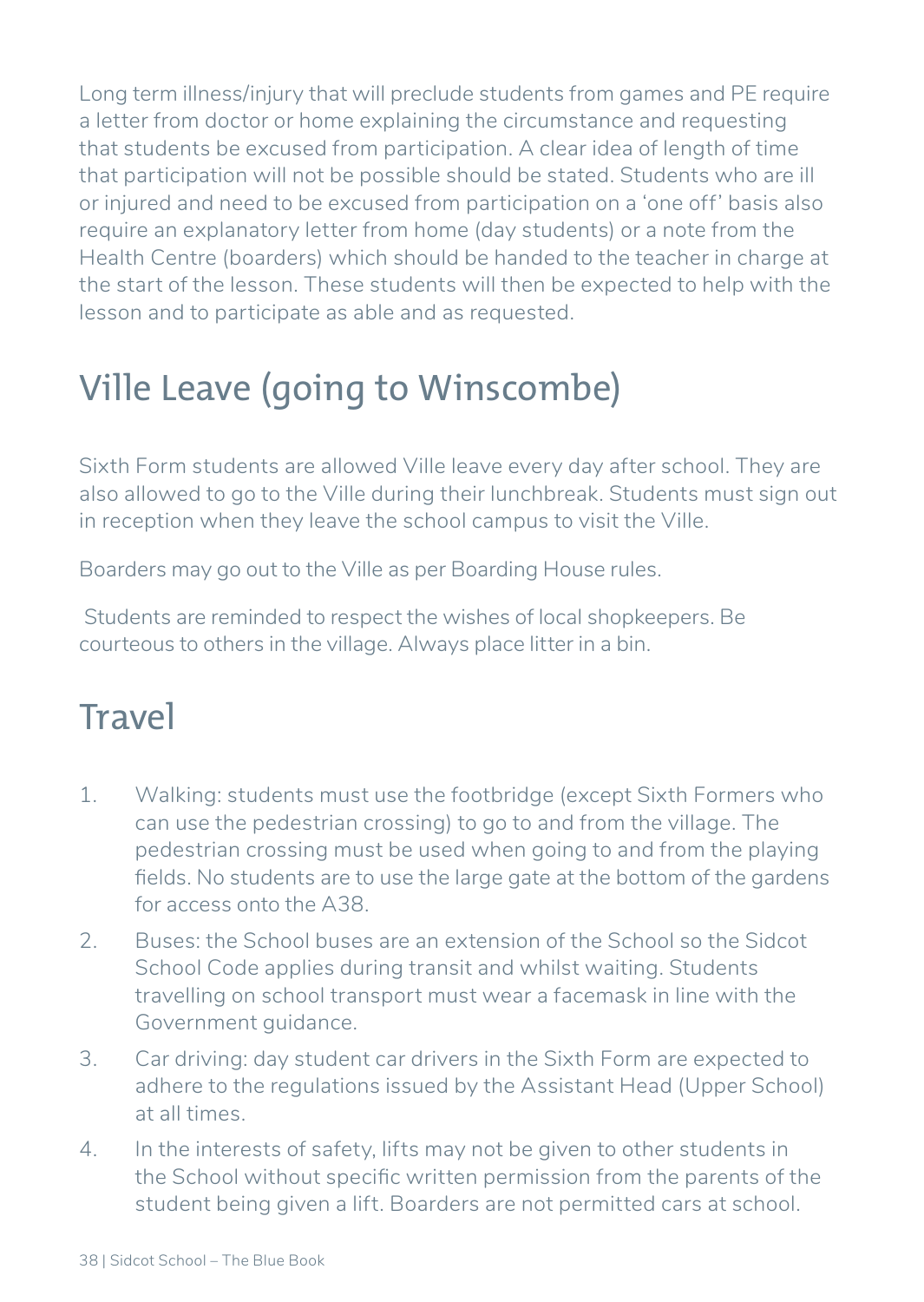### Prep

- 1. There are two organised prep sessions after school which pupils can sign in to using Student's Buddy.
- 2. Students must be in the places allocated to them by the specified time.
- 3. Prep is conducted in silence so that all work well. Movement is discouraged.

### After School Activities

Students can sign up for a range of after school activities, including prep throughout the week.

All students must log in to Student's Buddy to inform the school of their after school plans, including using the "Going Home" option.

Any student who is not signed up for an activity on School's Buddy will not be able to take part.

All available activities for each year group can be found on School's Buddy. (Any students/parents new to the school will be shown how to use this online system).

### PASS

The programme of activities for Sidcot students (PASS) has been designed to give all students throughout the school an exciting opportunity to Live Adventurously, to live out the school's core values, to place an active part in being an Ashoka Changemaker to develop leadership skills and to further enhance their ability to be quality team players.

Students opt into a range of activities throughout the school year alongside their peers across the whole school.

The vertical structure of the programme promotes the Sidcot community spirit throughout, allowing students to live, learn and grow alongside one another in a supportive environment. During PASS students are strongly encouraged to choose activities to challenge both themselves and their thinking.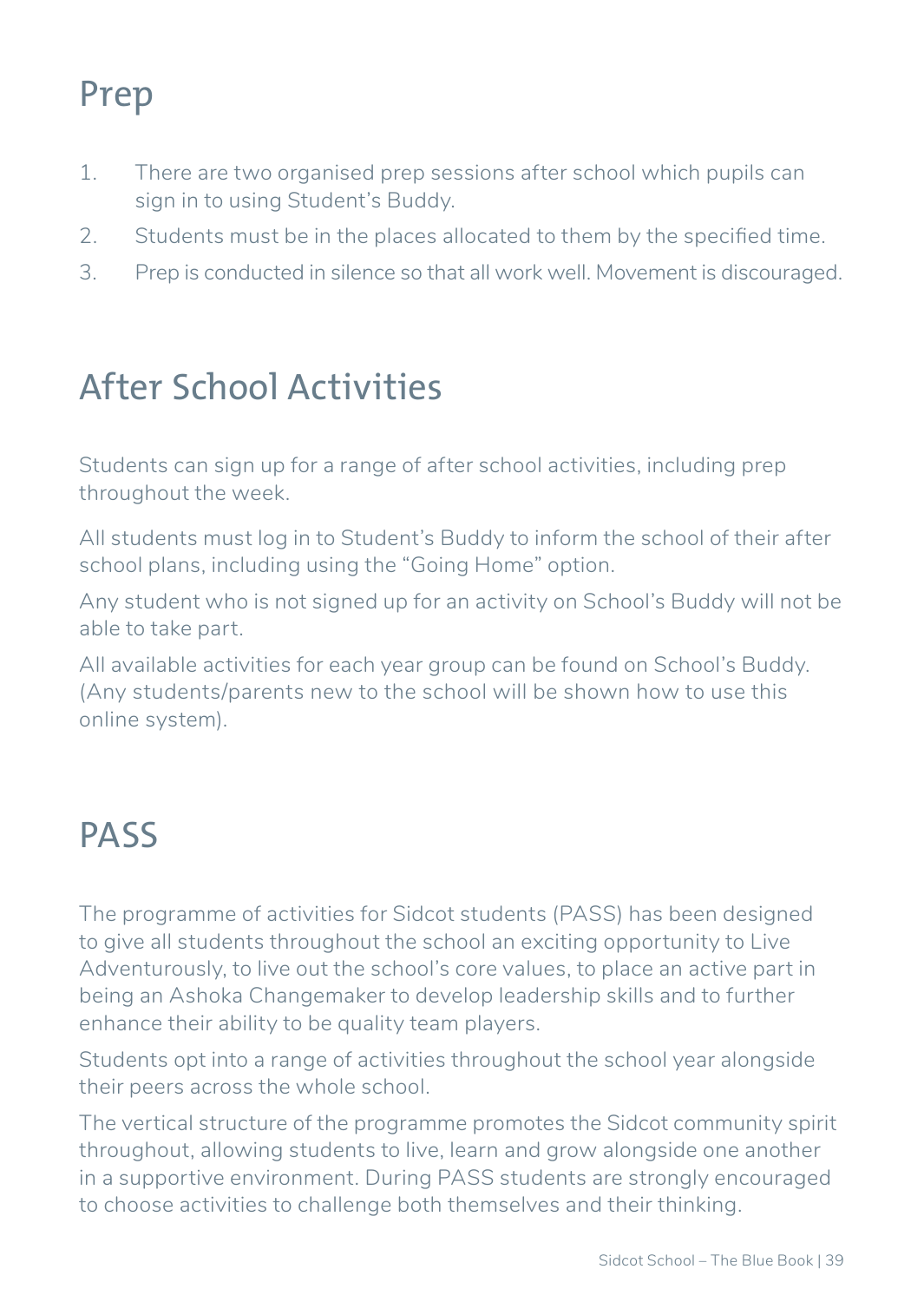### Safety and Security

All students will be issued with an identity card that will also be needed to open doors around the campus. It is vital that students wear these cards at all times on their colour-coded lanyard. If a student loses their card they must report it immediately to their tutor and request a replacement. A fee will apply.

Below are some guidelines to help ensure safety and security both in and around school.

#### **Personal belongings**

- Items of value should not be left lying around.
- All belongings must be marked with a name to enable the owner to be identified if the item is misplaced.
- Valuable belongings should be marked with a UV pen or etching tool and properly insured.
- Books and equipment should not be left unattended at any time around the School site.
- Misplaced personal items should be handed in to a member of staff.
- Boarders must hand passports and excess cash to HMs.

#### **Out and about**

- Students must conduct themselves quietly and sensibly as they travel around the School or when in the Ville.
- Students should be discreet with cash, mobile phones or other valuable items and should put them away immediately after use.
- Students must take care and cross roads promptly at designated crossings and be courteous to other pedestrians and road users.
- If, when in the Ville, students are made to feel uncomfortable by a situation or individual then they should return to school immediately and inform a member of staff.
- If students are worried, frightened or think they may be in danger, they should call 999.
- Students should avoid going out alone if at all possible; they should travel with at least one other person when visiting the Ville. Students should stay in well-lit areas and not stray 'out of bounds'.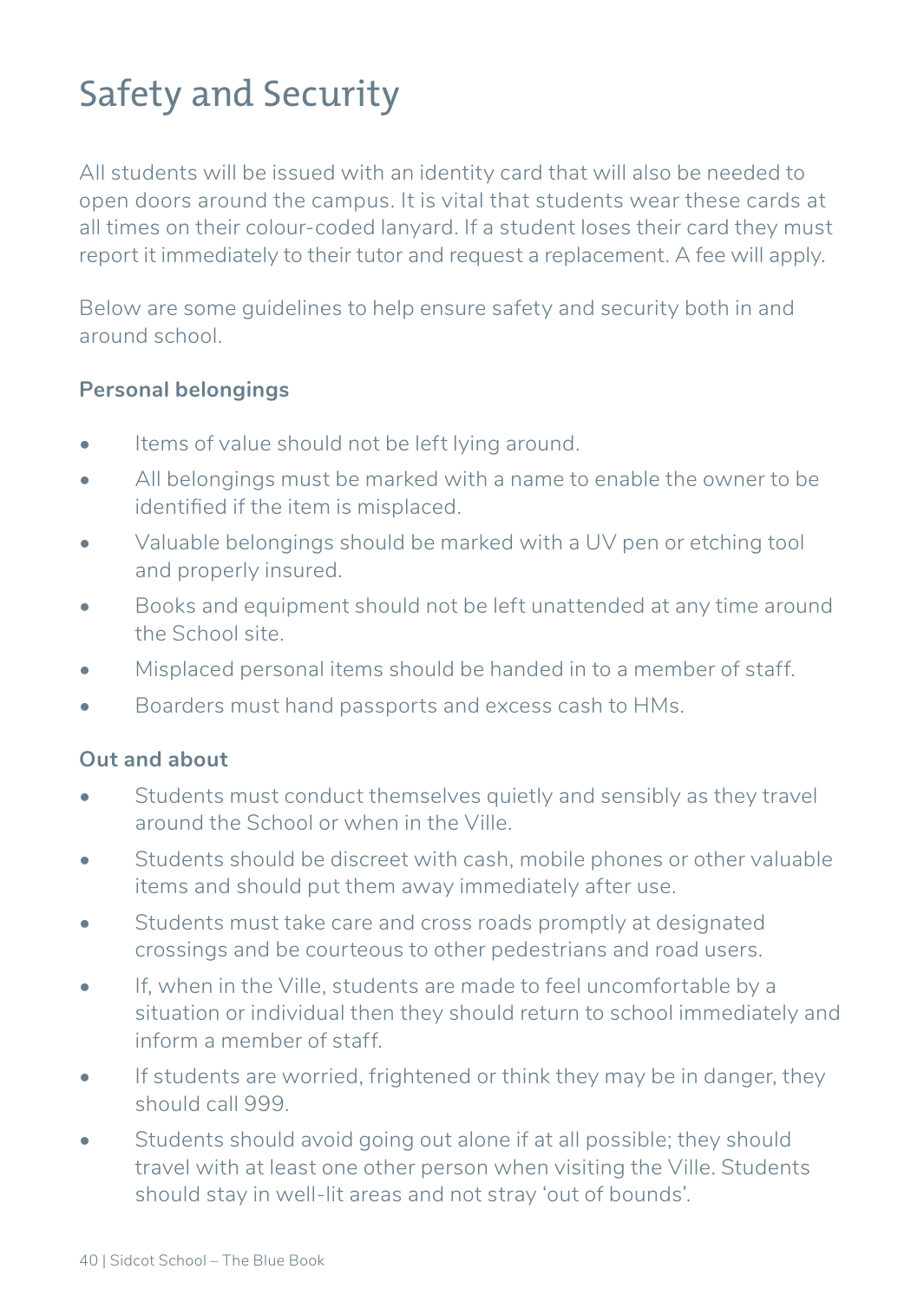#### **Buildings**

- Students should be familiar with escape routes in the event of a fire or emergency for all buildings and designated muster points.
- Sidcot School passes should keep securely and not transferred.
- No one should grant access to anyone without an ID badge. They should direct such persons to Reception.
- Doors should be closed so strangers cannot wander into buildings.
- Anyone acting suspiciously or who appears out of place should be reported immediately to a member of staff or Reception.
- All callers or visitors should be directed to Reception or a member of staff.
- Students must not use staff or visitor toilets.

### Lost Property

Lost Property can be accessed daily through the Sports Centre office. To avoid losing items of clothing, footwear etc., please ensure it is clearly labelled. All items will be placed in Lost Property and will be available for collection from the lost property shelf in the Sports Centre. during term time. All un-named items will be kept for one term only. If you have any queries regarding Lost Property please email the Uniform Assistant: [uniform@sidcot.org.uk](mailto:uniform@sidcot.org.uk)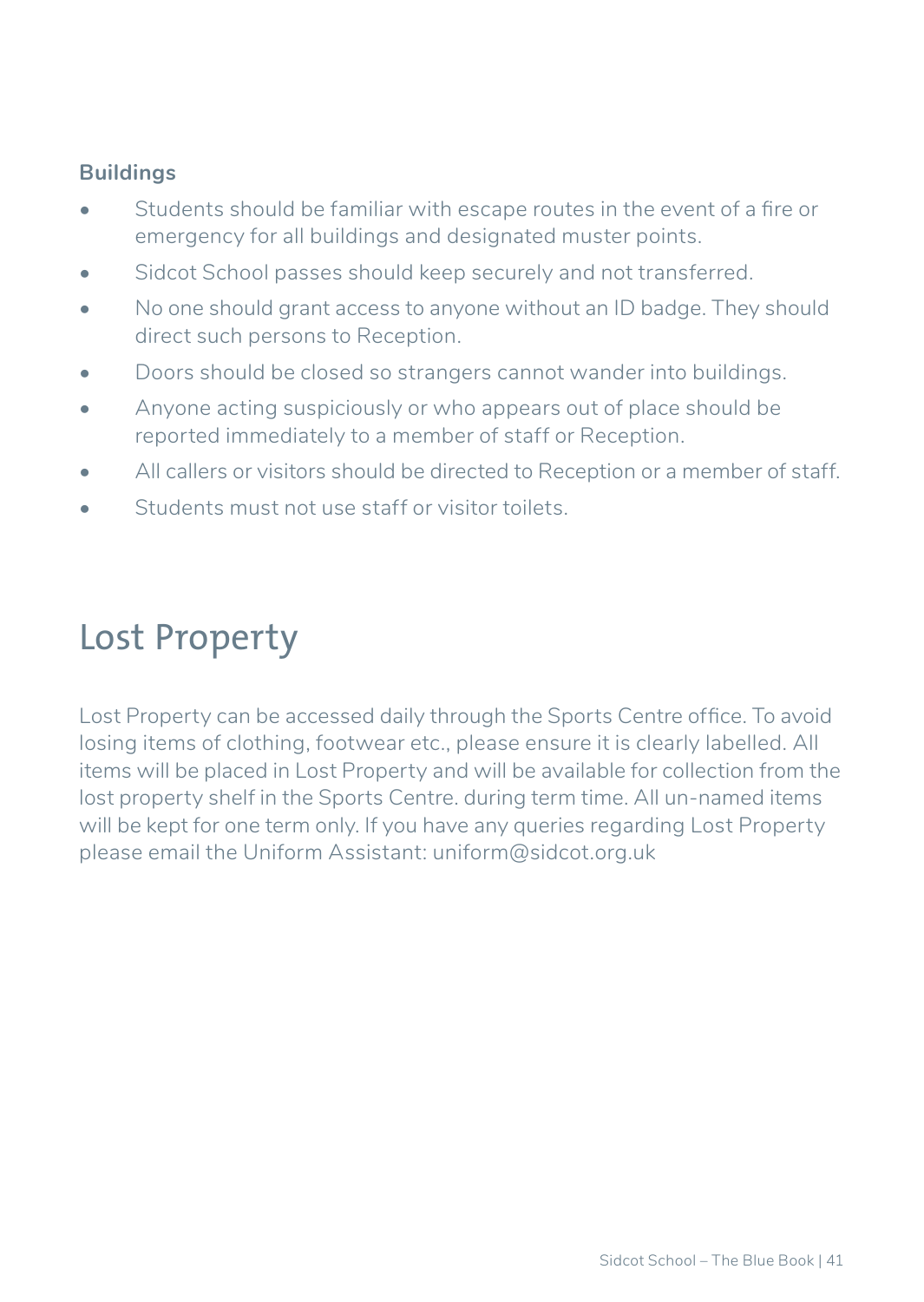### Celebrating Success

#### **Colours**

Colours are awarded in four key areas of school life: Academic; Arts; Service and Sport. At the end of each term during Celebration Assembly a colours badge and certificate with be awarded to those students who have met the following criteria:

#### Academic:

Academic Colours are awarded to students in Key Stage 3, Key Stage 4 and Key Stage 5 who have shown commitment to their studies. They will have demonstrated effort, determination and a willingness to embrace academic challenges. They may have had significant success during the term, but this will be based on personal progress and attainment rather than just on grades achieved.

#### Arts:

Arts Colours are awarded to students who have shown commitment and enthusiasm for the Arts outside the classroom. They may be the students we see on our stage, in our concert hall or whose artwork graces our walls. They will have gone the extra mile and will have demonstrated a real passion for their subject.

#### Service:

Service Colours are awarded to students who have shown outstanding commitment and made a significant contribution to the life of the school. They may be the students who have led Assemblies, contributed significantly to Student Council or represented Sidcot outside the school. They will have gone the extra mile and will have demonstrated Sidcot values in action.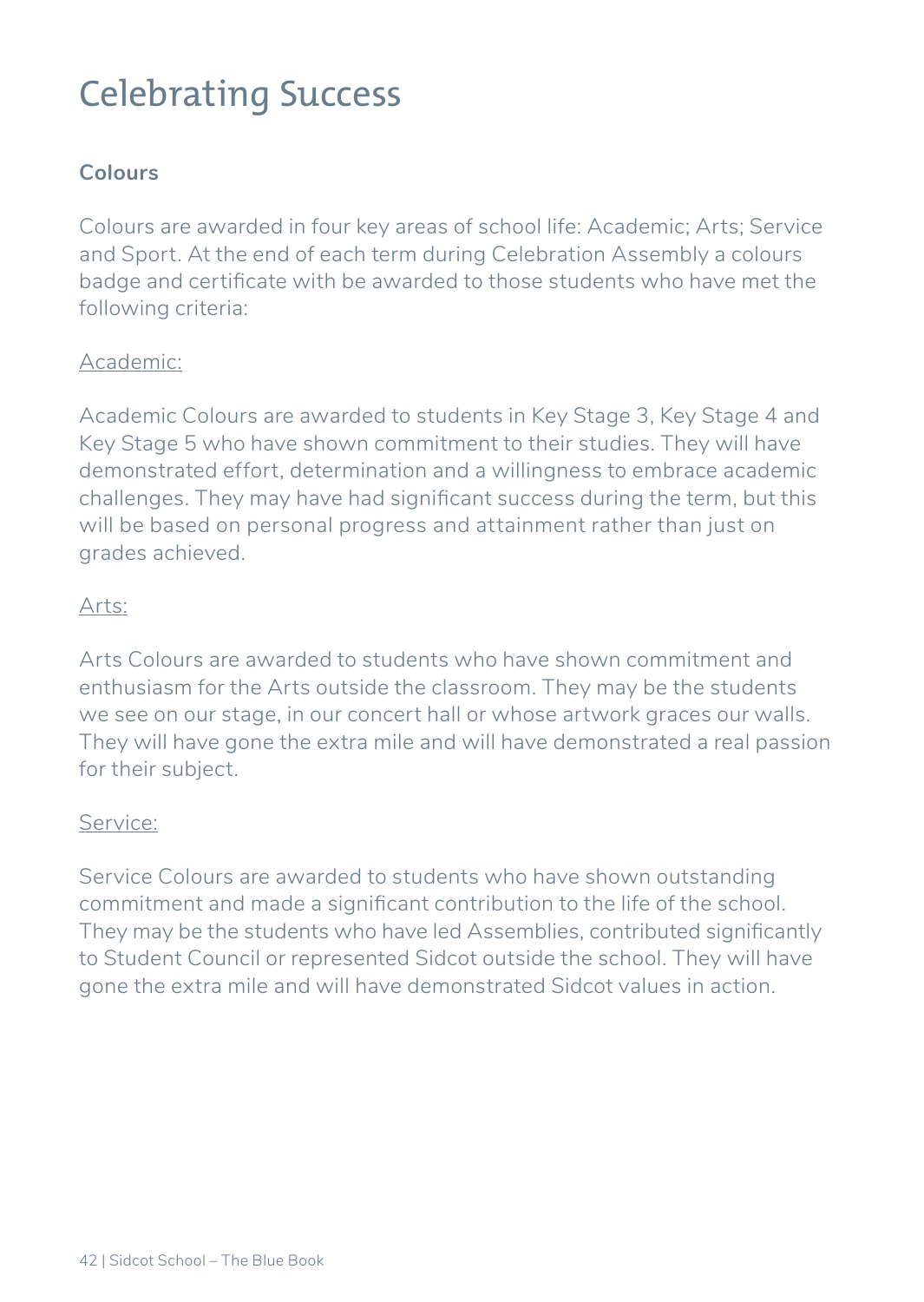#### Sport:

Sports colours are awarded to students who represent the school in the major games or who have been selected for representative honours regionally or beyond in other sports. They will have shown commitment throughout the season to both practice and fixture availability. They will have demonstrated a good, positive sporting attitude on all occasions, both in practice and matches and are a positive role model both in and out of school. They may also have shown the ability to be a 'game changer' in terms of ability/performance.

There are three levels of Colours – Bronze, Silver and Gold. Bronze Colours are awarded to students in KS3, Silver in KS4 and Gold in the Sixth Form. Students should only wear one badge for each area (Academic, Arts, Service and Sport) at a time – maximum of four badges.

In addition to the Colours system there is also the 'Headmaster's Certificate of Achievement'. These are awarded by the Headmaster to students who have attained a significant achievement either in or out of school.

### The House System

All students and staff at Sidcot are assigned to a House when they join our school community. Siblings are in the same House. The House system helps students to build friendships across the year groups and provides a focus for School events and activities throughout the year. These include House sports, 'Sidcot's Got Talent', team-building trips and activities, Inter-House Music and Drama competitions, charity fundraising and much more!

There are four Houses: North House (yellow), East House (blue), South House (green), West House (red).

Each House has a Head of House (staff) and, two House Captains (office holders). The House competition is overseen by our Senior Head of House.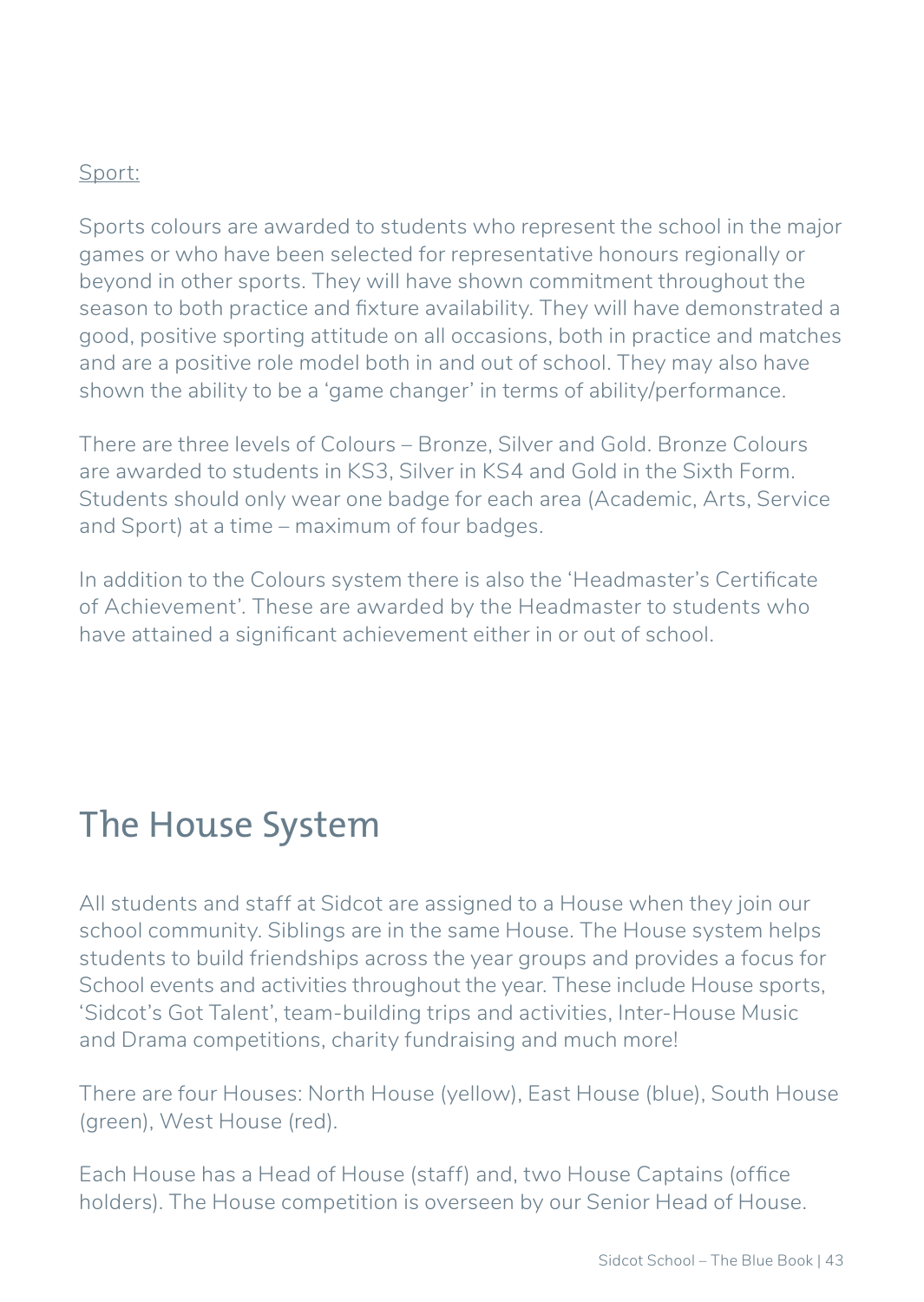#### **House Points**

The system operates in all years including the Sixth Form. It is designed to reward and encourage outstanding effort and attainment across the curriculum and wider school life. House points are monitored by Heads of Year, tutors and parents. House points can be awarded for:

- Excellent effort
- Academic achievement
- Club/activity (commitment, effort etc.)
- Positive attitude
- Contribution to the School community
- Contribution to the House
- Other

House points will reset at the beginning of each year; as students reach different milestones, they can trade their points in for a range of rewards. All House points will be awarded through SIMS. A weekly report will then be sent to relevant staff and parents will receive updates within school reports.

At the end of each term, prizes will be awarded for individual achievers and for the winning House. At the end of the year the House with the most points will win the House Cup. The House cup is located in the display cabinet in by Reception.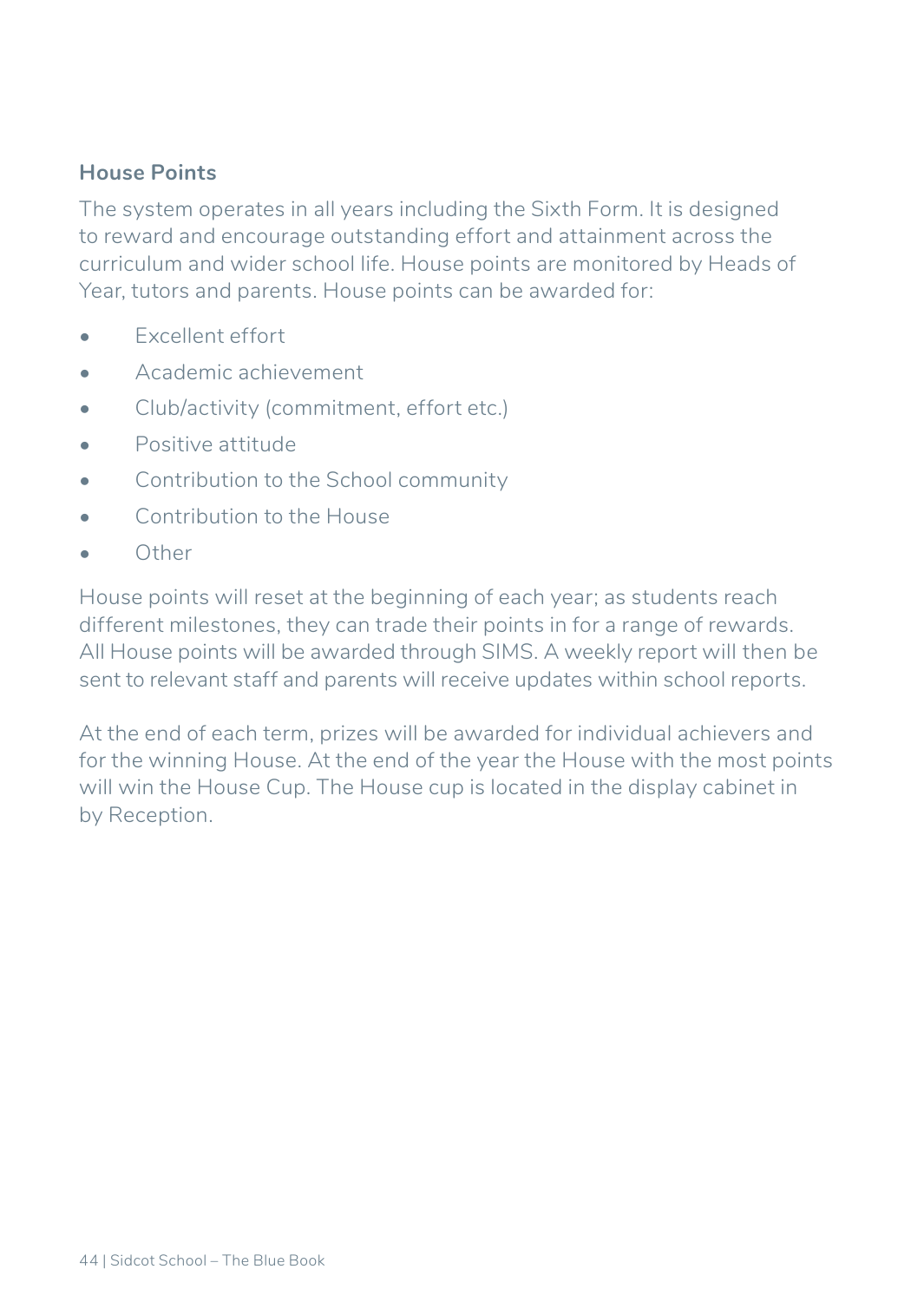## **Certificate of Distinction**  Certificate of Distinction Headmaster's **Headmaster's**  20 House Points **20 House Points**

outstanding contribution to the outstanding contribution to the Awarded by the Headmaster to students who have shown to students who have shown school community

### Positive Contribution **Positive Contribution**  Supporting the house to the House **5 House Points to the House 5 House Points**

Taking part in house Taking part in house and helping out competitions competitions

### **Positive attitude**  Positive attitude around school **around school** 2 House Points **2 House Points**

have a positive attitude around school have a positive attitude around school e.a. being kind, showing respect for e.g. being kind, showing respect for Recognising those students who Recognising those students who others, doing a good deed others, doing a good deed

### **Wow Cards** 3 House Points **Wow Cards 3 House Points**

'Wow' cards can be Wow' cards can be given to you by any given to you by any for an exceptional sustained amount sustained amount for an exceptional of your teachers of your teachers piece of work or of effort

 $\tilde{E}$  Sidcot

## **HOUSE POINTS** How do I get them? HOUSE POINTS How do I get them?

**Contribution to the**  Contribution to the School Community **School Community** 5 House Points **5 House Points**

Sidcot School – The Blue Book | 45

who recognises that you have made a positive e.g. presenting in assembly, joining in charity e.g. presenting in assembly, joining in charity Issued to you by any member of staff contribution to the school community contribution to the school community ssued to you by any member of staff events, taking tours etc. events, taking tours etc.

### **LO House Points 10 House Points** Student of **Student of the term**

Assembly from their subject Assembly from their subject awarded 10 house points an award in Celebration awarded 10 house points an award in Celebration Students who receive Students who receive teachers will also be teachers will also be

your lesson **LHouse Point your lesson 1 House Point** Issued to you Effort in **Effort in**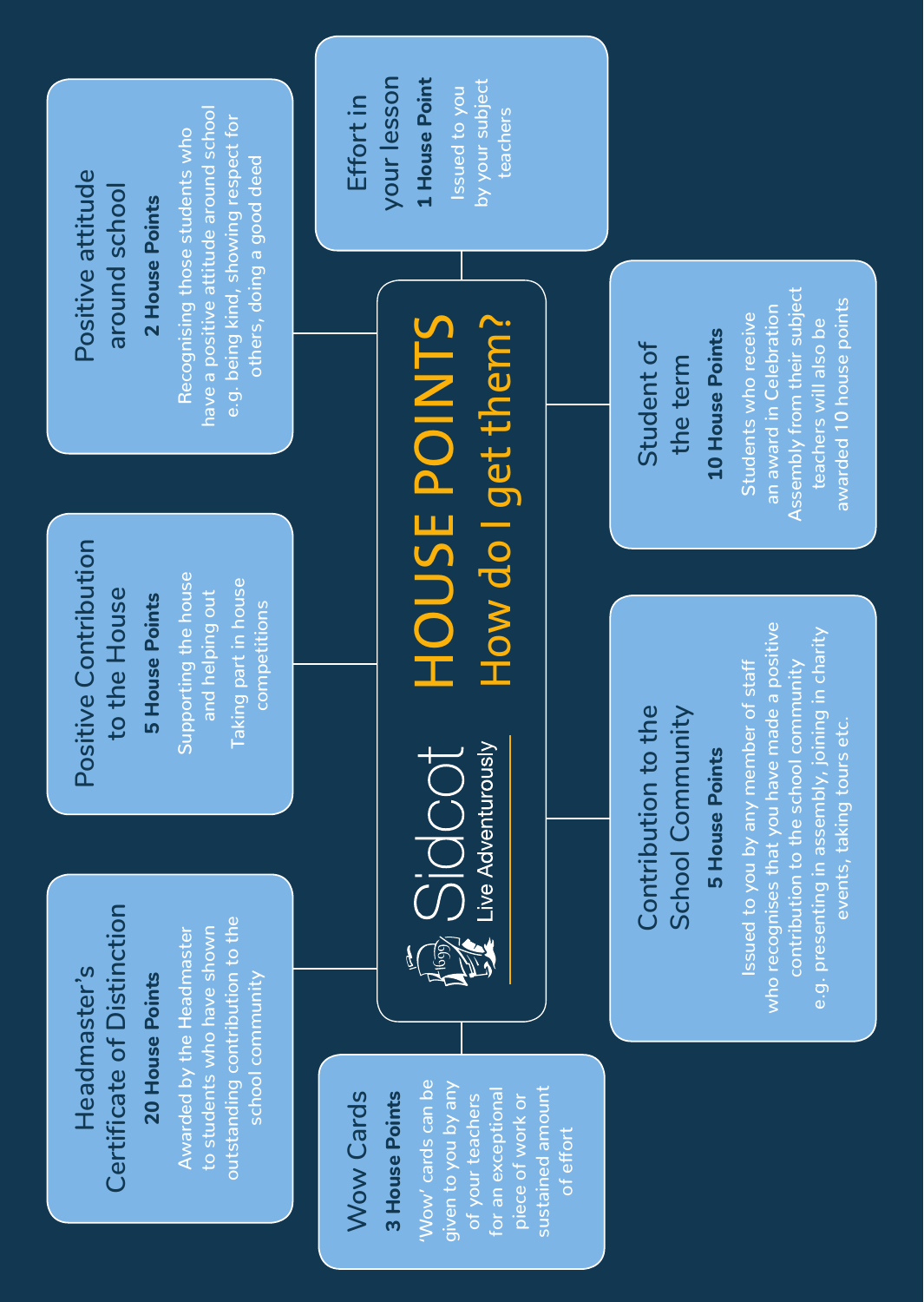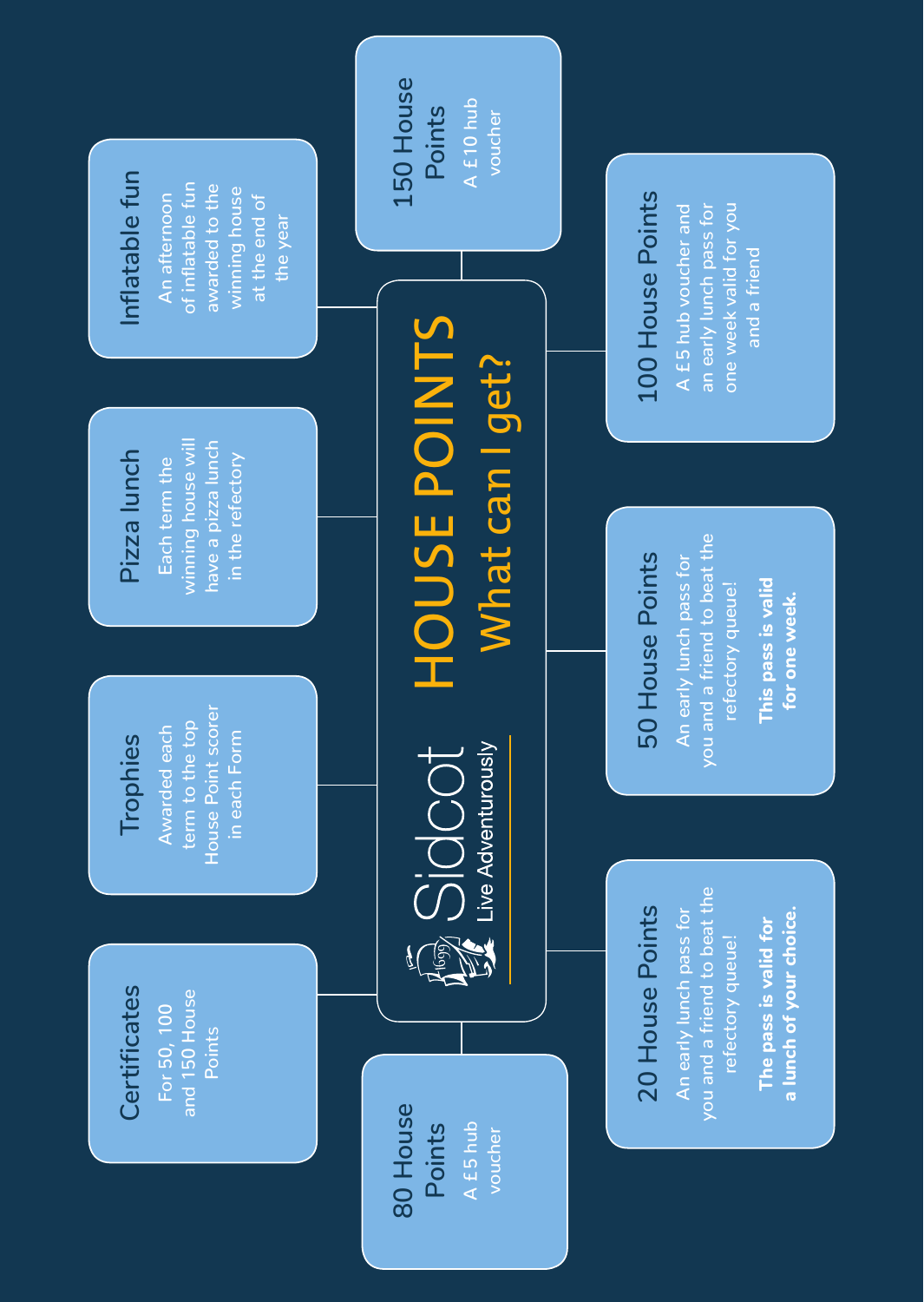### Medical Issues

Please refer to the parents' section on Firefly which provides helpful guidance to parents on the School's approach to medical issues:

https://intranet.sidcot.org.uk/health-centre-1

In additional , the School's medical policies are on the website which advise parents of the School's medical procedures. Specific policies apply to asthma, allergies, supporting students with medical conditions and disabilities.

Parents are asked to please ensure that they are familiar with the School's procedures regarding contagious diseases, consent to medical treatment and the administration and storage of medication.

All parents are required to complete return the annual consent detailing their child's medical conditions, allergies and medication (if any). It is the parents' responsibility to keep the School updated of any changes.

### Educational Trips and Visits

The School has a comprehensive policy relating to off site trips and visits on its website. Each year parents are asked to consent in advance to curriculum visits via the online annual consent, and to consent to emergency treatment being given. Parents will however be given specific information in advance of each trip.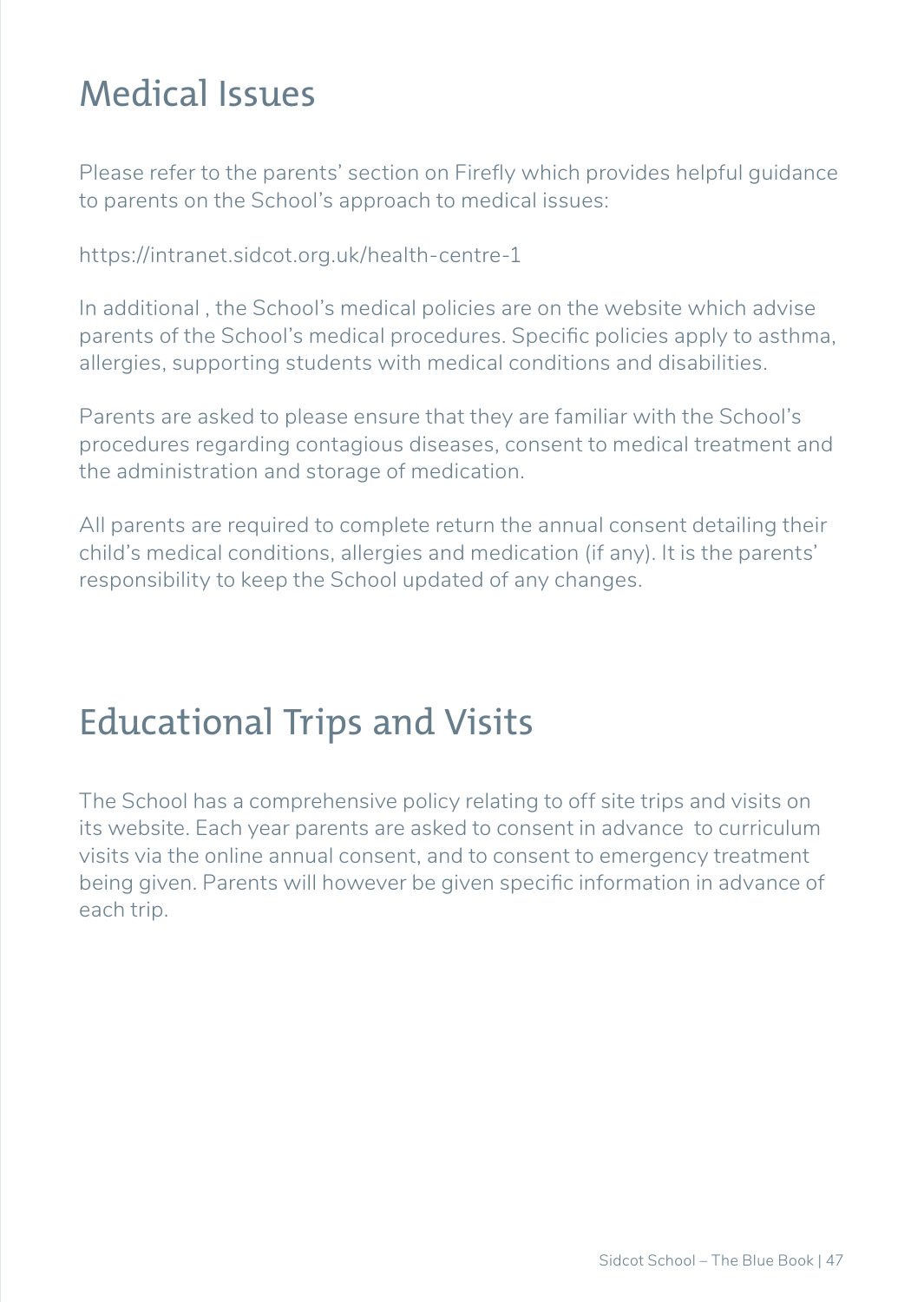### Student Voice

Here at Sidcot we take the views of students seriously and we want to create opportunities for those views to be heard. The School Council is a forum where students of all ages can raise issues and have a say about their school.

Each tutor group will have 2 representatives who meet with the year group representative to pass on anything that has been raised by their peers. The School Council meetings every half term run by the Deputy Head Boy and Girl. The Deputy Head Boy and Girl will then meet with the Headmaster and Deputy Head to agree on any action points.

The Boarders Forum meets once a term with the Head of Boarding to discuss any matters raised concerning boarding.

All issues that are presented will be discussed, but obviously immediate action cannot always be promised. Minutes of these meetings will be published on the School Council notice board and Deputy Head of School will cascade more detailed information down to Year Group reps.

In addition the Headmaster and Deputy Head (Pastoral) meets with all Office Holders on a weekly basis. This is a good opportunity for senior students to raise any issues of which they have become aware.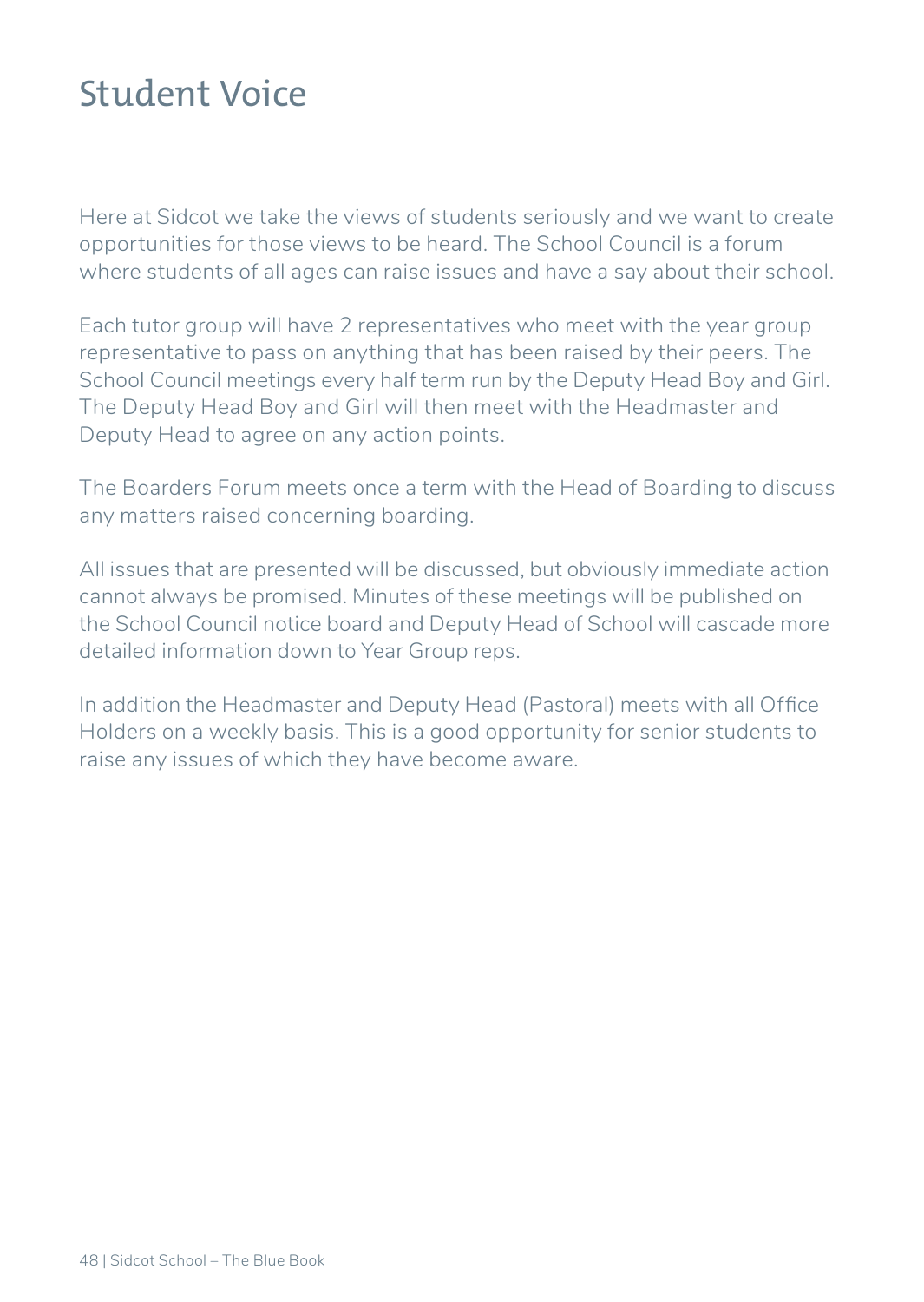### Getting connected and keeping plugged in – a guide for students

Here is a summary of the different communication options and how to access them.

#### **How to get your login details**

Your tutors will be able to provide you with your email address, username and password. Without this, you will not be able to access the School IT system, Firefly or your email from home.

#### **Remote access**

This is a portal which will give you access to the full IT system. When you have your login you will get the same experience and programs just as if you were sat at a desk with a computer in School. To access this, go to https://sidcotschool.cloud.com

#### **Intranet (known as Firefly)**

This online platform is where your teacher can share resources with you and you can share information and homework with your teachers. You will also be able to see the prep work which has been set and whether it has been marked. Not all of your homework will go on Firefly – it depends on the subject. Remember, your parents can see this too via the parent portal.

To access the site please visit https://intranet.sidcot.org.uk or click on 'My Sidcot' at the top of the main website homepage. Once logged in you will be able to navigate around the site.

#### **Your personal school email address**

Each student is assigned with an email address, which uses the following formula: [number.firstname.lastname@sidcot.org.uk –](mailto:number.firstname.lastname@sidcot.org.uk) each year group will contain a different three-digit number.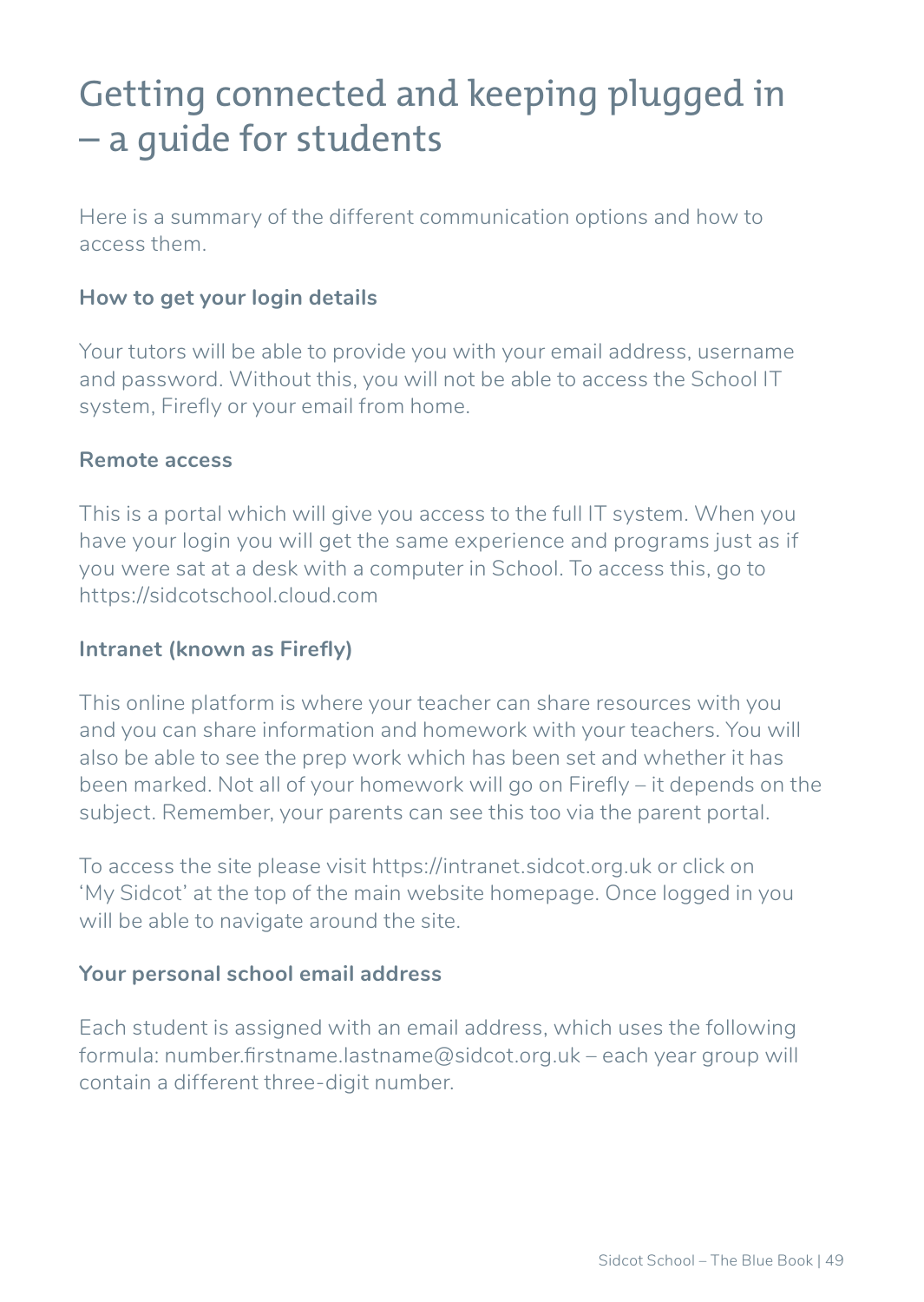You must use your school email – we will be sending bulletins and homework to this address and we suggest you add this to your smartphone or mobile device. Visit IT Support (next to the Staff Room), knock on the door and ask any of the team in there to give you your email address and add it to your device. If you already know your email address and would like to add it yourself, the server address is:

#### https://outlook.office.com

Your timetable will be in the calendar associated with your email. When you add your email to your phone this will automatically add your timetable to your calendar.

#### **ICT Acceptable Use**

Sidcot School believes that effective use of ICT is essential in enhancing learning across the curriculum. Excellent use of ICT allows students to:

- Learn in an effective way.
- Utilise the power of multimedia and interactivity to learn and motivate
- Gain access to a wide range of resources and research.
- Communicate easily with teachers, students and people outside the school environment.
- Present work in a professional manner.
- Develop innovation and problem solving skills.
- Overcome some additional educational needs.

However, there are potential dangers for students and staff. This policy has been written to ensure that ICT is used effectively whilst minimising risk. Students and staff are advised and expected to take personal responsibility for their own use of ICT. Before using any school ICT equipment (or privately owned equipment) all students must complete this form and return it to the school. By signing this agreement students agree to abide by its rules. Should any of these rules be broken or there be any other cause for concern the school will take appropriate action. Where necessary the police and/or other authorities will be informed.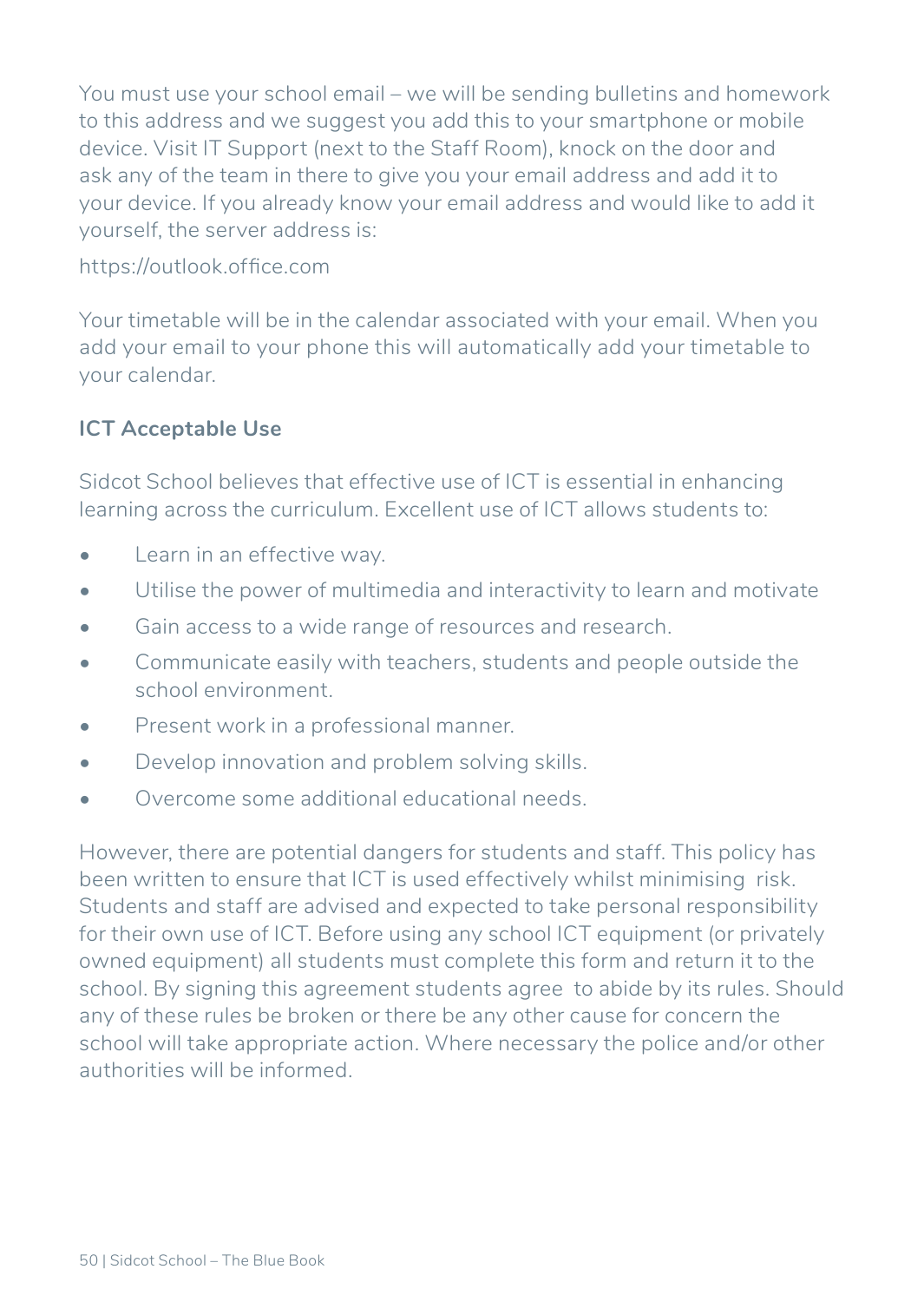#### **Use of Equipment**

- Students are expected to treat ICT equipment carefully and not act in any way that might cause damage.
- Students are to use equipment for work purposes during the school day.
- Students are to report any faults or damage found to itsupport@sidcot.org.uk using their @sidcot.org.uk school email address.
- Students must not disclose their school system password to anyone else.
- Students must not use or attempt to use another person's sign-on details or password.
- Students must abide by the rules in this document in respect of privately own devices.

#### **Use of Email and Internet**

- Students must not search for, or display, any material considered illegal or offensive.
- Students must not undertake any deliberate act with the intent of avoiding network security procedures.
- Students may only use appropriately named email accounts on the school system.
- Students should immediately tell a teacher if they receive an offensive email.
- Students should not reveal personal details of themselves or others in email communication, or arrange to meet anyone met on-line without specific permission.
- Email should only be used for work/educational purposes; it should not be used for personal e-mail during the school day.
- Email sent to an external organisation on behalf of the school should be written carefully and authorised by a teacher before sending.
- The forwarding of chain letters and the sending of offensive or inappropriate e-mails is not permitted.
- Publishing anything to the Internet at school or elsewhere which causes offence or brings the school into disrepute may lead to disciplinary action.
- Students must have suitable anti-virus software installed on their private ICT equipment.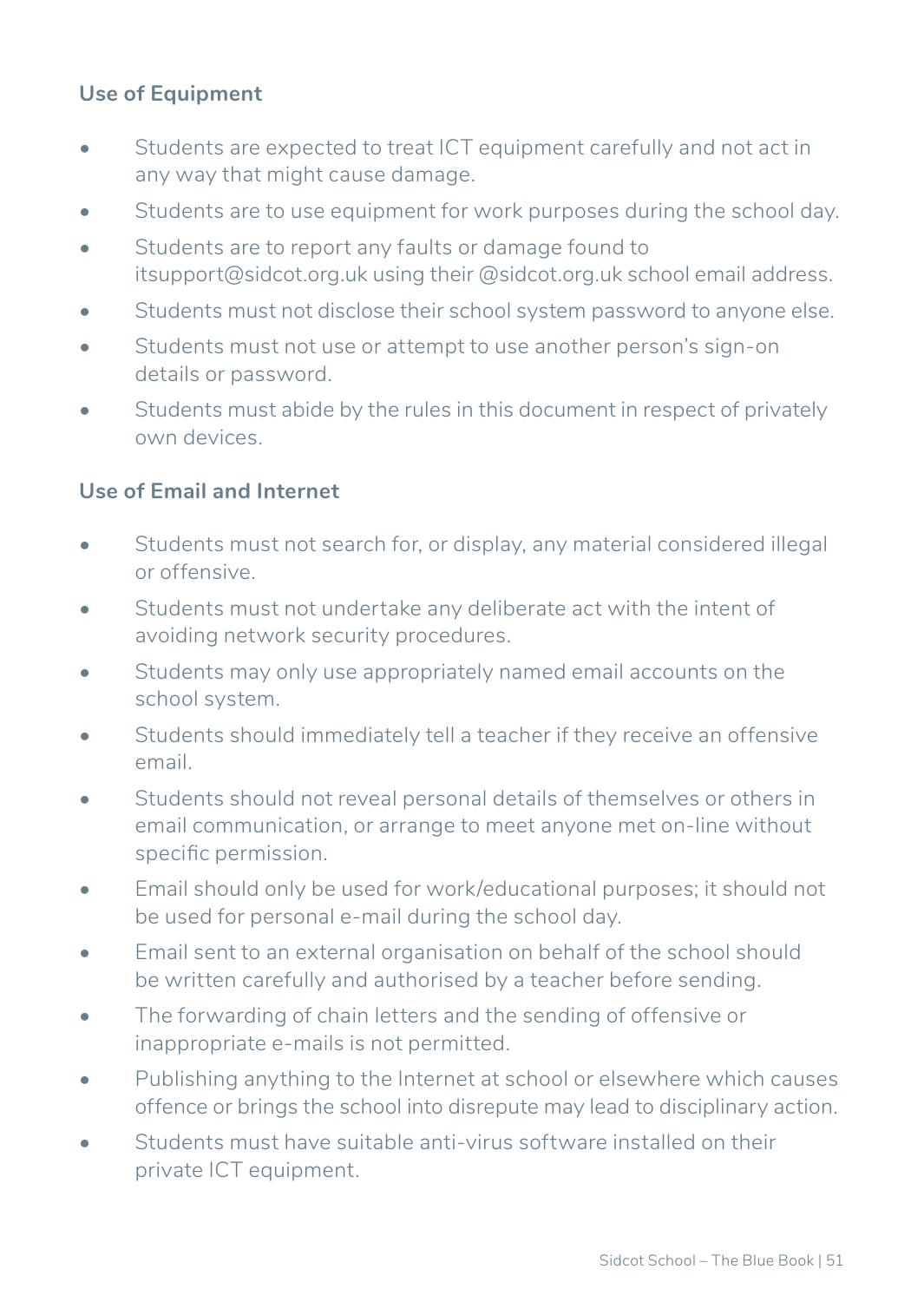- The use of peer to peer programs is strictly forbidden on the school network and may lead to disciplinary action.
- Uploading of any media to a public site must be authorised by a member of staff.
- Video Streaming/Downloading is permitted providing no copyright has been infringed and it is legal to do so.
- Use of Social Media is permitted, however you should not post anything related to the School without authorisation from a member of staff.

#### **Other E-Technologies**

- Mobile phones and camera phones may not be used in the classroom, unless permission is given by the teacher.
- Video conferencing will only be used in lessons, with the teacher's permission during the school day.
- Only MP3 and image files connected with student work will be stored on the network.

The School will exercise its right to monitor the use of its information systems, including Internet access, interception of email and deletion of inappropriate materials where it believes unauthorised use may be taking place including criminal purposes or the unauthorised storage of unlawful text, imagery or sound.

#### **Attendance**

- All students must attend registration twice a day at 8.30am and 1.55pm with their tutor group.
- If a student is late for registration, they must sign into school via reception.
- Any students who need to leave school during the school day, must sign out via reception.
- A registration will also be taken at the start of every lesson.

Students are expected to stay in their classes throughout the duration of the lesson unless explicit permission has been given by the teacher for them to leave. This may include needing to go to the Health Centre. It is advisable, however, to go to the Health Centre during break or lunchtime. It is important that students do not miss the content of their lessons unless there is a very valid reason.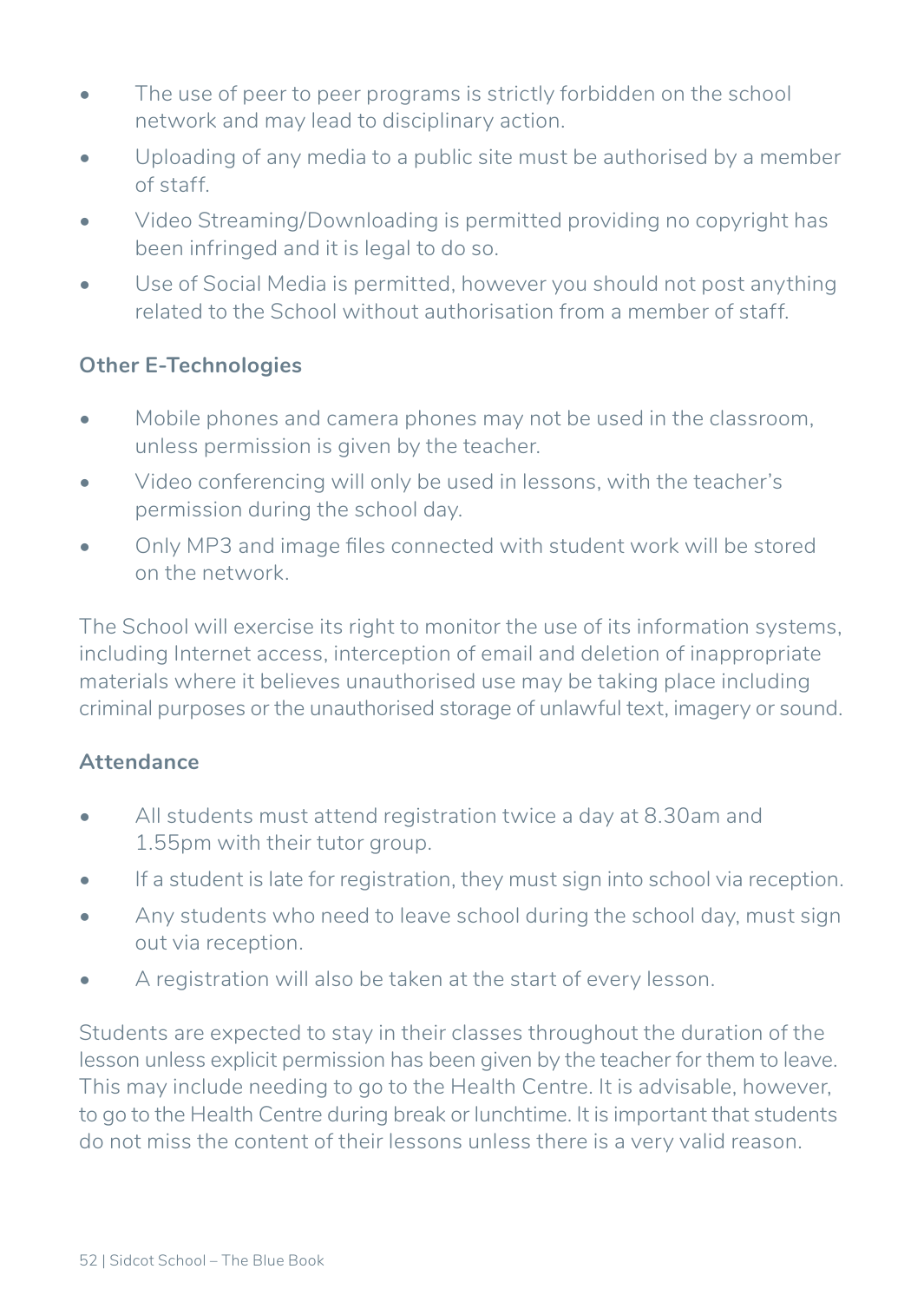



# Safeguarding@Sidcot

**If you are suffering or in harm in any way, or you are worried about someone else, we can help.**

Talk to your tutor, a teacher, a Take Ten mentor, a Student mentor or any of the Safeguarding Team. Speak face to face, make contact via Teams, email or report a concern on the School's website or Firefly.

### DON'T SUFFER IN SILENCE… safeguarding@sidcot.org.uk

**Designated Safeguarding Lead: Mrs Leite Deputy Designated Safeguarding Lead: Mrs Wright** 

### Useful Contacts

Rachel De Souza promotes and protects the rights of children especially the more vulnerable and stands up for their views and interests.

Call this number and you'll get through to a counsellor, here to listen and support you with anything you'd like to talk about. Open 24 hours, 7 days a week.

Ensures that all children and young people in independent education are safe, well-educated and thrive.

Malcolm and Di Litten – give them a call and leave a message; if there is no answer they will get back to you.

Sidcot School – The Blue Book | 53 Drop in when they are open, Monday to Friday in term time 8.00am to 6.00pm.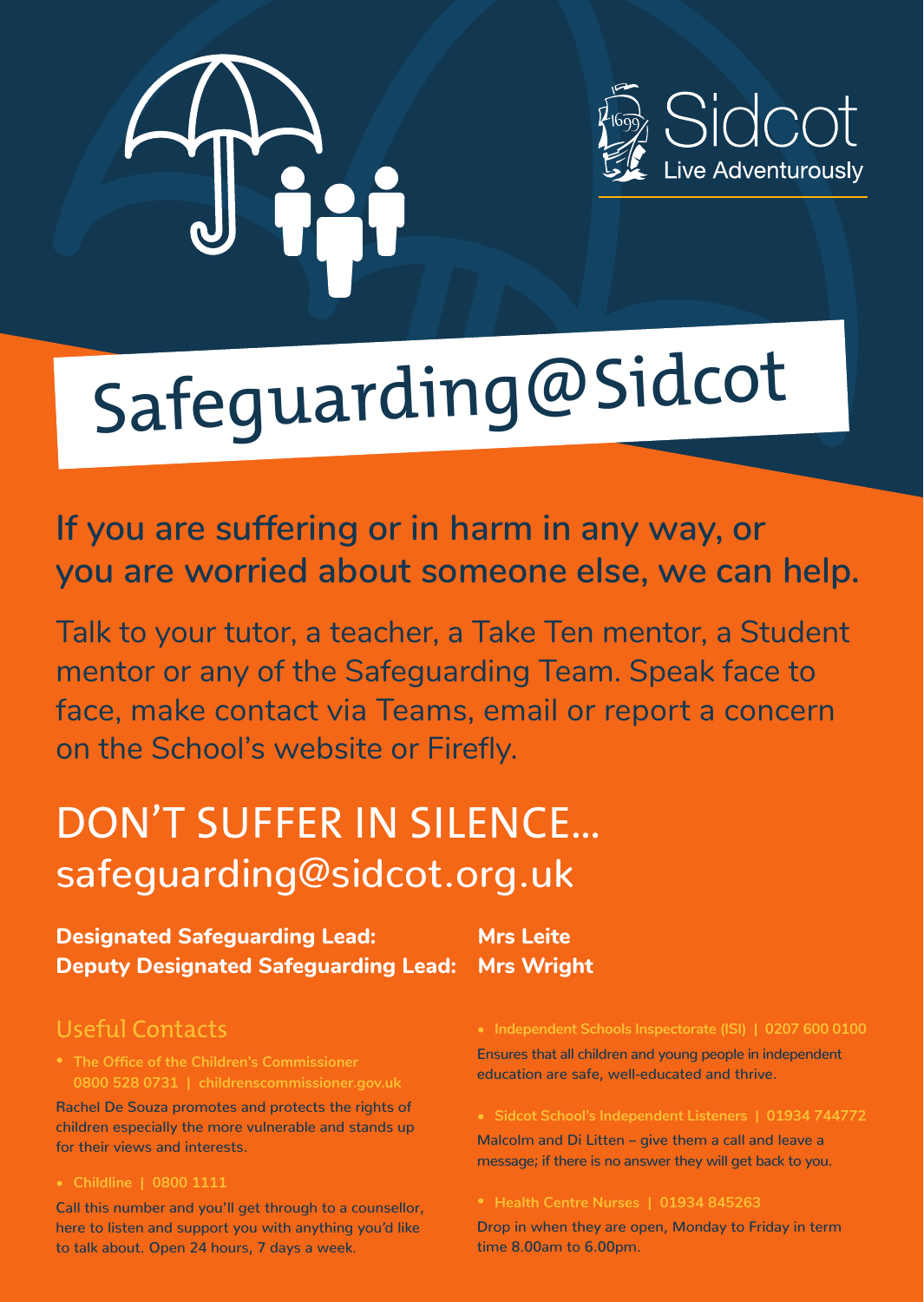This section explains what you can do if you feel worried about something and what you may do if you wish to complain about how you are, or have been treated. Sidcot School is committed to safeguarding and promoting the welfare of children and young people and expects all staff and volunteers to share this commitment.

The School has members of staff who are suitably trained and experienced in dealing with difficult issues. The safeguarding team can be easily identified by their orange lanyards.

### **Designated Safeguarding Lead:** Joanna Leite

#### **Deputy Designated Safeguarding Lead:** Tara Wright

#### **What do I do if I just want to talk to someone?**

Should problems arise in school or at home, there are always people you can talk to and they will know how to help or what to do. In the first instance it may be your tutor, Head of Year or Housemaster/mistress; it might be an Office Holder or a teacher that you get on well with and trust. It may be one of our Take Ten staff or student trained listeners.

#### **You can also speak to:**

- The School Counsellor who comes into school on Mondays, Tuesdays and Thursdays. Appointments can be arranged via your Head of Year, Health Centre or the Student Support and Wellbeing Lead. Students may also self-refer using a form on Firefly.
- A member of the Health Centre Staff 01934 845263 (or just visit when they are open).
- One of the School Doctors 01934 842211(you can make an appointment).
- Childline 0800 11 11 (there to listen to and help).
- The School's Independent Listeners 01934 744772.
- Independent Schools Inspectorate (ISI) contact 0207 6000 100.
- The Office of the Children's Commissioner (Rachel de Sanza) 0800 528 0731 or www.childrenscommissioner.gov.uk
- All staff can be easily contacted via TEAMS.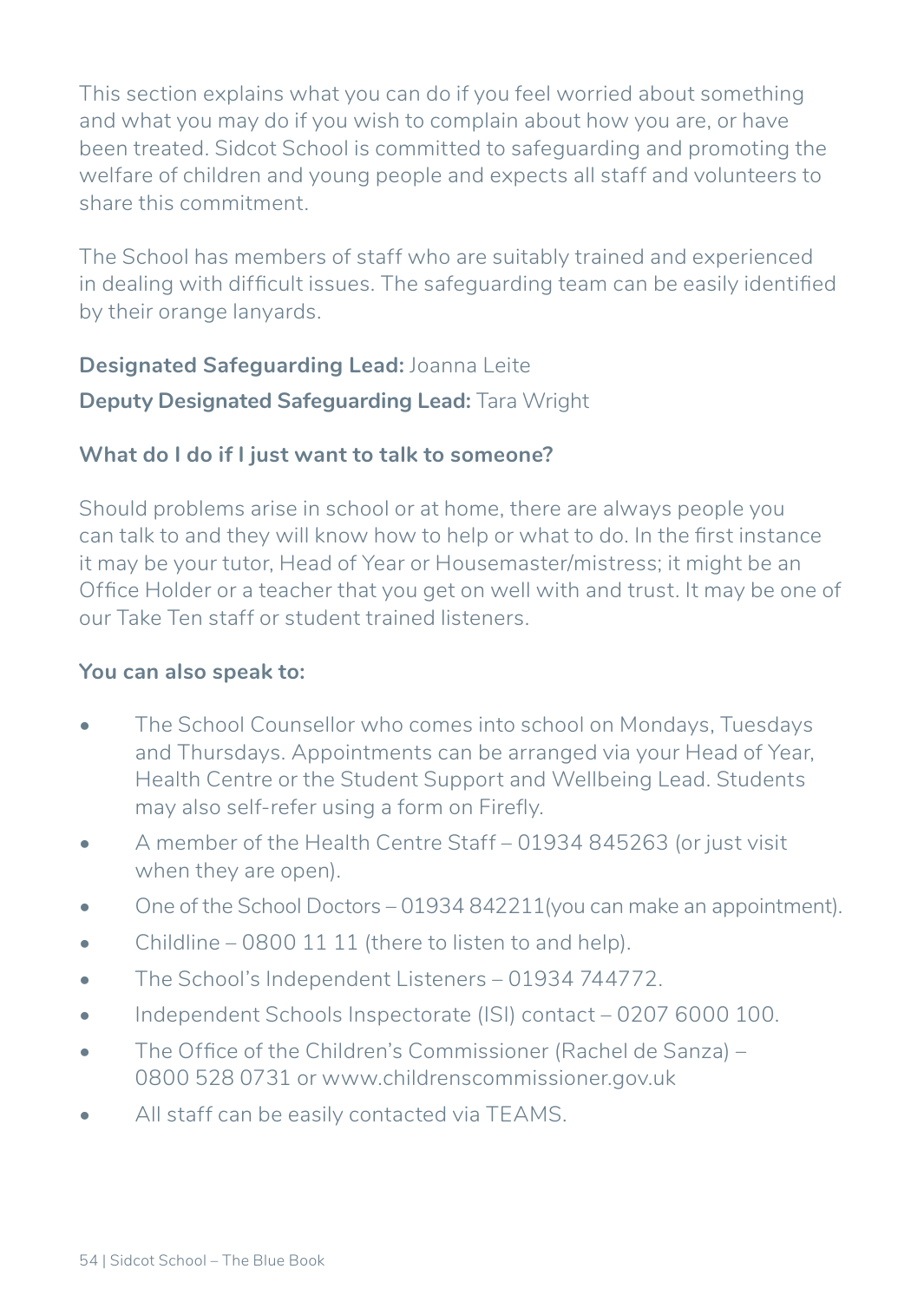### Regulatory Requirements for the Provision of Information

The School is required by the Independent School's Inspectorate to provide the following information to parents of students and of prospective students:

The Governing Body is the 'Proprietor' of the School. The postal address for the Governing Body is that of the School.

The School's main contact details are:

Sidcot School Oakridge Lane Winscombe North Somerset BS25 1PD

01934 843102 | [info@sidcot.org.uk](mailto:info@sidcot.org.uk) | [www.sidcot.org.uk](http://www.sidcot.org.uk/)

The Headmaster is Mr Iain Kilpatrick BA, MEd, FRSA, and can be contacted via the above address.

The Governing Body may be contacted via Mr Jameson Miller, Chair of Governors, via email jameson.mille[r@sidcot.org.uk](mailto:rosemary.carr@sidcot.org.uk) or via the School's address.

The following information is available on our website: [www.sidcot.org.uk](http://www.sidcot.org.uk/)

A statement of the School's ethos and aims – [www.sidcot.org.uk/sidcot](https://www.sidcot.org.uk/sidcot-difference/about-sidcot/what-matters-when-youre-choosing-school)[difference/about-sidcot/what-matters-when-youre-choosing-school](https://www.sidcot.org.uk/sidcot-difference/about-sidcot/what-matters-when-youre-choosing-school)

Academic performance during the preceding school year with the results of public examinations – [www.sidcot.org.uk/results-leavers-destinations](https://www.sidcot.org.uk/results-leavers-destinations)

Most recent boarding and whole school inspections from ISI – [www.sidcot.org.uk/parent-information/school-documents-and-policies](https://www.sidcot.org.uk/policies)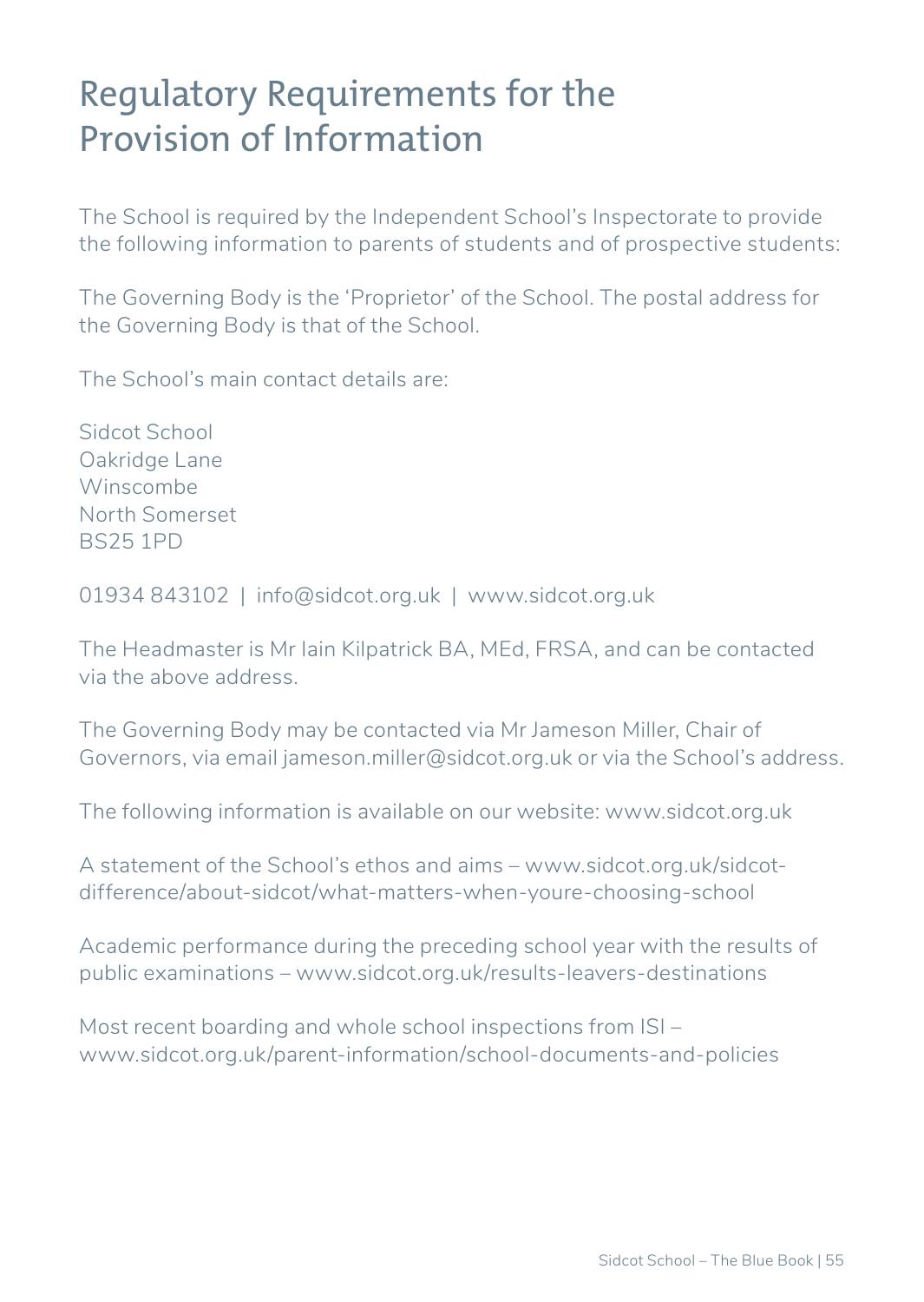The School's policies may be accessed on the website and can also be made available in hard copy form upon request. These policies include:

- Admissions
- Anti-Bullying (including cyber-bullying)
- Behaviour
- Child Protection and Safeguarding
- Complaints (details of how many formal complaints have been received can be obtained from the school office).
- Curriculum, PHSF and SRF
- English as an Additional Language
- Permanent exclusions
- Health and safety incorporating first aid
- Staff Student Code (Staff Behaviour)
- Special Educational Needs and Disability (SEND)
- Equal Opportunities

The latest ISI inspection reports and results of public academic examinations from the preceding school year are available on the School website – www.sidcot.org.uk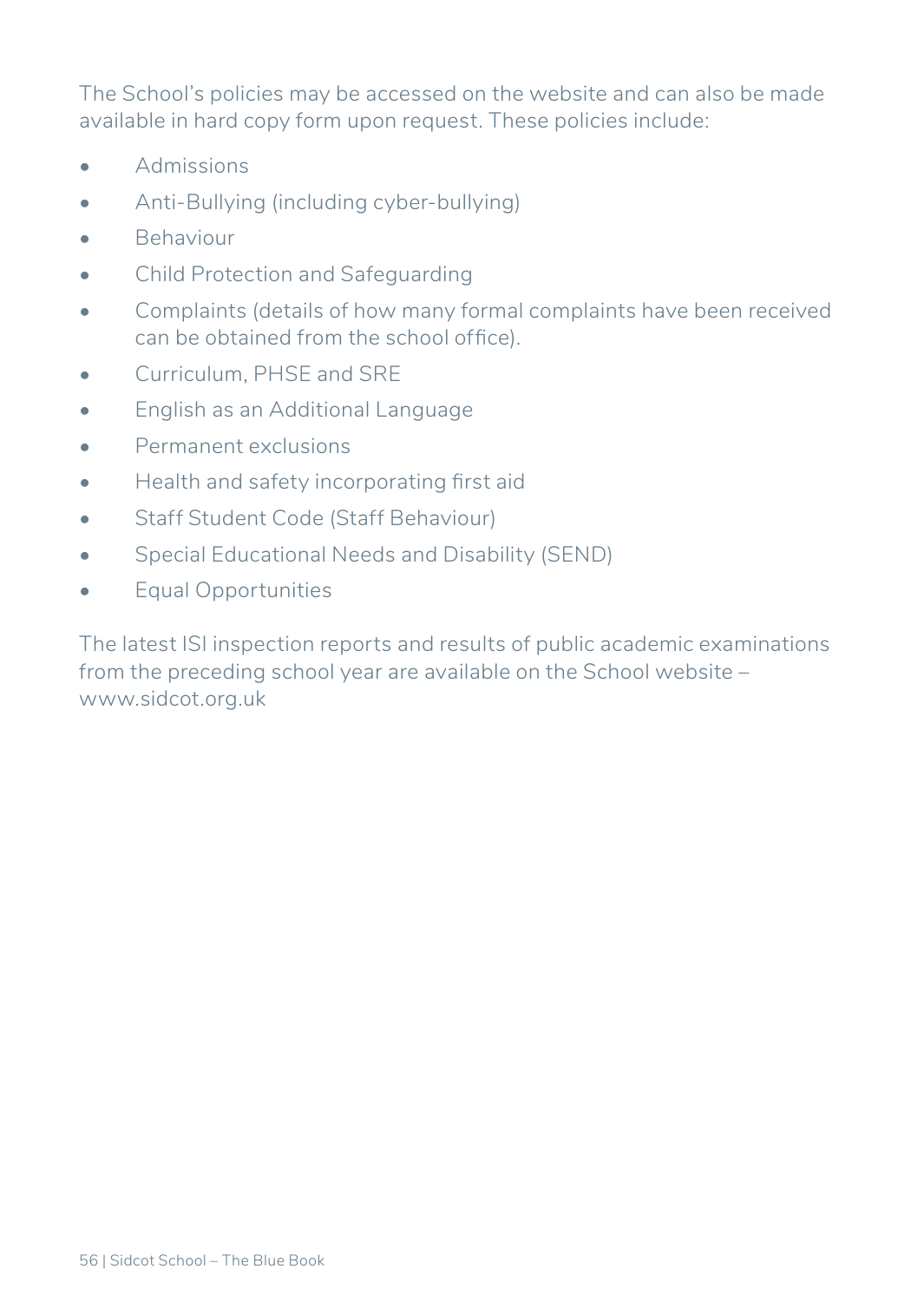### **Notes**

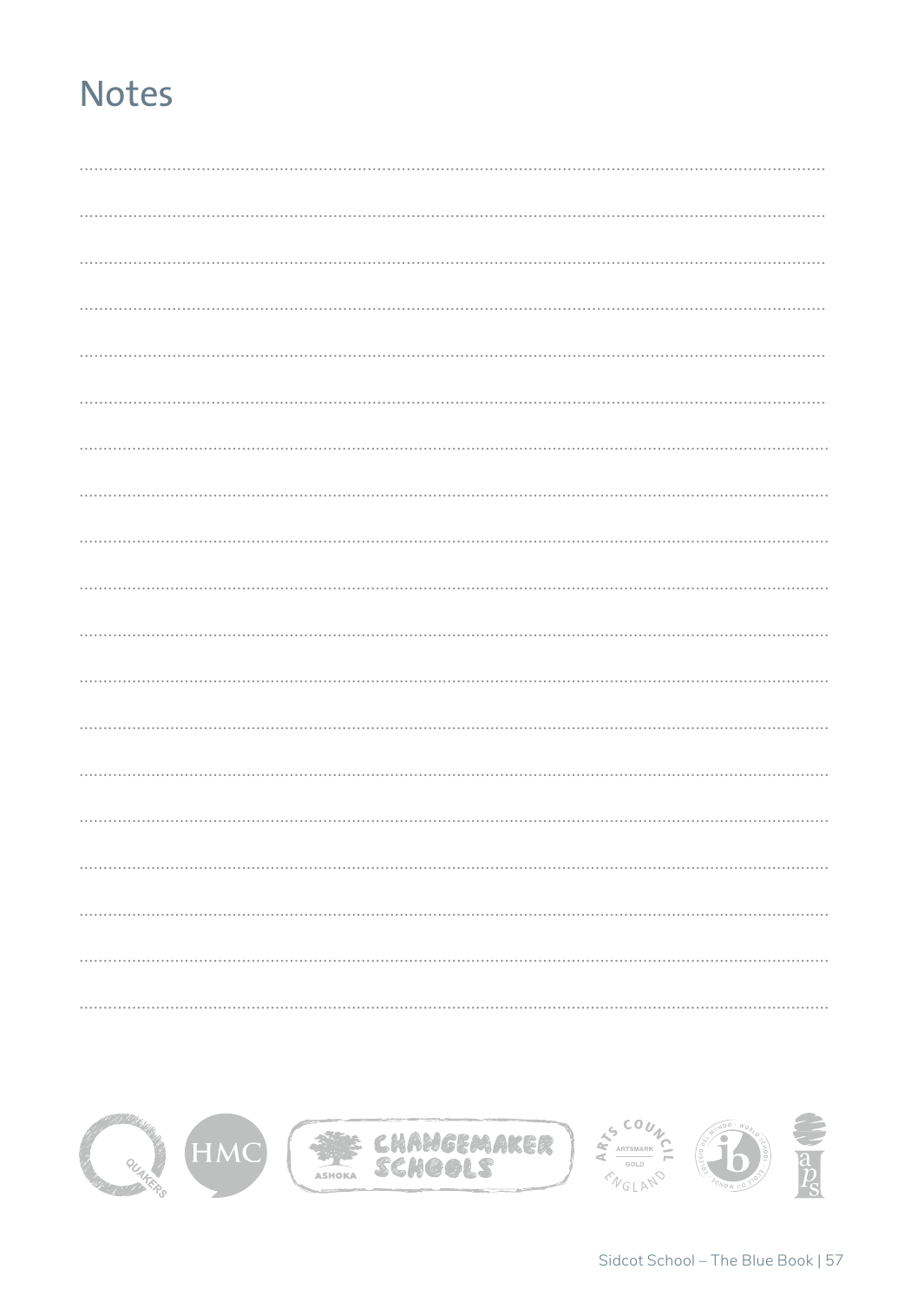### **Notes**

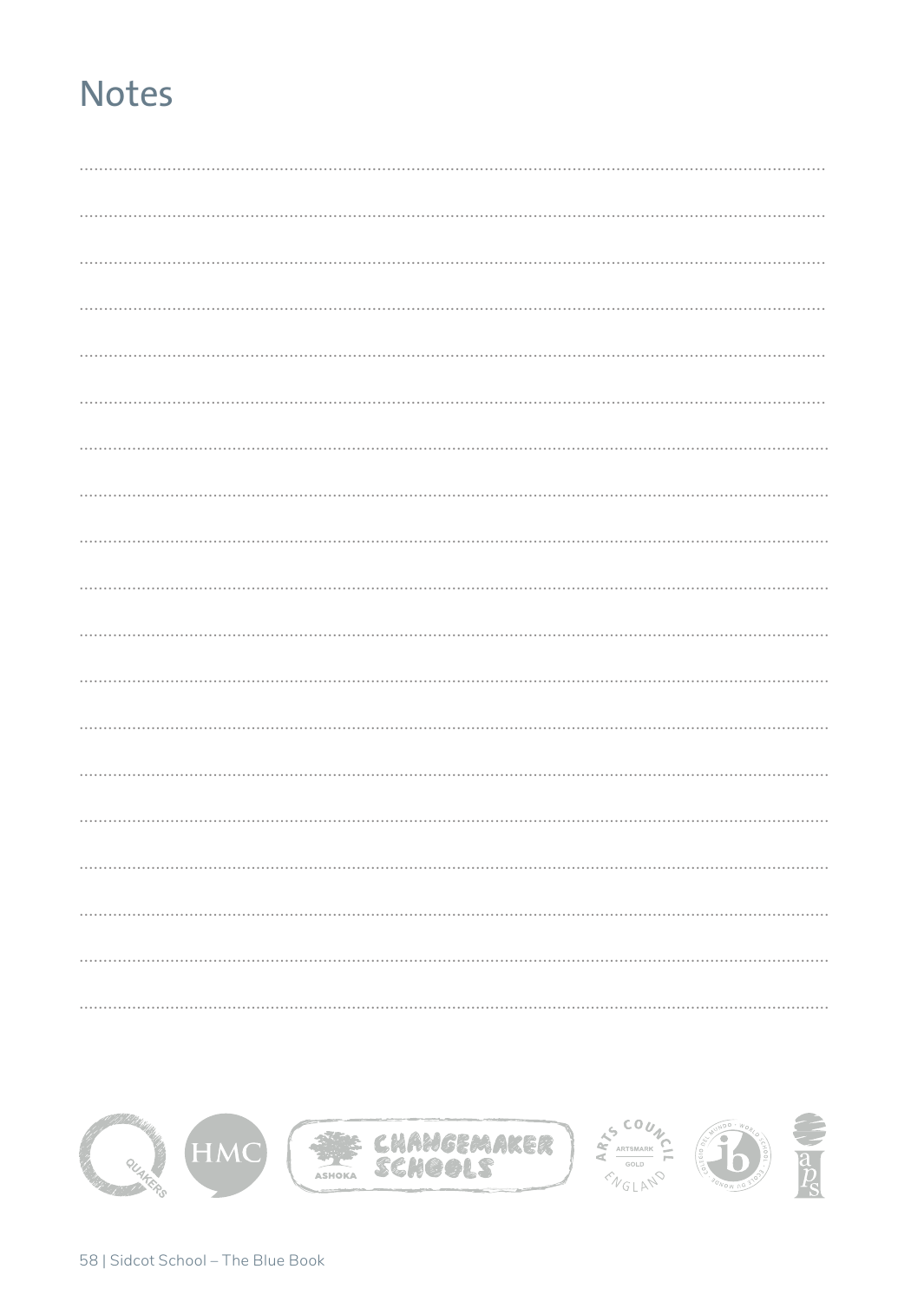